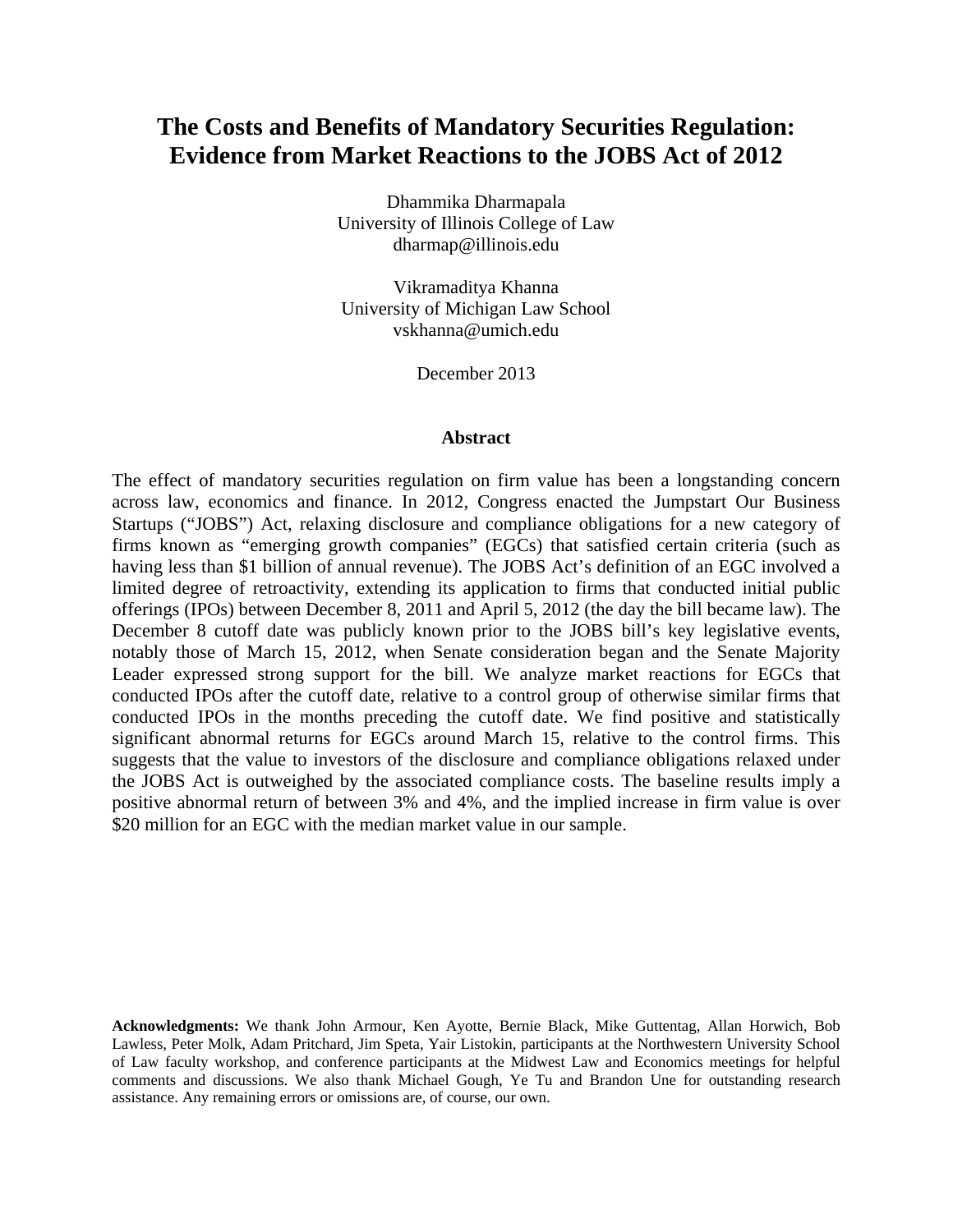### **1) Introduction**

1

Securities law in the United States is governed by a regime of mandatory disclosure established by the Securities Act of 1933 and the Securities Exchange Act of 1934. Mandatory disclosure potentially benefits both issuers and investors to the extent that the information disclosed by the former is valuable to the latter, and the disclosures cannot be fully replicated using voluntary mechanisms. On the other hand, these mandatory disclosures entail compliance costs, and issuers and investors cannot contract to waive these requirements in situations where the costs exceed the benefits. Thus, there is a long-standing debate across law, economics and finance regarding the justification for a mandatory disclosure regime (e.g. Easterbrook and Fischel, 1984; Coffee, 1984; Mahoney, 1995) and whether, on balance, mandatory disclosure increases the value of firms. The latter question has been analyzed using a variety of different empirical approaches (e.g. Stigler, 1964; La Porta, Lopez de Silanes and Shleifer, 2006; Greenstone, Oyer and Vissing-Jorgensen, 2006).

 The Jumpstart Our Business Startups ("JOBS") Act was passed by Congress in March 2012, and signed by the President on April 5, 2012. It relaxed disclosure and compliance obligations for a new category of firms defined by the Act, known as "emerging growth companies" (EGCs), that satisfied certain criteria (including, most prominently, generating less than \$1 billion of revenue in its most recently completed fiscal year). The Act relaxed existing requirements for EGCs conducting initial public offerings (IPOs) on US equity markets, and also relaxed EGCs' post-IPO disclosure obligations for a 5-year period. The latter provisions reduced the number of years of financial data that had to be disclosed, provided a longer timeframe for complying with new accounting standards, and exempted EGCs from certain executive compensation disclosure requirements. Perhaps most importantly, EGCs were permitted an exemption from auditor attestation of internal controls under Section 404(b) of the Sarbanes-Oxley Act of 2002, as well as exemption from certain future changes to accounting rules.<sup>2</sup>

While the JOBS Act's provisions were primarily prospective (i.e. applying to firms conducting IPOs after April 5, 2012), the Act's definition of an EGC involved a limited degree of retroactivity. In particular, the Act's definition of an EGC excludes firms whose first sale of common equity securities on public markets occurred on or before December 8, 2011.

 $2^2$  The JOBS Act included a variety of other provisions, as described in Section 3 below. However, it is only the changed obligations for EGCs in Title I of the JOBS Act that are analyzed in this paper.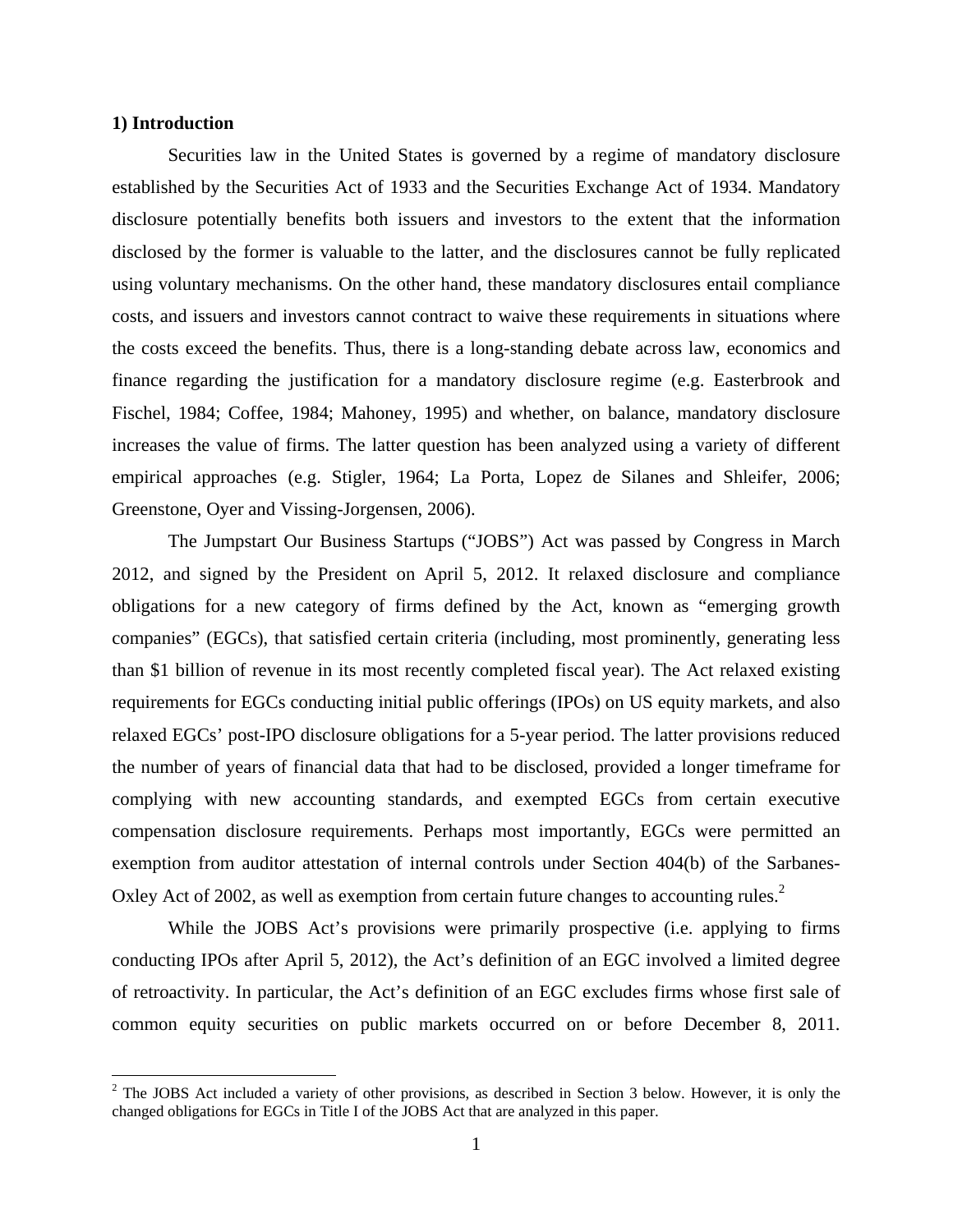Conversely, firms that conducted IPOs after December 8, 2011 but prior to the enactment of the Act are eligible for EGC status and the associated reduced disclosure and compliance obligations (if they satisfy the other EGC criteria, such as the \$1 billion revenue threshold). Moreover, it was known from at least the beginning of March 2012 that the legislation (if passed) would include a December 8 cutoff (which was part of draft legislation produced by the House Committee on Financial Services on March 1, 2012). Thus, there is a group of firms that conducted IPOs after December 8, 2011 for which we can observe price data during the sequence of legislative events in March 2012 that propelled the JOBS bill into law. In essence, those firms within this group that satisfied EGC criteria (notably, the \$1 billion revenue threshold) were expected to become subject to the reduced disclosure and compliance obligations if the bill passed, while all other firms then trading on US markets would remain subject to the existing regime.

A central element of this paper's empirical strategy is thus to use an event study approach to measure abnormal returns for these affected ("treatment") firms around major legislative events in March 2012 that increased the probability of the JOBS bill's enactment (such as its passage in the House, its consideration in the Senate, and the passage of an amended bill in the House). This provides a test of investors' expectations about whether or not the value of the mandatory disclosure and compliance obligations that the JOBS bill relaxed exceed the associated compliance costs. However, the firms subject to the "treatment" (i.e. EGC status) are all newly traded on public markets and within a few months (at most) of their IPO. Identifying a control group for these firms is a challenge, as the rest of the market may not necessarily provide an ideal baseline. Moreover, the number of firms that conducted IPOs over the same period (after December 8, 2011 and before the key event dates in March 2012) and that did not satisfy EGC criteria (i.e. had revenues greater than \$1 billion) is very small, with only two firms having usable data. Thus, for the primary control group, we use firms that conducted IPOs from July 2011 to December 8, 2011 and that satisfied the EGC criteria (apart from their IPO date). This yields a control group that is of comparable size to the treatment group, and that has very similar observable characteristics.

Our primary empirical tests compare abnormal returns for the treatment firms with abnormal returns for the control firms over various relevant event windows, essentially using a difference-in-difference approach. The basic identifying assumption is that, conditional on a firm conducting an IPO over the July, 2011 to April, 2012 period, whether it did so before or after the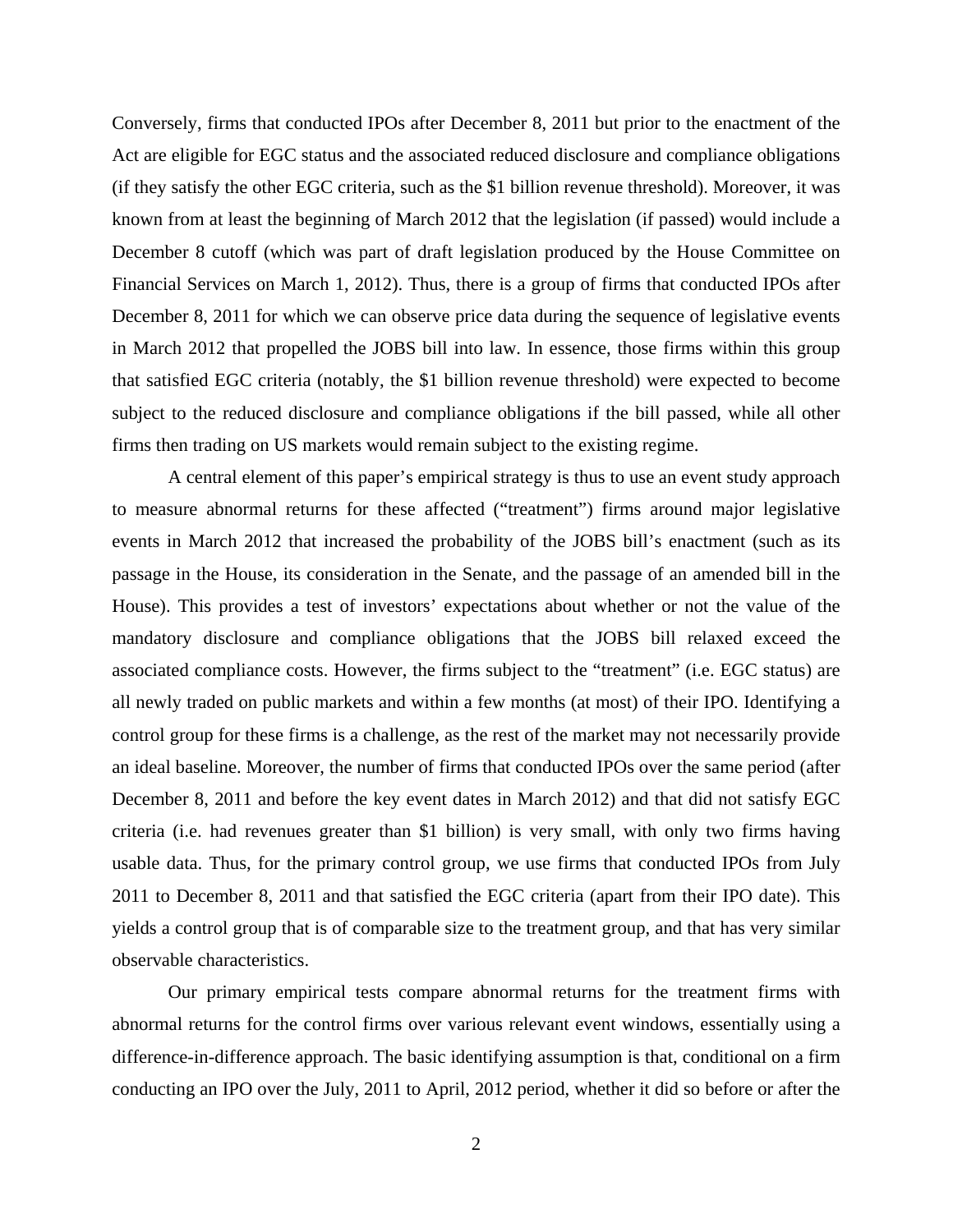December 8 cutoff can be considered to be quasi-random with respect to the factors that generate abnormal returns on the key event dates for the JOBS Act. This assumption appears reasonable, given the significant lead time involved in preparing and implementing an IPO. The JOBS Act's partial retroactivity thus provides an unusual quasi-experimental setting in which to measure market expectations of the consequences of relaxing regulatory obligations for a subset of firms. This episode also appears to be unique, in relation to the prior literature, in that it involves a relaxation rather than a strengthening of disclosure obligations.

We collect data on IPOs conducted on the US market over the period from July 2011 to April 5, 2012 from various sources, including the Securities and Exchange Commission's (SEC's) Electronic Data Gathering and Retrieval (EDGAR) system. We find a total of 87 firms that conducted IPOs over this period. For these firms, we also collect Compustat financial statement information and Center for Research in Security Prices (CRSP) data on firms' daily returns and on daily market returns. We use the data on IPO date, revenue in the most recently completed fiscal year, and other relevant variables to determine which of these firms satisfy the JOBS Act's criteria for EGC status. Taking account of missing data, our control group consists of 33 firms (with less than \$1 billion in revenues that conducted IPOs prior to December 8, 2011). The treatment group of EGCs varies in size from 25 to 41, depending on the date; we have 27 treatment firms for our most important tests. While the sample size is relatively small, this serves primarily to create a bias against finding any significant results.

 The bill that eventually became Title I of the JOBS Act (defining EGCs and relaxing their disclosure obligations) was introduced in the US House of Representatives on December 8, 2011. This initial bill did not backdate EGC status to December 8, 2011, although the cutoff date was later chosen to coincide with its introduction. The bill was referred to the House Financial Services Committee, which produced an amended version on March 1, 2012 that included the December 8, 2011 cutoff date for EGC status. The House passed the bill on March 8, 2012 by an overwhelming margin. However, widespread opposition to the bill emerged immediately following the House vote, exemplified by an editorial in the influential *New York Times* describing the bill as "a terrible package . . . that would undo essential investor protections [and] undermine market transparency  $\ldots$   $\cdot$ <sup>3</sup>. This opposition created substantial uncertainty about whether the bill would be considered by the Senate. The uncertainty was largely resolved on

<sup>&</sup>lt;sup>3</sup> See: http://www.nytimes.com/2012/03/11/opinion/sunday/washington-has-a-very-short-memory.html?\_r=0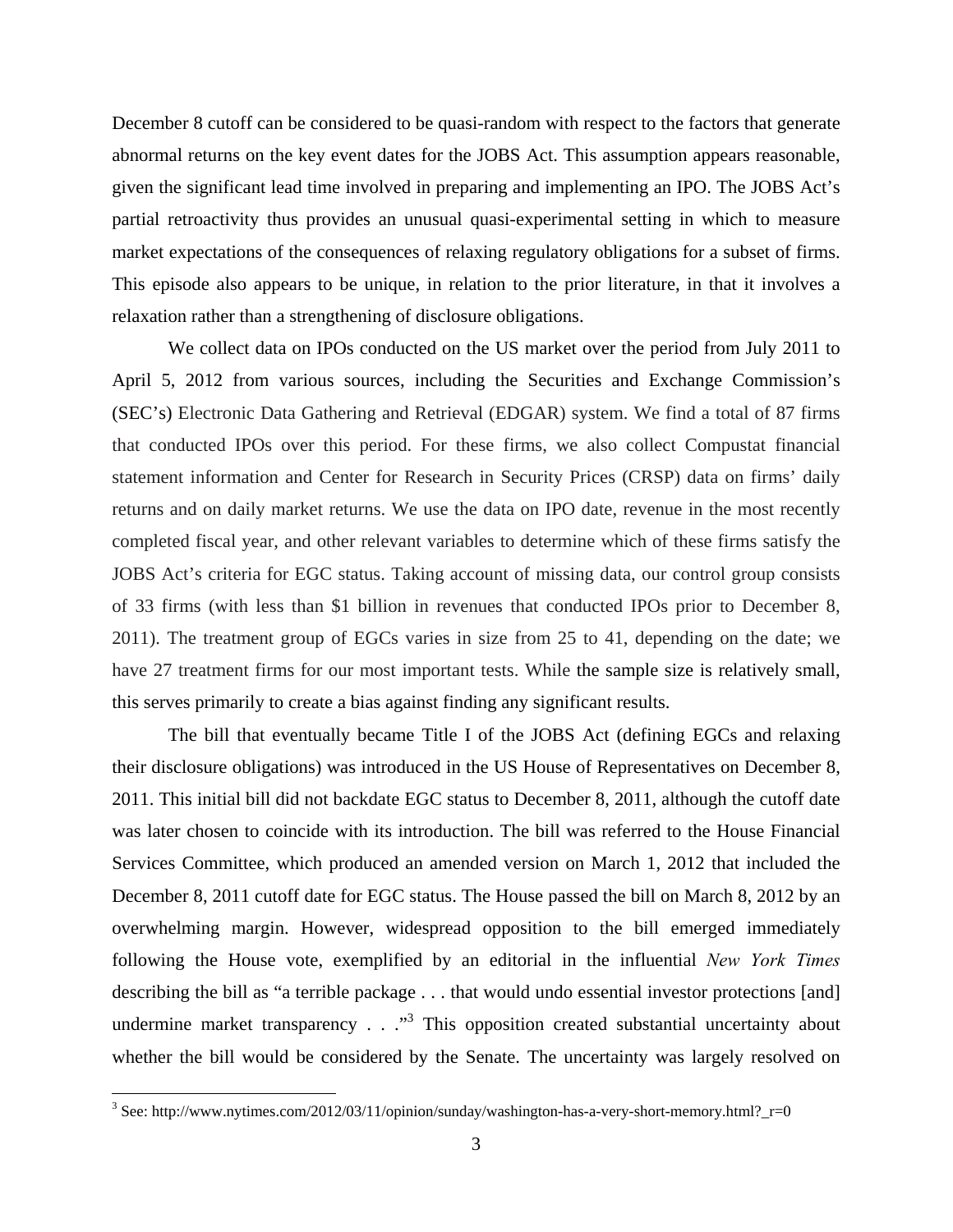March 15, when the Senate Majority Leader signaled the importance of the bill by scheduling a vote and describing it as "a measure the Senate should consider expeditiously and pass in short order."<sup>4</sup> The Senate passed the bill (with some amendments that did not pertain to the EGC provisions) on March 22. The House then passed the amended Senate version on March 27, and it was signed by the President on April 5, 2012.

The Congressional votes were generally overwhelmingly in favor of the bill, especially in the House, and the President was favorably disposed as well. Thus, any uncertainty surrounding the bill would be focused on whether it would be sufficiently prioritized to reach a vote (rather than on whether it would pass, conditional on reaching the floor). In view of these circumstances, the March 15 event in the Senate and the strong endorsement by the Senate Majority Leader are likely to be of particular importance. Consequently, our empirical tests (while examining a number of different event windows) focus in particular on the March 15 event date.

We use a market model to compute abnormal returns for the firms in our sample over a  $(-1, +1)$  event window that spans the period from the release of the House Financial Services Committee report on March 1, 2012 to the Presidential signature (this "full" event window spans February 29 to April 9, 2012). As many of the firms in our sample have only a limited pre-event returns history, our estimation window uses both the pre-event period and post-event returns data through December 31, 2012. We compute cumulative abnormal returns (CARs) for the full event window and for various shorter windows, including the March 15 Senate event described above. We then use a regression framework to test whether the CARs for the treatment firms are significantly different from those for the control group of firms (controlling for various firmlevel variables).

 Our central result is that the March 15 Senate event was associated with positive and statistically significant abnormal returns for treatment firms (i.e. EGCs), relative to control firms. A critical empirical challenge is that this sample, consists of firms that are close to their IPO date, which may may raise concerns related to the large literature in finance on IPO underpricing (e.g. Ljungqvist, 2008). However, we find robust results when we control for the number of trading days since a firm's IPO and exclude firms that are one month or less from their IPO

<sup>&</sup>lt;sup>4</sup> See the Congressional Record, available at: http://thomas.loc.gov/cgi-bin/query/R?r112:FLD001:S51694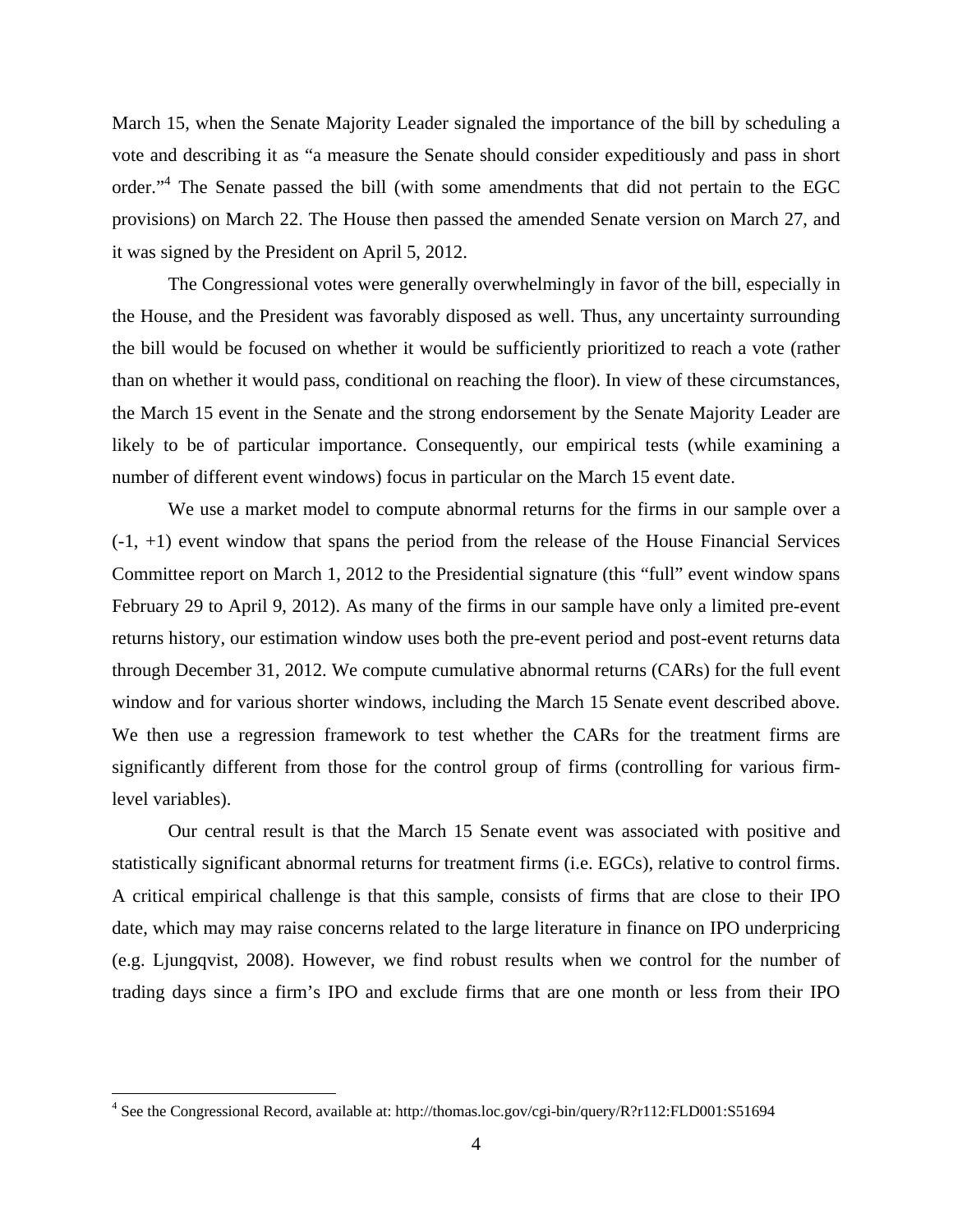date.<sup>5</sup> The result is also robust to controlling for revenue in the most recent fiscal year and a number of financial statement variables (such as assets, debt, earnings, and R&D expenditures). It is also robust to the inclusion of industry fixed effects, although the effective sample size becomes quite small. The basic result is also robust to using as an alternative control group those larger firms (non-EGCs above the \$1 billion threshold) that conducted IPOs after December 8, 2011. Reassuringly, two placebo test using firms that conducted IPOs after December 8, 2011 but were not subject to the JOBS Act - firms above the \$1 billion threshold, and registered investment companies - as the "treatment" group find no effects.

 The baseline results imply a positive abnormal return of between 3% and 4%. The implied increase in firm value is over \$20 million for an EGC with the median market value in our sample. This is comparable in magnitude to, albeit larger than, estimates in the literature of the compliance costs associated with Section 404 of the Sarbanes-Oxley Act (a provision relaxed for EGCs under the JOBS Act). However, because the change in the probability of enactment on March 15 cannot be readily quantified, it is difficult to be precise about the overall magnitude of the effect we find. Nonetheless, there is some evidence suggesting that part of the effect is attributable to the relaxation of SOX requirements. Firms that are classified by the SEC as "nonaccelerated filers" (with a public float of less than \$75 million) were exempt from compliance with the Sarbanes-Oxley internal control disclosures prior to the JOBS Act. The effect for EGCs in our sample that are nonaccelerated filers is smaller than that for other EGCs, and the difference is of borderline statistical significance, despite the small number of nonaccelerated filers.

 We also address a number of potential alternative explanations and interpretations. If the partial retroactivity of the JOBS Act were attributable to lobbying by EGCs, this may potentially confound our results. Thus, we collect data on lobbying activity by EGCs and on campaign contributions by associated political action committees (PACs), and find that the results are unaffected by omitting the "politically active" EGCs. We also search for other news events (unrelated to the JOBS Act) about EGCs in the relevant window. Omitting EGCs that were the subject of unrelated news stories also does not affect the results.

<sup>&</sup>lt;sup>5</sup> It should also be borne in mind that IPO underpricing in the US market appears to be primarily a phenomenon that affects the first trading day, which is excluded from all of our tests. Firms may also experience greater volatility during the earlier phases of public trading, but this would tend to create a bias against any significant findings.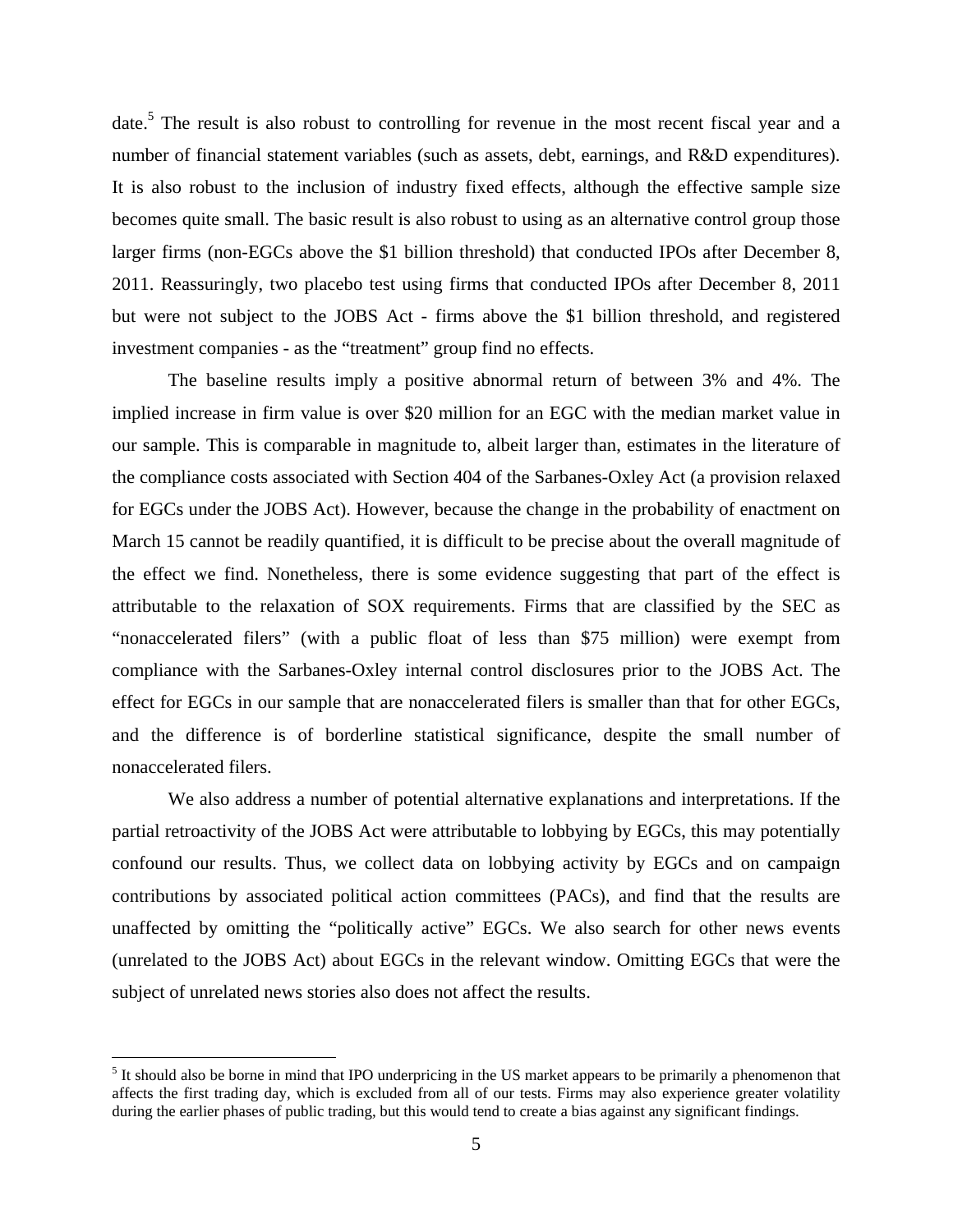A possible alternative interpretation of the result is that the relaxation of regulation may create greater opportunities for sophisticated incumbent shareholders to sell in the future to uninformed noise traders at inflated prices. To test this alternative interpretation, we collect data on analyst coverage of EGCs from the International Brokers Estimate System (I/B/E/S) dataset. Potential mispricing would presumably be more relevant for firms without analyst coverage, but we find that the EGC effect is virtually identical for firms with and without analyst coverage. This casts doubt on the alternative interpretation based on mispricing.

 This paper addresses a central question in the analysis of securities regulation, and so it is related to a number of different strands of literature across law, economics and finance. The pioneering empirical literature on the effects of securities regulation used time-series comparisons of various outcomes before and after the Securities Acts were enacted (e.g. Stigler, 1964; Friend and Herman, 1964). More recently, a literature using cross-country empirical analysis has studied the impact of securities regulation and its (public and private) enforcement on the extent of stock market development (e.g. La Porta *et al*., 2006).

Our paper is most directly related to a literature using single-country quasi-experiments to analyze the effects of changes in securities law. For example, Greenstone *et al*. (2006) use as a quasi-experiment the 1964 amendments that extended the mandatory disclosure requirements of US securities law to certain firms trading over-the-counter (OTC).<sup>6</sup> They hand-collect price data for OTC firms, and compare abnormal returns for the firms that were subject to the amendments to those for a control group of otherwise similar exchange-traded firms that were already subject to these disclosure requirements and therefore unaffected by the amendments. This approach implies large positive abnormal returns for the affected firms of between 11.5% and 22.1% over the full event window, relative to the control group.

In contrast to Greenstone *et al*. (2006), our paper finds a negative effect of securities regulation on firm value in the US. However, this should not be viewed as in any way contradicting their findings, as we examine a much later time period and a very different regulatory environment. In particular, the 1964 amendments involved a much more extensive change in regulation for the affected firms than did the JOBS Act. In addition, the baseline level

 $6$  Ferrell (2007) also analyzes the consequences of the 1964 amendments, finding positive abnormal returns and a reduction volatility for OTC firms. Bushee and Leuz (2005) analyze the further extension of disclosure requirements in 1999 to the small firms that trade on the OTC Bulletin Board. They find significant benefits from this extension for certain firms, but also find that the increased compliance costs led some firms to exit the Bulletin Board.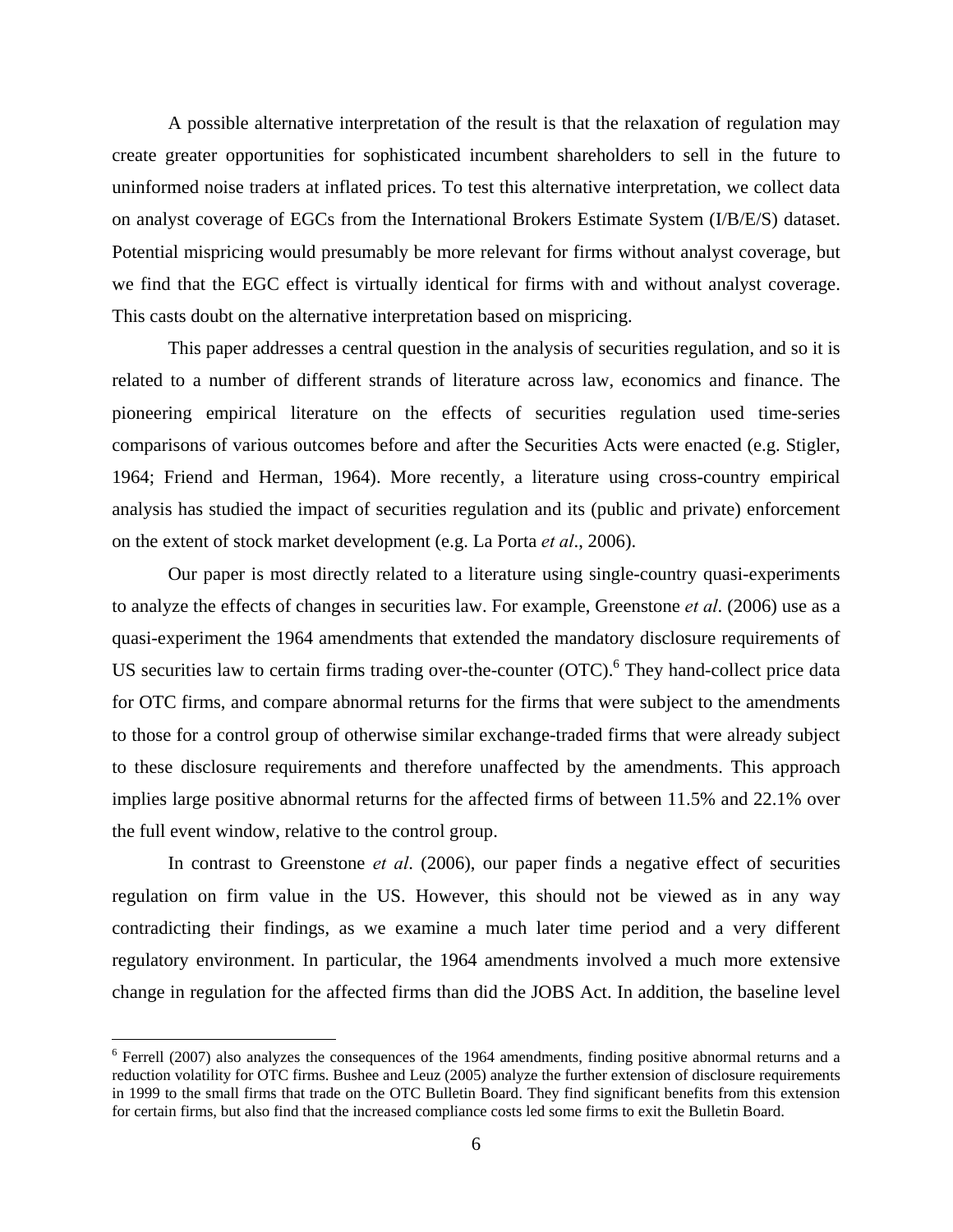of regulation for OTC firms prior to the 1964 Amendments was very limited, whereas public firms were subject to very extensive regulation at the time of the JOBS Act. Rather, both our results and theirs can be encompassed within a simple conceptual framework outlined in Section 2 below, in which securities regulation initially increases firm value, but beyond a certain point may decrease value as compliance costs begin to exceed the benefits of regulation to investors. Our results also point towards a less ambiguous interpretation in terms of social welfare than do theirs, a point that is developed in Section 2 below.

 As the relaxation of the Sarbanes-Oxley internal control requirements is a significant component of the JOBS Act, our paper is also related to the empirical literature evaluating the effects of the Sarbanes-Oxley Act (e.g. Chhaochharia and Grinstein, 2007; Litvak, 2007; Kamar, Talley and Karaca-Mandic, 2009; for a comprehensive recent review of this literature, see Coates and Srinivasan (2013)). Our paper is also related to single-country quasi-experimental studies of broader corporate governance reforms outside the US, which typically include some provisions relating to disclosure (e.g. Black, Jang and Kim, 2006; Dharmapala and Khanna, 2013). Finally, our paper is related to the large and growing legal literature analyzing the provisions of the JOBS Act (e.g. Langevoort and Thompson, 2013; Guttentag, 2013). However, this literature does not empirically analyze the consequences of the Act.

 This paper proceeds as follows. Section 2 develops a simple conceptual framework that is helpful in interpreting the results. Section 3 provides a brief overview and history of the JOBS Act. Section 4 describes the data and elaborates on the empirical strategy. Section 5 discusses the results, and Section 6 concludes.

# **2) A Simple Conceptual Framework**

This section develops a simple conceptual framework that encapsulates many of the insights of the theoretical literature on securities disclosure, insider diversion and firm value (see e.g. Shleifer and Wolfenzon, 2002) and provides a simple framework within which to interpret the paper's results. Consider a firm that has (exogenously fixed) fundamental value *V*. Let *r* be a measure of the strength of securities regulation. Higher values of *r* entail higher compliance costs, but also reduce the expected diversion of private benefits by insiders. Suppose that insiders own a fraction  $\alpha > 0$  of the firm, that  $B(r)$  is a decreasing, convex function representing the private benefits diverted by insiders, and that *C(r)* is an increasing, convex function representing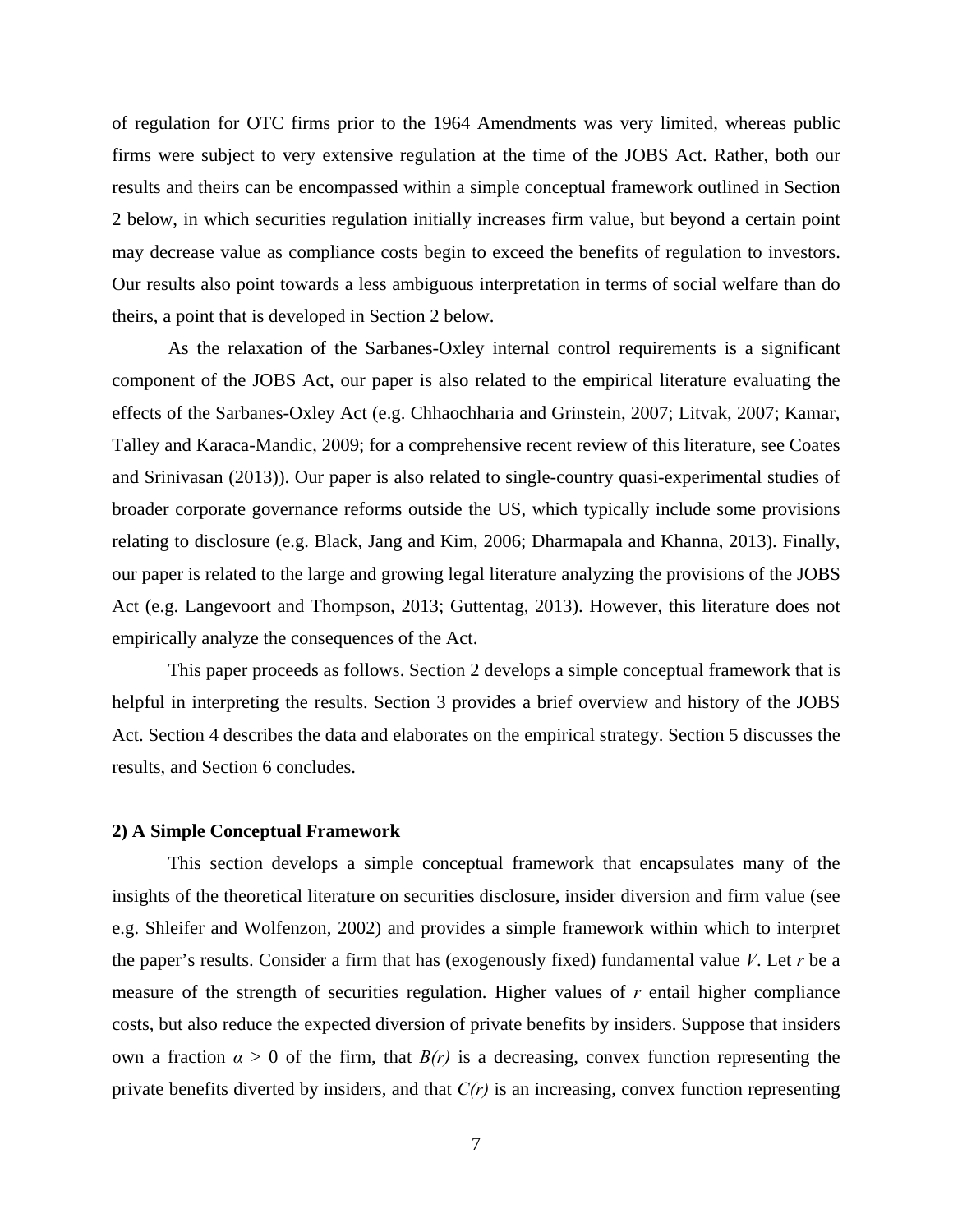the costs of compliance with securities regulation (which are borne *pro rata* by all shareholders). The diversion of private benefits is assumed to generate a deadweight loss, in the sense that \$1 of private benefits costs outside shareholders  $\$(1 + \gamma)$ , where  $\gamma > 0$ .

Under these assumptions, the value placed on the firm by outside investors  $(V_M)$  and the value placed on it by insiders  $(V_I)$  can be expressed as:

$$
V_M = (1 - \alpha)V - (1 + \gamma)B(r) - (1 - \alpha)C(r)
$$
 (1)

and:

 $\overline{a}$ 

$$
V_I = \alpha V + B(r) - \alpha C(r) \tag{2}
$$

This simple framework makes it immediately obvious that a decrease in *r* can either increase or decrease  $V_M$ , depending on the balance between private benefits and compliance costs (as illustrated in Figure 1). Moreover, the fact that the JOBS Act was widely supported by the business community does not render it a foregone conclusion that market reactions would be positive. It is entirely possible that a decrease in  $r$  could both decrease  $V_M$  and increase  $V_I$ , if the increase in  $B(r)$  is sufficiently large.

Summing  $V_M$  and  $V_I$ , the aggregate value of the firm is:

$$
V_M + V_I = V - \gamma B(r) - C(r) \tag{3}
$$

In the absence of externalities, this aggregate value can be interpreted as being equivalent to social welfare. Suppose that an exogenous legal reform (such as the JOBS Act) reduces *r*. The observed market response reflects the value for outside investors  $(V_M)$ , in the absence of a sale of control. Thus, if we observe a decline in  $V_M$ , it follows that the magnitude of the increase in private benefits borne by outside shareholders exceeds the magnitude of the decrease in outside shareholders' share of compliance costs. It does not necessarily follow, however, that the magnitude of the increase in the deadweight cost of private benefits exceeds the magnitude of the decrease in compliance costs.<sup>7</sup> Thus, it is unclear whether or not social welfare is decreased by the legal reform. While outsiders' value falls, the gains to insiders may be sufficient to offset this loss. This is essentially the situation implied by the findings of Greenstone *et al*. (2006), albeit in reverse. They find that an increase in  $r$  led to an increase in  $V_M$ ; as they point out, however, this is not sufficient to establish that social welfare increases.

<sup>&</sup>lt;sup>7</sup> More precisely, the decrease in  $V_M$  entails that  $(1 - \alpha) \frac{\partial c}{\partial r} < -(1 + \gamma) \frac{\partial B}{\partial r}$ . However, this does not necessarily imply that  $\frac{\partial c}{\partial r} < -\gamma \frac{\partial B}{\partial r}$ , which is required for  $(V_M + V_I)$  to increase.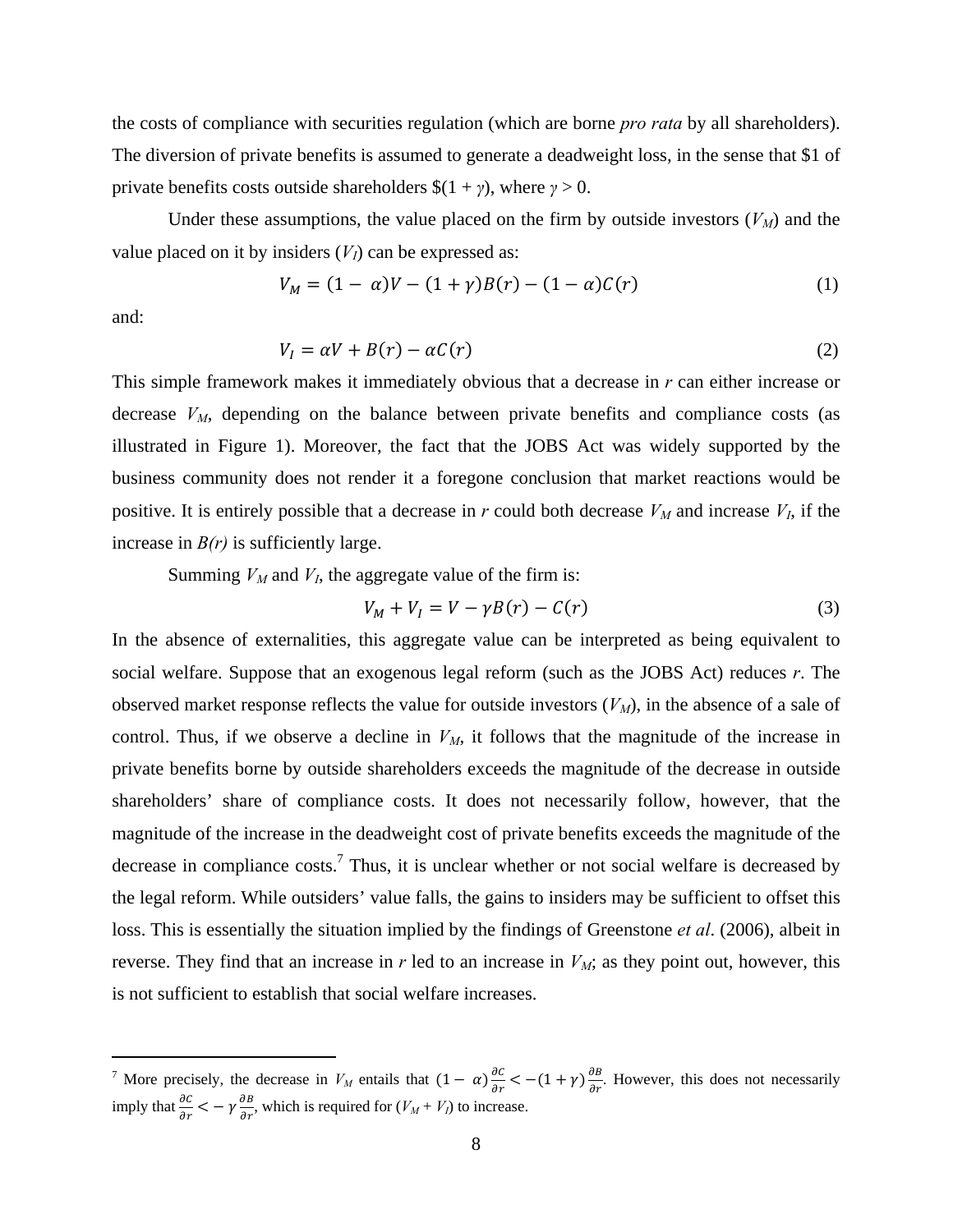On the other hand, suppose that an exogenous legal reform (such as the JOBS Act) reduces *r*, and we then observe an *increase* in  $V<sub>M</sub>$ . This entails that the magnitude of the increase in private benefits borne by outside shareholders is smaller than the magnitude of the decrease in outside shareholders' share of compliance costs. From this, it necessarily follows that the magnitude of the decrease in compliance costs exceeds the magnitude of the increase in the deadweight loss from private benefits.<sup>8</sup> Therefore, social welfare necessarily increases in this scenario as a result of the decrease in *r*. 9

### **3) The JOBS Act and its Legislative History**

# **3.1) US Securities Law and the Context of the JOBS Act**

The JOBS Act is the most recent in a series of statutes regulating the US securities markets. The key statutes in this area are the Securities Act 1933 (SA), Securities & Exchange Act 1934 (SEA), Sarbanes-Oxley Act 2002 (SOX), and now the JOBS Act.<sup>10</sup> The SA, and rules promulgated thereunder, are the primary means of regulating the capital raising process in the US. Thus, a substantial part of the regulations surrounding an Initial Public Offering (IPO), a private placement of securities to large investors, or a debt issuance emanate from the SA. The SEA and associated rules cover a range of activities in the securities markets, ranging from the continuing disclosure obligations of firms to insider trading and a host of other items; the SEA also established the Securities & Exchange Commission (SEC). Together, the SA and SEA represent the bulk of Federal Securities Laws in the US.

Although there have been other significant enactments in this area (e.g., the Investment Advisors Act of 1940 and the 1964 Amendments), the next set of major reforms that were applicable across the securities markets came with the enactment of SOX in 2002. SOX was enacted as a response to the accounting scandals in the early 2000s, such as those involving Enron and Worldcom. It put in place a panoply of measures, including enhanced internal controls

1

<sup>&</sup>lt;sup>8</sup> More precisely, the increase in  $V_M$  entails that  $(1 - \alpha) \frac{\partial c}{\partial r} > -(1 + \gamma) \frac{\partial B}{\partial r}$ . This necessarily implies that

 $\frac{\partial C}{\partial r}$  > -  $\gamma \frac{\partial B}{\partial r}$ , which implies that  $(V_M + V_I)$  increases.<br><sup>9</sup> Guttentag (2013, p. 186) argues that models emphasizing private benefits from suboptimal disclosure are not particularly relevant to the US context, where there exist robust private contracting mechanisms that can implement optimal solutions. If one adopts this view, then in the limit  $B(r) = 0$  for all *r*, and the deadweight costs of private benefits are not a concern. The ambiguity in the social welfare implications of Greenstone *et al*. (2006) would disappear, but the interpretation of this paper's findings would not be substantially altered.<br><sup>10</sup> For comprehensive accounts and discussion, see e.g. Choi & Pritchard (2012) or Cox, Hillman & Langevoort

<sup>(2013).</sup>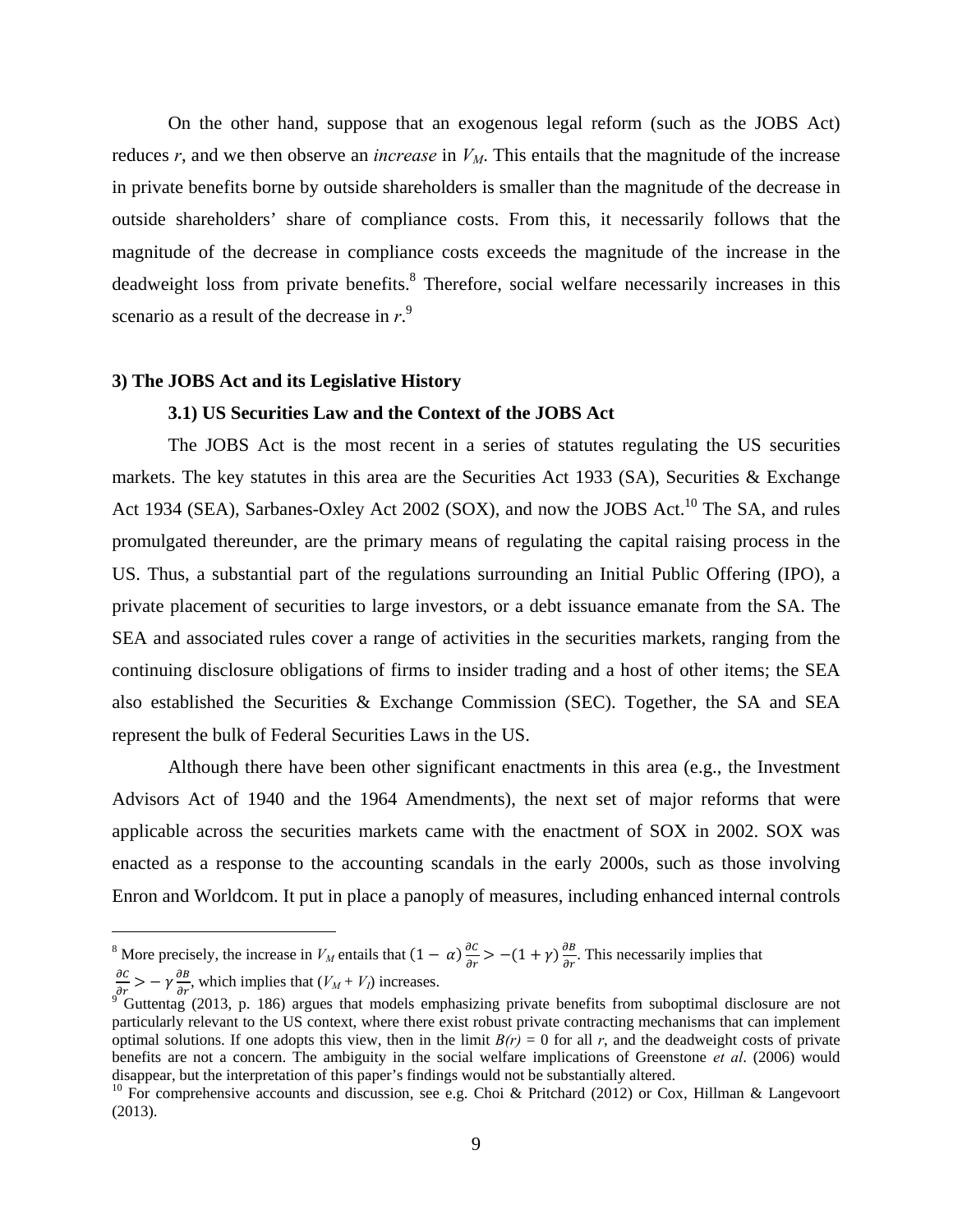to provide more accurate financial disclosure. This was supplemented by requirements for top executives to certify financial statements (and the process for generating them) as well as requiring external auditors to certify/assess these internal controls. In addition to this, SOX required more disclosure of Off-Balance Sheet items as well as prohibiting the improper influence of an audit.

The SA and SEA, as well as SOX, have generated a great deal of academic discussion.<sup>11</sup> These enactments all increased disclosure, required more steps to be taken by firms and executives, amongst others, and enhanced penalties. The ratchet, so to speak, moved upward in each case.<sup>12</sup> However, the JOBS Act was arguably unique in the sense that the ratchet moved downwards – it took steps that were generally perceived to loosen some regulations, to allow for some firms to have fewer obligations, and to permit new ways to fund certain ventures. The key motivation for the JOBS Act appears to have been the decline in the number of IPOs since the technology boom of the 1990s and early mid 2000s (attributed by some to onerous regulation, including  $SOX$ <sup>13</sup> combined with enthusiasm in Congress for legislation that could be presented as fostering employment creation after one of the greatest economic downturns in US history.

#### **3.2) Provisions of the JOBS Act**

 $\overline{a}$ 

The JOBS Act puts in place a number of provisions reflecting a variety of different amendments to the securities laws, ostensibly designed to enhance the ability of some firms – especially smaller firms – to raise capital. In particular, the Act begins by creating a new category of firm – the "emerging growth company" (EGC) for both the SA and SEA (and hence for SOX as well).<sup>14</sup> These are firms that in their most recent fiscal year had annual gross revenue of less than \$1 Billion.15 Firms remain EGCs until the earliest of the following events occurs:

<sup>&</sup>lt;sup>11</sup> For just a sampling of this literature, see e. g. Stigler (1964); Friend and Herman (1964); Benston (1973); La Porta, *et al.* (2006); Greenstone, *et al.*, (2006); Coffee (1984); Healy and Palepu (2001); Kamar *et al*., 2009; Litvak, 2007; Mahoney (1997); Romano (1998)).

 $12$  The ratchet moved upwards with the Dodd-Frank Act (DFA) of 2010 as well. The DFA is important for a number of reasons – for instance, it introduced the "say-on-pay" votes on executive compensation that was one of the measures relaxed for certain firms by the JOBS Act. However, the DFA's changes to the regulatory structure and

<sup>&</sup>lt;sup>13</sup> See e.g. the IPO Task Force report on "Rebuilding the IPO On-Ramp: Putting Emerging Companies and the Job Market Back on the Road to Growth" available at: http://www.sec.gov/info/smallbus/acsec/rebuilding the ipo\_onramp.pdf

<sup>&</sup>lt;sup>14</sup> In addition to the creation of this new category, the Act operates in at least four other large arenas. First, the Act relaxes some regulations and enacts new ones that are designed to facilitate the use of "crowd funding" for certain businesses. This does not form the primary focus of our paper and hence we do not discuss it in any depth. Second, the Act eases restrictions for firms considering a private placement under Regulation D (and Rule 144A), which, in part, facilitates easier communication with some sets of potential investors. Third, the Act increases the amount that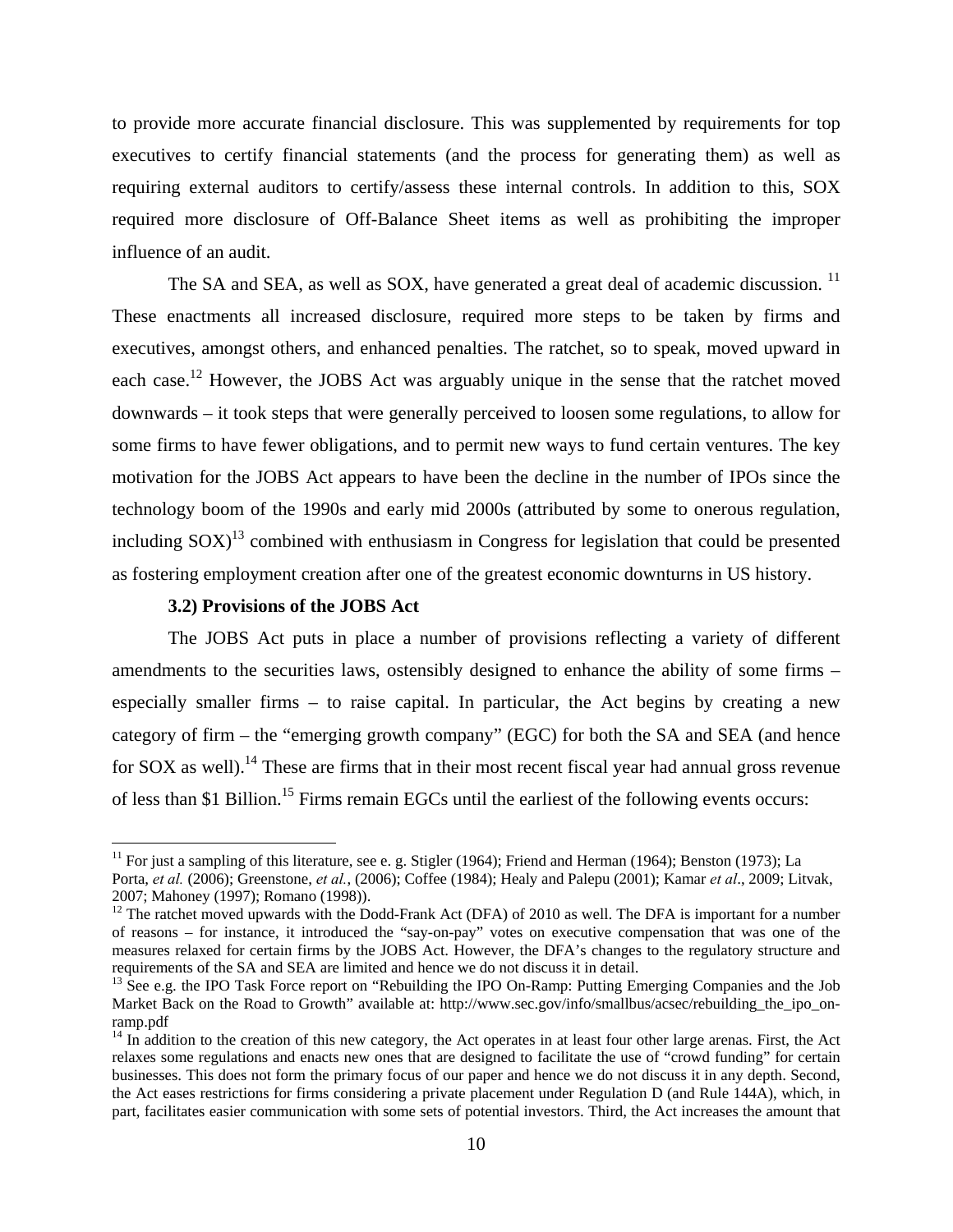- (i) Five (5) years have elapsed since the firm's IPO.<sup>16</sup>
- (ii) The Firm's annual gross revenue exceeds \$1 Billion or more.<sup>17</sup>
- (iii) The Firm issues more than \$1 Billion in non-convertible debt over three (3) years.<sup>18</sup>
- (iv) The Firm meets the definition of a "large accelerated filer".<sup>19</sup>

To be considered an EGC, the firm's first sales of shares in its IPO must have occurred after December 8, 2011.<sup>21</sup> If a firm is an EGC then it is entitled to receive less onerous regulatory treatment in a number of spheres, as described below. It is noteworthy that an EGC can choose not to be treated as an EGC (and hence be treated as a "regular" issuer). $^{22}$ 

If a firm is an EGC, and wishes to be treated as one, then it will receive more lenient compliance and disclosure obligations:

- (i) The EGC will not be required to comply with the auditor attestation requirements of section 404(b) under  $SOX$ .<sup>23</sup>
- (ii) The EGC will not be subject to audit firm rotation or auditor discussion and analysis requirements.<sup>24</sup>
- (iii) The EGC is not subject to any future rules of the Public Company Accounting Oversight Board (PCAOB) unless the SEC explicitly decides that EGCs should be subject to the new rule.<sup>25</sup>

affiliates of \$700 million or more;

can be raised by firms using Regulation A (which is targeted to smaller issuers) from \$5 Million to \$50 Million. Fourth, the Act amends the registration requirements under the SEA such that now a firm is subject to parts of the SEA only when it has more than 2000 shareholders (as compared to the 500 shareholder threshold of the past) and more than \$10 Million in assets (as compared to the \$1 Million asset threshold of the past). All these measures appear designed to reduce or ease regulations on smaller or newer firms, especially those that might be designated as EGCs. We focus our discussion in the text on the regulation of EGCs and what the JOBS Act has done that makes their regulatory burdens lighter.

<sup>15</sup> See §§ 101(a) & (b), JOBS Act 2012.

 $^{16}$  See id.

 $17$  See id.

 $18$  See id.

 $19$  See id. A large accelerated filer is a firm that:

<sup>&</sup>quot;(i) [has] an aggregate worldwide market value of the voting and non-voting common equity held by its non-

<sup>(</sup>ii) [has] been subject to the requirements of section  $13(a)$  or  $15(d)$  of the Act for a period of at least twelve calendar months;

 $(iii)$  [has] filed at least one annual report pursuant to section 13(a) or 15(d) of the Act; and

<sup>(</sup>iv) … is not eligible to use the requirements for smaller reporting companies …for its annual and quarterly reports."

<sup>(</sup>See 17 Code of Federal Regulations (CFR) § 240.12b-2).

<sup>&</sup>lt;sup>21</sup> See § 101(d), JOBS Act 2012. The registration statement for the IPO must be "effective". <sup>22</sup> See §107, JOBS Act 2012.

<sup>&</sup>lt;sup>22</sup> See §107, JOBS Act 2012.<br><sup>23</sup> See §103, JOBS Act 2012.

 $24$  See §104, JOBS Act 2012.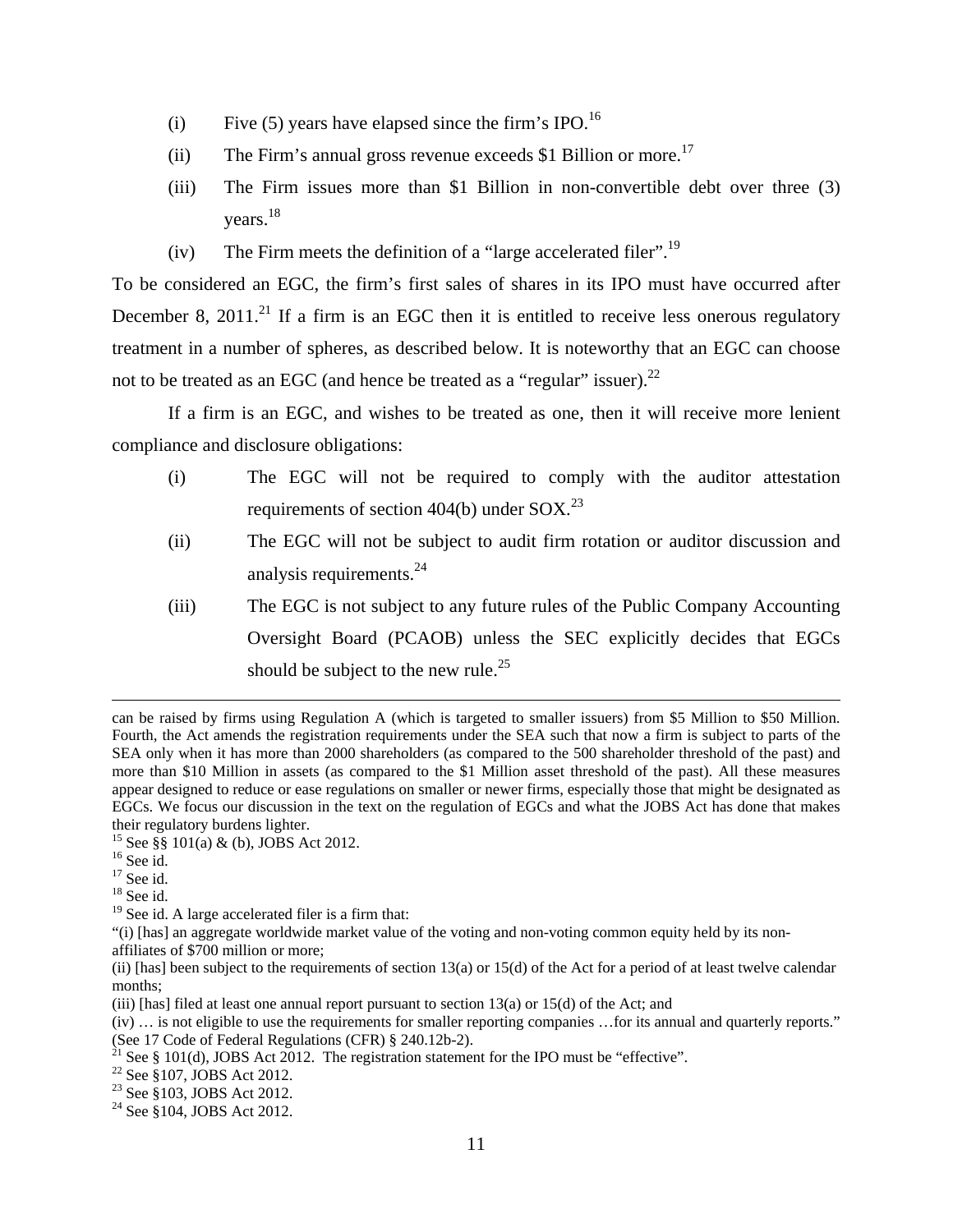- (iv) The EGC will receive a longer transition period to comply with new audit standards. $^{26}$
- (v) The EGC is not required to include more than two (2) years of financial statements in the filings that make up part of an IPO. $^{27}$
- (vi) The EGC is not required to comply with the "say on pay" and "pay versus performance" requirements.<sup>28</sup>
- (vii) The EGC is not required to include certain financial data that relates to a time before the earliest audited statements included in its IPO filings.<sup>29</sup>
- (viii) The EGC can start the IPO process by confidentially submitting its draft registration to the SEC for non-public review (although if the firm decides to go forward with an IPO the registration statement must be publicly available at least 21 days prior to the start of the "roadshow" for the IPO. $^{30}$
- (ix) The EGC can "test the waters" with large and sophisticated investors (e.g., Qualified Institutional Buyers, Accredited Investors) before and during the registration process.<sup>31</sup> This usually means the EGC can now have communications with these investors, whereas prior to the JOBS Act such communications may have triggered a host of disclosure requirements and penalties.
- (x) Investment Banks will now be allowed to both provide analyst research reports on the EGC as well as work as an underwriter for the EGC's public offering (in the past there were restrictions on communications made by such parties).<sup>32</sup>

The JOBS Act thus lessens the regulatory requirements for EGCs in a number of spheres. In particular, it allows the EGC to avoid being subject to some accounting, auditing and internal control requirements enacted under SOX as well as providing EGCs with a longer transition period to comply with some of these requirements. In addition, EGCs will have lesser disclosure

 $31$  See §105(c), JOBS Act 2012.

 <sup>25</sup> See §104, JOBS Act 2012.

<sup>&</sup>lt;sup>26</sup> See §102, JOBS Act 2012.

<sup>&</sup>lt;sup>27</sup> See §102(b)(1), JOBS Act 2012.

<sup>&</sup>lt;sup>28</sup> See §102(a)(1) – (3), JOBS Act 2012.

<sup>&</sup>lt;sup>29</sup> See §102(b)(2), JOBS Act 2012.

 $30$  See §106(a), JOBS Act 2012. A "roadshow" (defined in 17 CFR §230.433(h)(4)) is a particular method of communicating the upcoming IPO to potential investors.

<sup>32</sup> See §105, JOBS Act 2012.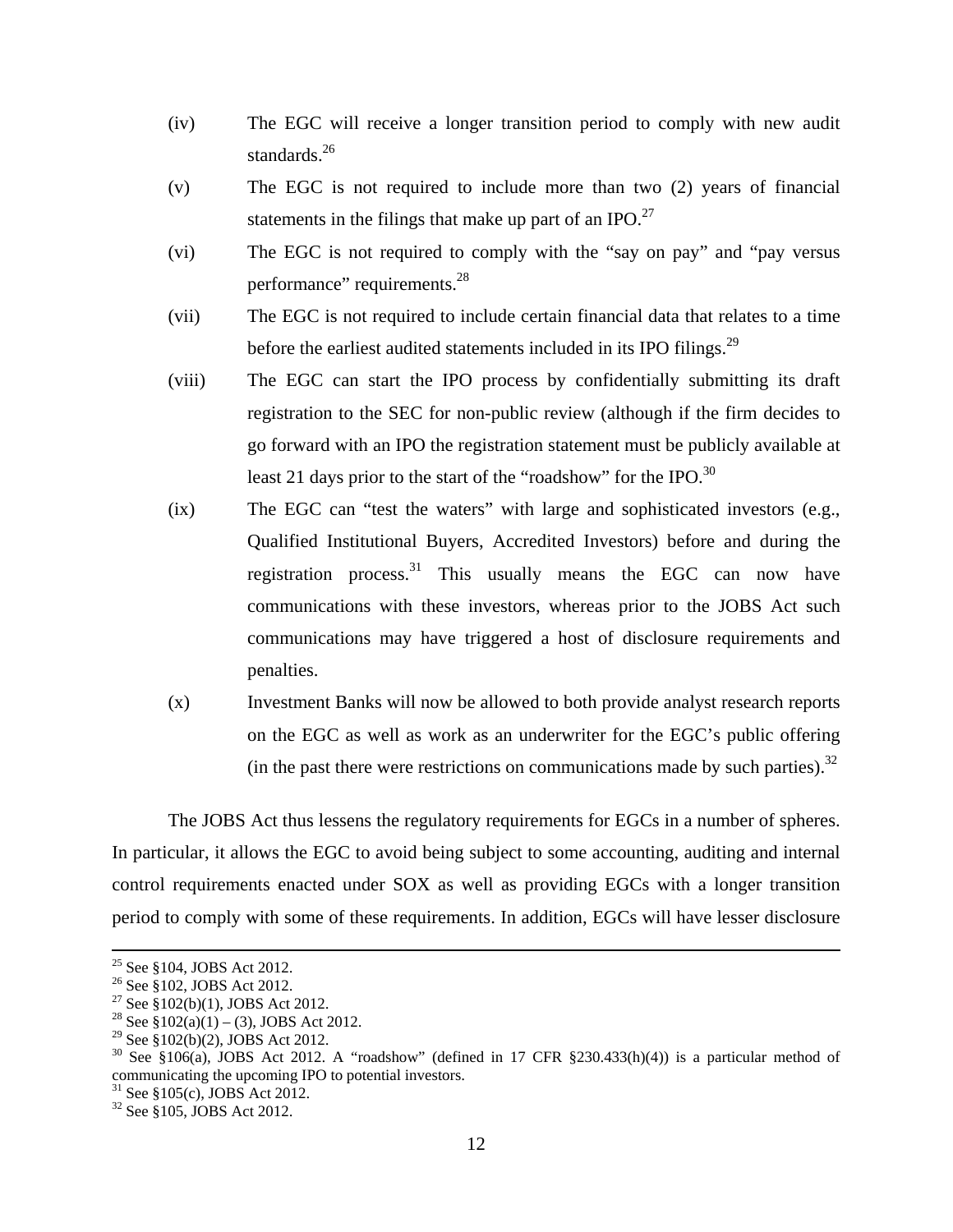burdens in their IPO filings and executive compensation disclosures as well as the ability to submit their filings confidentially (at least for some period of time). Finally, EGCs (and those associated with their offerings) will have fewer restrictions on their ability to communicate with potential investors compared to non-EGCs.

# **3.3) The Legislative History of the JOBS Act**

The legislative history of the JOBS Act and the key event dates in its progress through Congress are summarized in Table 1. The bill that eventually became Title I of the JOBS Act (H.R. 3606, defining EGCs and relaxing their disclosure and compliance obligations) was introduced in the US House of Representatives on December 8, 2011. This initial bill did not backdate the effective date for EGC status to December 8, 2011, although the effective date was later chosen to coincide with the introduction of this bill. The bill was referred to the House Financial Services Committee, which produced an amended bill on March 1, 2012 that included the December 8, 2011 cutoff date for EGC status.<sup>33</sup>

The House passed the bill on March 8, 2012 with overwhelming (and bipartisan) support. Moreover, President Obama had endorsed legislation of this type in his 2013 State of the Union address. Thus, one might ordinarily expect that there would subsequently be little uncertainty about eventual Senate passage and enactment (even though in an era of divided partisan control of the two chambers of Congress, it is common for the House to vote for a bill that is subsequently ignored by the Senate). However, widespread opposition to the JOBS bill began to emerge upon its passage in the House. Perhaps most notable is an editorial in the influential *New York Times* that described the various elements of the proposed reforms as: "A terrible package of bills that would undo essential investor protections, reduce market transparency, and distort the efficient allocation of capital."<sup>34</sup> There were also expressions of opposition from advocacy groups, former SEC officials, and some Democratic Senators. The JOBS bill also became embroiled in ongoing political disputes over the confirmation of Federal judges, with the perception that the Senate would not take up the JOBS bill until (or unless) these disputes were resolved.35

1

<sup>&</sup>lt;sup>33</sup> This account is based on information in the Congressional Record, available at: http://thomas.loc.gov  $34$  See "They Have Very Short Memories" *New York Times*, March 10, 2012, available at:

http://www.nytimes.com/2012/03/11/opinion/sunday/washington-has-a-very-short-memory.html?\_r=0 <sup>35</sup> See e.g.

http://talkingpointsmemo.com/dc/reid-dares-gop-block-judicial-nominees-and-you-will-also-stall-the-jobs-act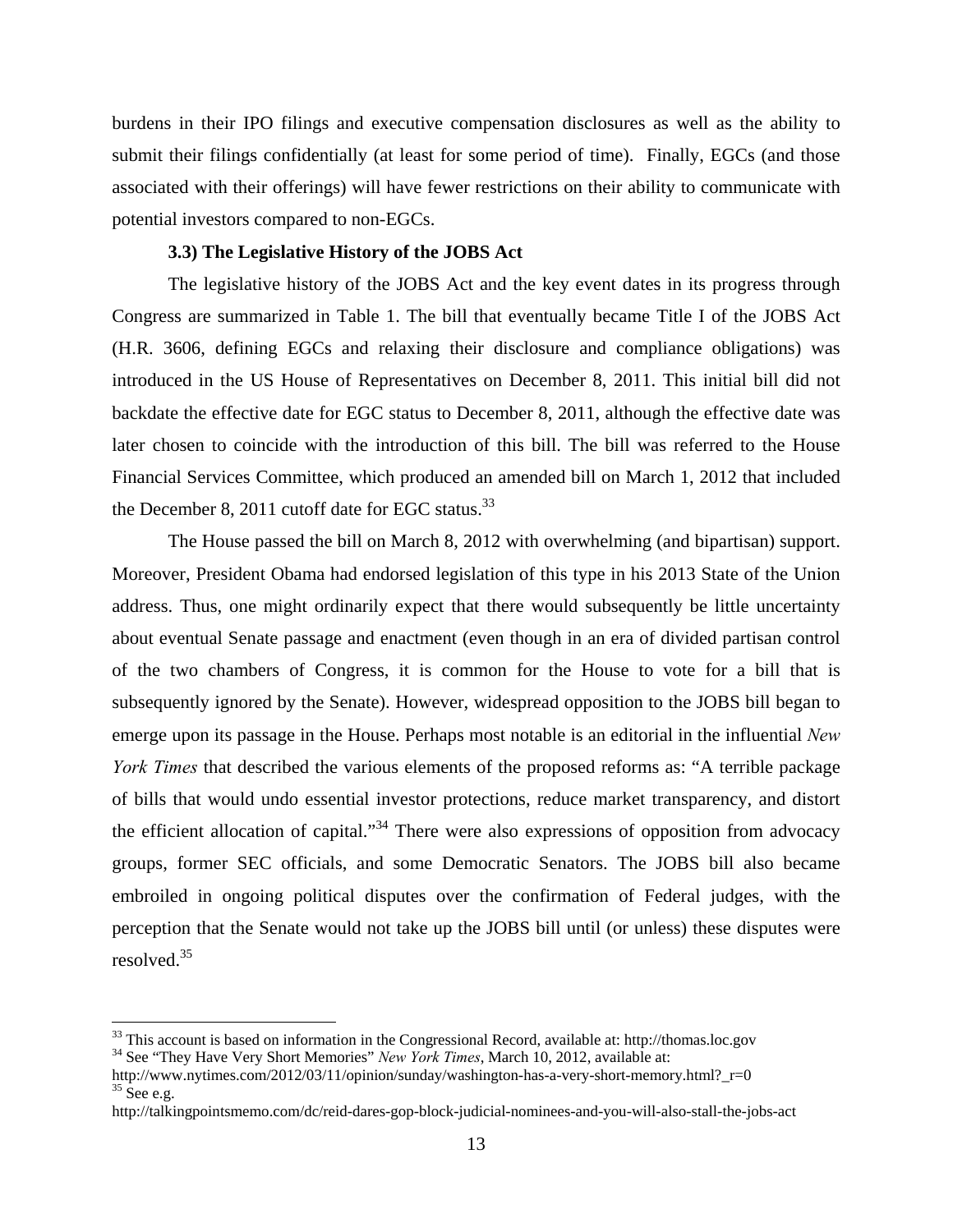This development of widespread opposition after March 8 arguably created substantial uncertainty regarding whether the Senate would take up the bill (and hence uncertainty about whether it would ever be enacted). The Senate Majority Leader Harry Reid (D-NV) had previously expressed support for the bill, but was perceived as being only lukewarm in his support, and to favor alternative measures thought to promote "job creation" such as a transportation bill. Despite these apparently negative signals, the JOBS bill was taken up in the Senate on March 15, when Senator Reid signaled the importance of the bill by scheduling a vote. Perhaps most importantly, he described the legislation as follows:

"[L]et me take a moment to review what has transpired this morning. Last week the House passed the pending small business capital formation bill by a vote of 390 to 23 [This refers to the House vote on March 8 in favor of H.R. 3606]. President Obama has endorsed the bill very publicly; thus, this is a measure the Senate should consider expeditiously and pass in short order."<sup>36</sup>

A limited number of amendments were scheduled. The Senate passed the bill (with some amendments that pertained to the crowdfunding provisions but not to the provisions regarding EGCs) on March 22. The House then passed the amended Senate version on March 27, and the JOBS Bill was signed into law by the President on April 5, 2012.

The March 15 developments and the speech by Senator Reid are likely to have resolved much of the uncertainty described above. In particular, given the overwhelming support in the House, the support of the President, and widespread support within the business community, any uncertainty surrounding the bill would have been likely to be about whether the bill would be sufficiently prioritized to reach a vote, rather than on whether it would pass, conditional on reaching the floor. In view of these circumstances, the March 15 consideration by the Senate and the strong endorsement by the Senate Majority Leader are likely to be of particular importance. Consequently, our empirical tests (while examining a number of different event windows) focus in particular on the March 15 event date. In contrast, many of the other events (especially the Presidential signature on April 5, 2012, but perhaps also the initial passage in the House) may be expected to have conveyed little new information.

It is important to note that we are not claiming that the Reid speech was necessarily the most important element in the enactment of the JOBS Act; for instance, the President's State of the Union speech in January 2013 may well have been more important. However, our empirical

<u>.</u>

<sup>&</sup>lt;sup>36</sup> See the Congressional Record, available at: http://thomas.loc.gov/cgi-bin/query/R?r112:FLD001:S51694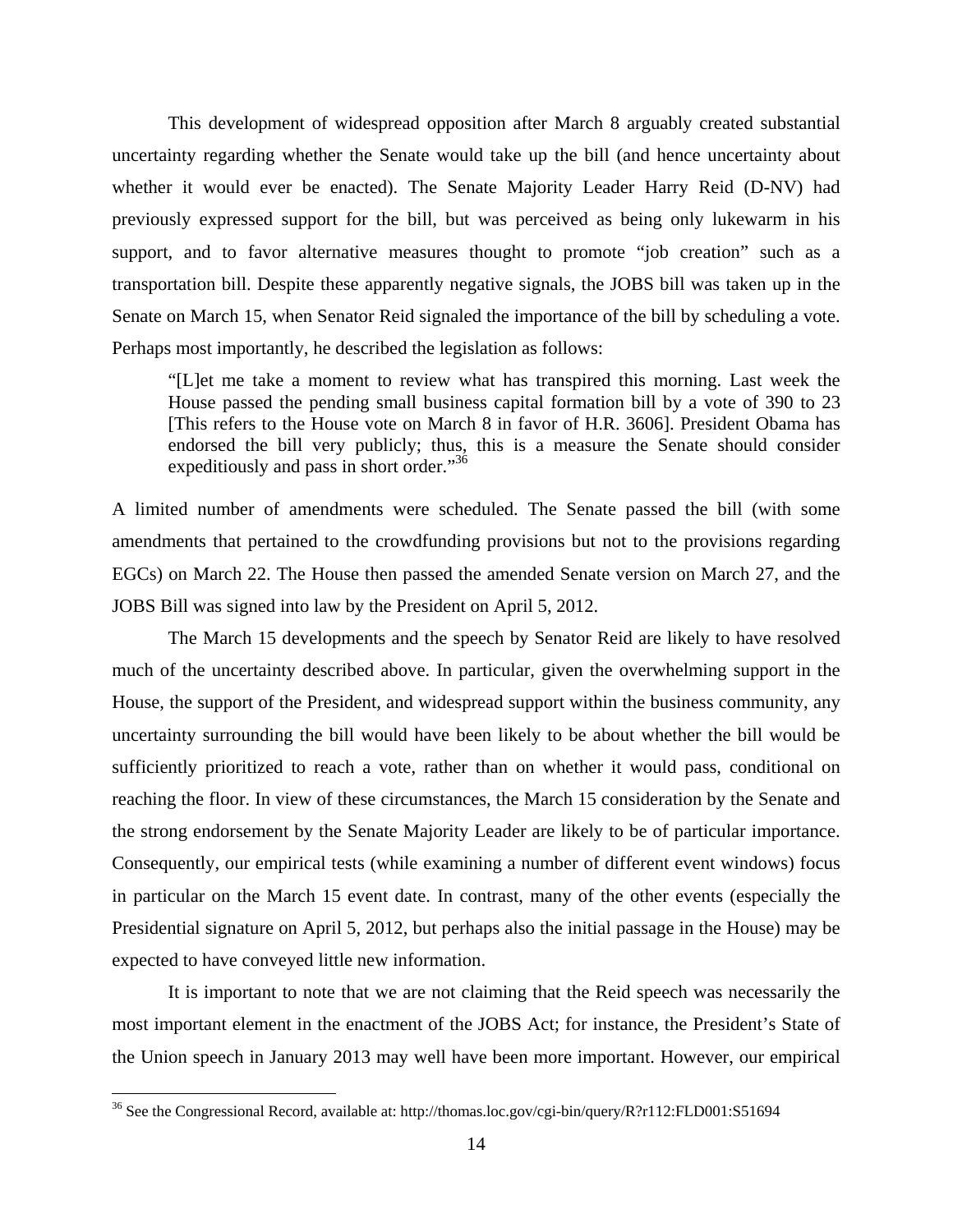strategy (described more fully in Section 4 below) requires events that occurred after the retroactive application of the bill to firms that conducted IPOs after December 8, 2011 became known on March 1, 2012. Among these events, the March 15 consideration by the Senate and the strong endorsement by the Senate Majority Leader are likely to be the most important in affecting the perceived likelihood of eventual enactment.

It is quite reasonable to ask why the effective date for EGC status was partially retroactive, especially as this is the cornerstone of our empirical strategy. This practice is not common in securities legislation, and the legislative record does not provide an explicit rationale. One possible explanation is that it was intended to prevent firms that were contemplating IPOs during the legislative process from delaying them to wait and see whether the bill would be enacted. Delaying IPOs would be a perverse consequence of legislation ostensibly intended to promote IPOs. Although one can imagine other explanations as well, we are unaware of any evidence in support of them.<sup>37</sup> If the retroactivity provision was the result of lobbying by specific firms that had already conducted their IPOs after December 8 (or were about to do so), then it is possible that EGC status is correlated with firms' valuation of the JOBS Act. As this may confound our results, we undertake a robustness check that omits EGCs that lobbied for the Act or were otherwise politically active (see Section 5 below).

Another key question in terms of research design is whether the market anticipated the retroactive application of certain provisions of the JOBS Act and whether this may confound our interpretation of the findings. As noted earlier, we do not find the retroactivity provision in the public record prior to March 1, 2012 and it is not very common to see retroactivity in the securities law context. However, it may still be possible that the market anticipated the retroactivity provision, perhaps even from the beginning of the legislative process on December 8, 2011. If so, then the anticipated costs and benefits of the JOBS Act provisions would subsequently have been capitalized into the value of new IPO firms on their IPO date. It is thus

<sup>&</sup>lt;sup>37</sup> Note, however, that firms that conducted IPOs after December 8 and before April 5 only obtained the post-IPO benefits (e.g. not being subject to certain SOX provisions), and not the reduced costs of conducting an IPO. Thus, firms that viewed the costs of conducting the IPO as being substantial may still have delayed their IPO beyond April 5 to take advantage of the cost reductions included in the JOBS Act. This may entail potential selection bias, as firms that delay would presumably be those that place the most value on the new IPO process. If firms' valuation of the post-IPO reductions in disclosure obligations is positively correlated with their valuation of the new IPO process (which seems to be a reasonable assumption), then this response by firms would merely create a bias against our findings. Essentially, the sample of firms that conduct IPOs prior to the enactment of the JOBS Act would consist of firms that place a lower value on the easing of regulatory burdens.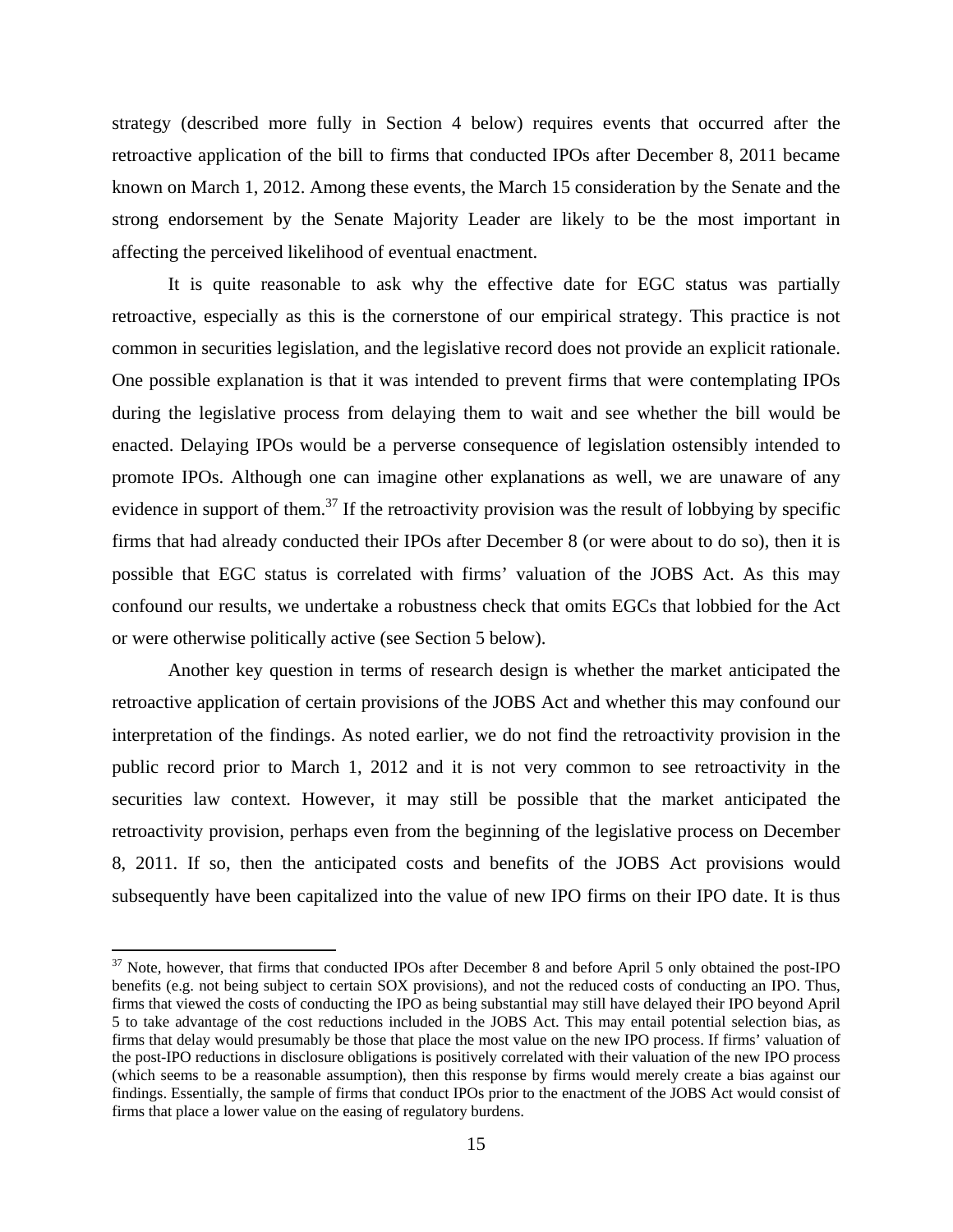important to our analysis that there was a subsequent (post-IPO) event that affected the likelihood of the bill's enactment. As argued above, the March 15 events in the Senate can be viewed as resolving some of the remaining uncertainty (as to the likely date, and likelihood, of enactment). Thus, even if there was some anticipation of the retroactivity provision, we would still expect some market reaction around March 15.<sup>38</sup> On the whole, the provisions of the JOBS Act provide a quasi-experimental opportunity to estimate market reactions that would not exist had the legislation been purely prospective in its application.

## **4) Data and Empirical Strategy**

# **4.1) Data**

1

The dataset for this analysis begins with hand-collected data on firms that conducted IPOs in the months immediately before and after the crucial December 8, 2011 cutoff for EGC status. This data is merged with financial statement information from Compustat, returns data from the Center for Research in Security Prices (CRSP) database, and hand-collected information from firms' filings with the SEC, obtained through the SEC's Electronic Data Gathering and Retrieval (EDGAR) system. We collect data on IPOs conducted on the US market over the period from July 2011 to April 5, 2012, using the Securities Data Company (SDC) new issues database, the Securities and Exchange Commission's Electronic Data Gathering and Retrieval (EDGAR) system, and the IPO database maintained by Jay Ritter at the University of Florida.40

Using these sources, we find a total of 87 firms that conducted IPOs over this period. For these firms, we also hand-collect data on revenue in the most recently completed fiscal year, the public float (the aggregate worldwide market value of the voting and non-voting common equity held by non-affiliated shareholders), accelerated filer status and other variables from the EDGAR system. A few of these IPOs are by publicly-traded investment companies (typically, closed-end funds). We identify these through their SEC filings (for instance, whether they report being

 $38$  Even if firms contemplating IPOs anticipated the retroactivity provision, it is unlikely that they would accelerate their IPOs as a result. As discussed in Section 4.2 below, the IPO process typically takes somewhere between 6 months and a year, leaving little scope for such a response. Moreover, firms that accelerated their IPOs would have had to conduct their IPOs under the (costlier) pre-JOBS act regime.

<sup>&</sup>lt;sup>40</sup> This dataset is available at: http://bear.warrington.ufl.edu/ritter/ipodata.htm, and is an updated version of the dataset described in Loughran and Ritter (2004).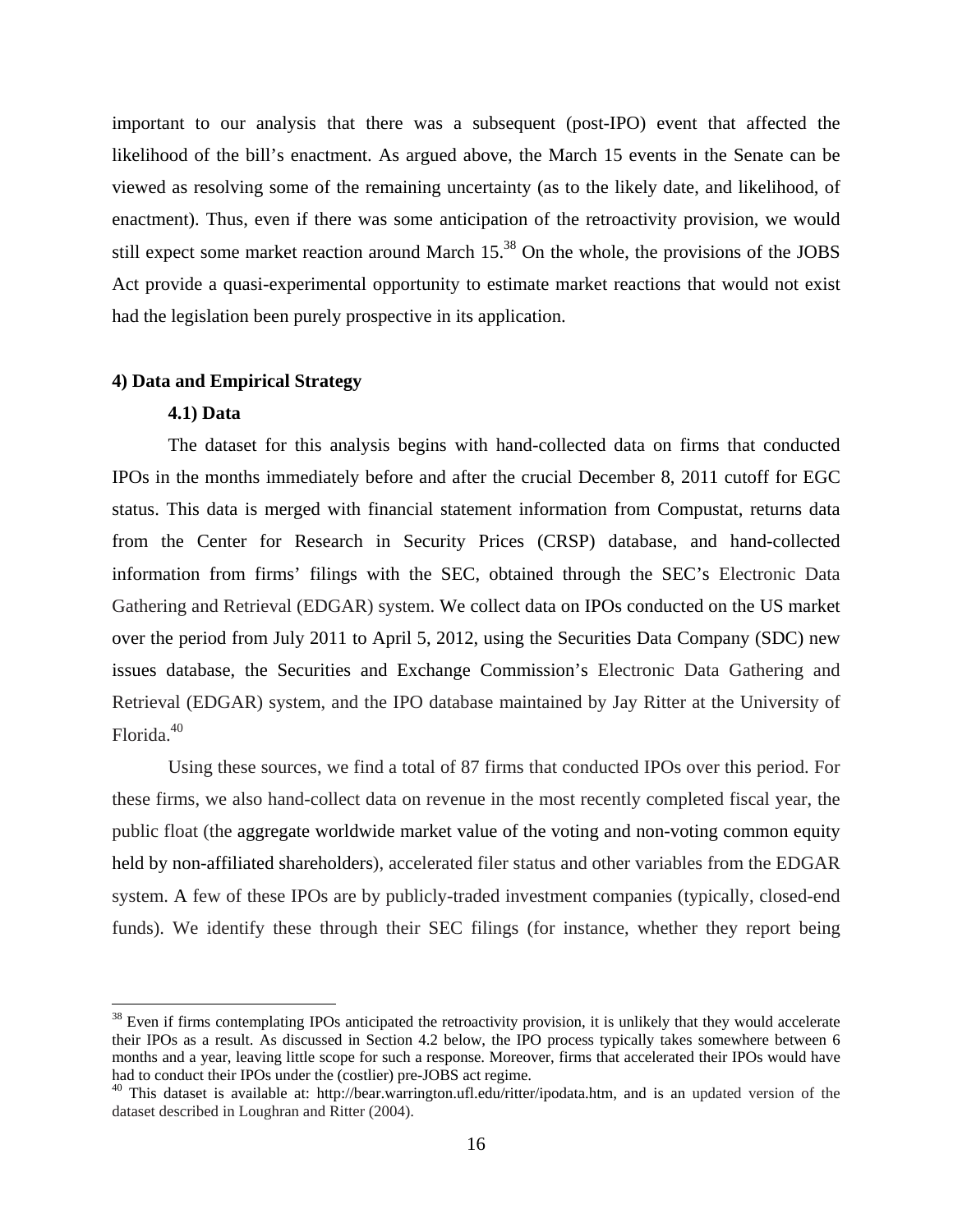subject to the Investment Company Act of 1940) and exclude these funds from the main analysis (although they are used in a placebo test, as described in Section 5).

We also merge this data with Compustat financial statement information (on assets, revenue, earnings, debt, R&D expenditures, market value, IPO date and other variables) and CRSP data on firms' daily returns and market returns. We use the data on IPO date, revenue in the most recently completed fiscal year, and other relevant variables, to determine which of these firms satisfy the JOBS Act's criteria for EGC status. There are three distinct sources of data on IPO dates – the hand-collected data from the SEC filings that includes the date of the IPO, the Compustat variable IPODATE (defined as "Company Initial Public Offering Date"), and the first date on which CRSP data is available for the firm. There are some missing values of the Compustat variable IPODATE, and some minor discrepancies among the three data sources. These discrepancies do not, however, affect the classification of any firms as conducting IPOs before or after December 8, 2011. To compute the number of trading days since a firm's IPO, we use as the IPO date the first date on which CRSP data is available for the firm. This has the advantage that the measure is available for all firms. However, the results are similar when using instead a combination of the SEC and Compustat data to define the number of trading days since a firm's IPO.

The central variable determining whether a firm with a post-December 8 IPO is an EGC is its revenue in the most recently completed fiscal year. As the basis for determining this, we begin with the Compustat variable REVT (Total Revenue). Because of missing values of this variable for some firms, we also hand-collect data on revenue from firms' SEC filings. The revenue variable used in the analysis thus combines the Compustat data with the hand-collected revenues for those firms with missing Compustat data. At the time that the key event dates occurred (March, 2012), the most recently completed fiscal year for a typical firm with a December fiscal year-end would be fiscal year 2011. We use the Compustat variable "Fiscal Year-End" to determine the month in which each firm's fiscal year ends. For virtually all firms in the sample, the most recently completed fiscal year is fiscal year 2011. A few firms, however,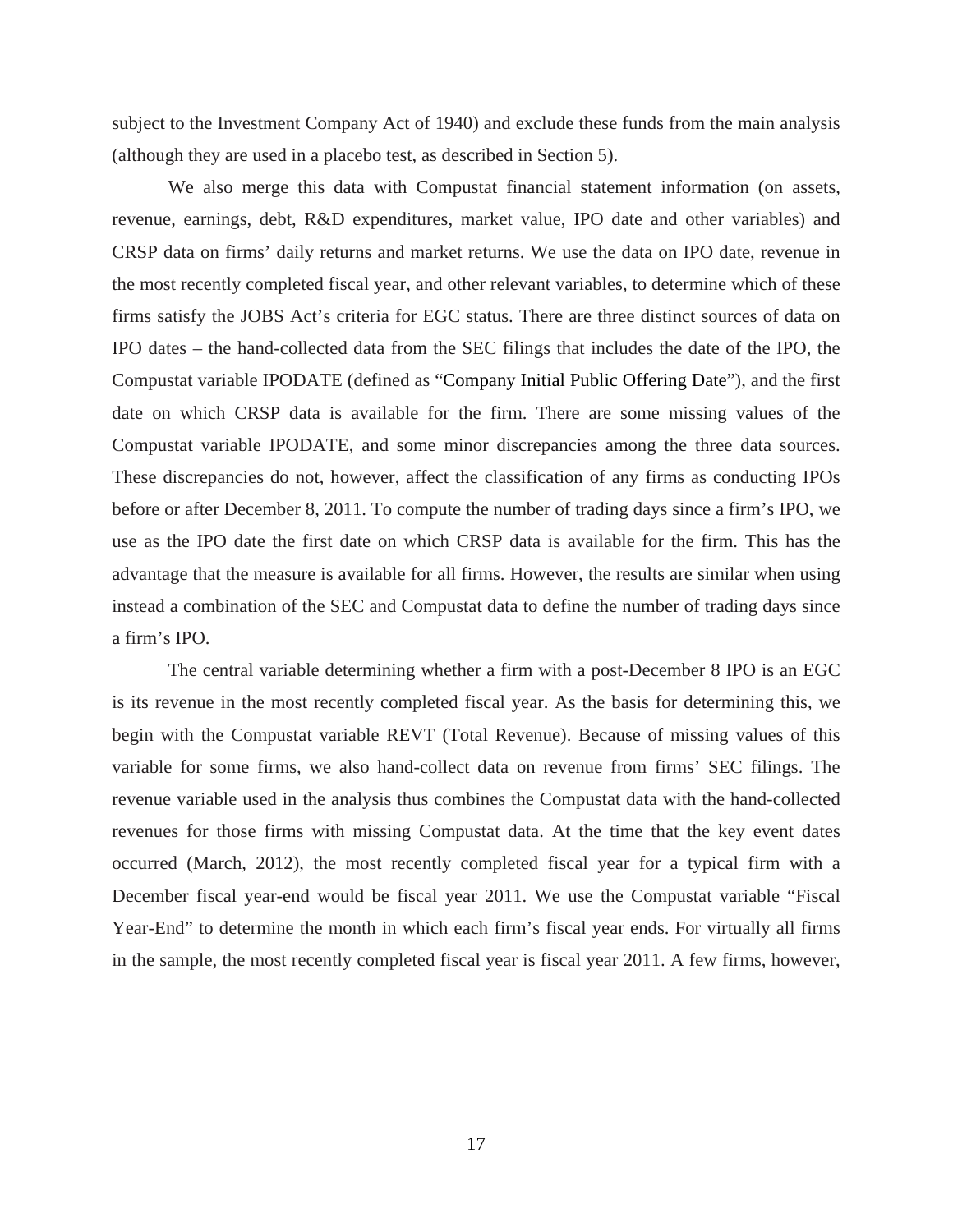have different fiscal year-ends, and this is taken into account in defining the appropriate fiscal year for measuring revenue.<sup>41</sup>

Certain other factors are also included in the JOBS Act as criteria for determining EGC status, but are of limited relevance for most firms in our sample. Firms classified by the SEC as large accelerated filers (with a public float exceeding \$700 million) are not eligible for EGC status. We hand-collect data on each firm's public float from SEC filings, but only one firm that would otherwise be an EGC is sufficiently large in terms of public float to be above the \$700 million threshold (and omitting this firm from our analysis does not affect the results). Similarly, very few firms in our sample report sufficient outstanding debt to potentially be above the debt issuance threshold (omitting these firms also does not affect the analysis).

Taking account of missing data, our control group consists of 33 firms (with less than \$1 billion in revenues that conducted IPOs prior to December 8, 2011). The treatment group of EGCs varies in size from 25 to 41, depending on the date. We have 25 EGCs that conducted IPOs prior to the first major legislative event (on March 1). We have 27 treatment firms for our most important tests, which relate to the events in the Senate on March 15. There are 41 EGCs that conducted IPOs prior to the final event (the Presidential signature on April 5). There are very few firms in our sample that exceed the \$1 billion revenue threshold, with 5 such firms conducting IPOs after December 8, including only 2 of which conducted IPOs prior to the events in the Senate on March 15.

#### **4.2) Empirical Strategy**

 $\overline{a}$ 

While the JOBS Act's provisions were primarily prospective (i.e. applying to firms conducting IPOs after April 5, 2012), the Act's definition of an EGC involved a limited degree of retroactivity. In particular, the Act's definition of an EGC excludes firms whose first sale of common equity securities on public markets occurred on or before December 8, 2011. Conversely, firms that conducted IPOs after December 8, 2011 but prior to the enactment of the Act on April 5, 2012 were eligible for EGC status and the associated reduced disclosure obligations (if they satisfied the other EGC criteria, such as the \$1 billion revenue threshold). Moreover, it was known from at least the beginning of March 2012 that the legislation (if passed) would include a December 8 cutoff (which was part of draft legislation produced by the

<sup>&</sup>lt;sup>41</sup> For instance, a firm with a March fiscal year-end would have completed its most recent fiscal year (prior to the first major legislative event on March 1, 2012) on March 31, 2011, and its revenue in the most recently completed fiscal year would be revenue in fiscal year 2010.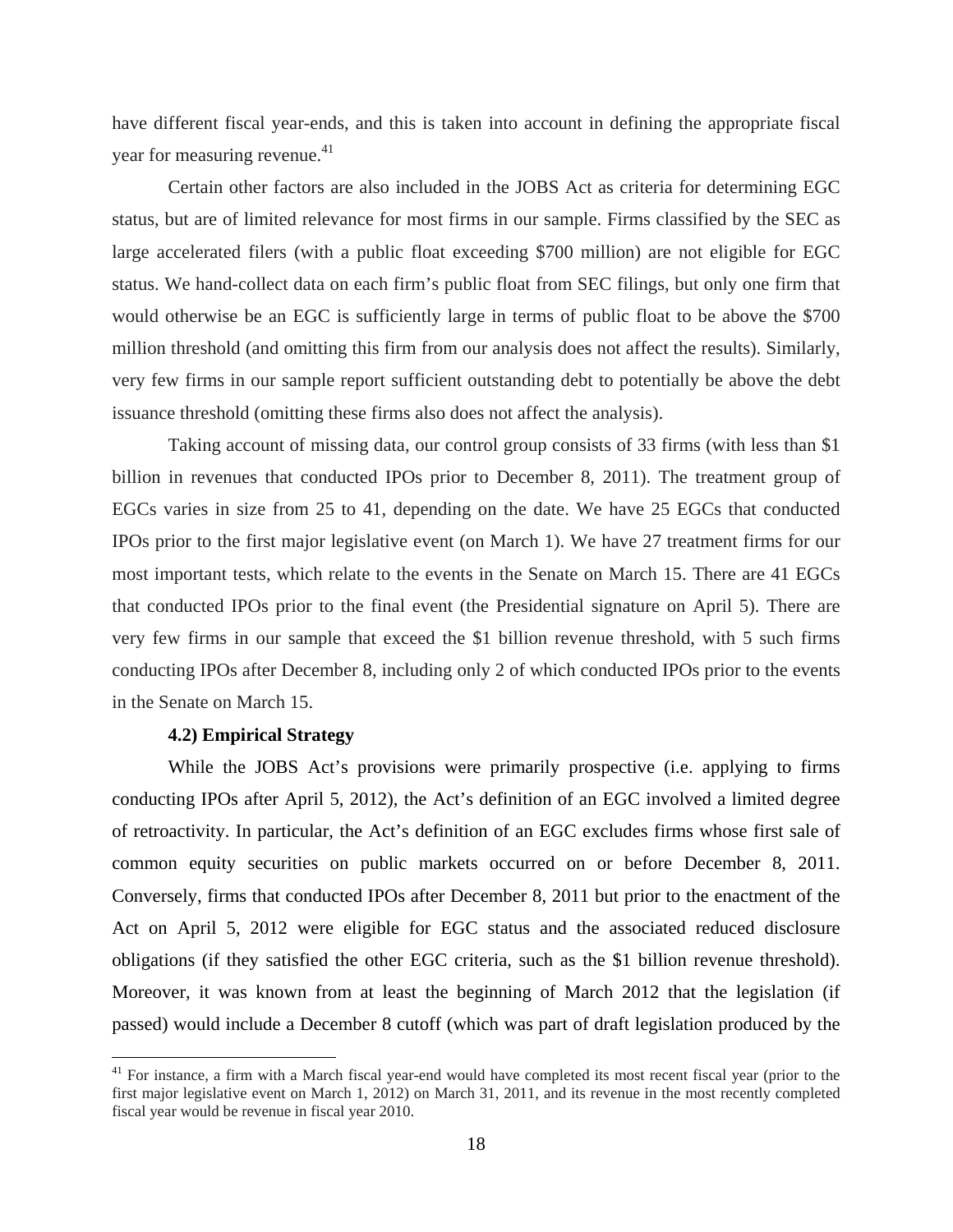House Committee on Financial Services on March 1, 2012). Thus, there is a group of firms that conducted IPOs after December 8, 2011 for which we can observe price data during the sequence of legislative events relating to the JOBS bill that occurred in March 2012. In essence, those firms within this group that satisfied EGC criteria (\$1 billion revenue threshold) were expected to become subject to the reduced disclosure obligations if the bill passed, while all other firms trading on US markets would remain subject to the existing disclosure regime.

The JOBS Act provides potential quasi-experimental variation along both a firm size dimension (the \$1 billion revenue threshold) and a temporal dimension (the December 8 cutoff), as depicted in Figure 2. However, a regression discontinuity approach around the \$1 billion revenue threshold, while attractive in principle, is precluded by the small number of firms that lie above the threshold, with 5 such firms conducting IPOs after December 8, including only 2 of which conducted IPOs prior to the events in the Senate on March 15.

A central element of this paper's empirical strategy is thus to use an event study approach to measure abnormal returns for these firms around major legislative events in March 2012 that increased the probability of the JOBS bill's enactment (such as its passage in the House, its consideration in the Senate, and the passage of an amended bill in the House). This provides a direct test of investors' expectations about whether or not the value of the mandatory disclosure obligations that the JOBS bill relaxed exceed the associated compliance costs. However, the firms subject to the 'treatment" (i.e. EGC status) are all newly traded on public markets and within a few months at most of their IPO. Identifying a control group for these firms is a challenge, as the rest of the market may not necessarily be a good control group. A propensity score matching approach that matches the treatment firms with otherwise similar existing firms is possible in principle, but it would fail to address the critical issue of the treatment firms' youth (as publicly-traded entities).

Moreover, the number of firms that conducted IPOs over the same period (after December 8, 2011 and before the key event dates in March 2012) and that did not satisfy EGC criteria (notably by having revenues greater than \$1 billion) is very small, with only two firms having usable data. This effectively precludes using the "large" firms (those above the \$1 billion threshold) as the control group (though a supplementary analysis that uses them as the control group leads to similar results, though of course with the caveat that the control group is small). Thus, for the primary control group, we use firms that conducted IPOs from July 2011 to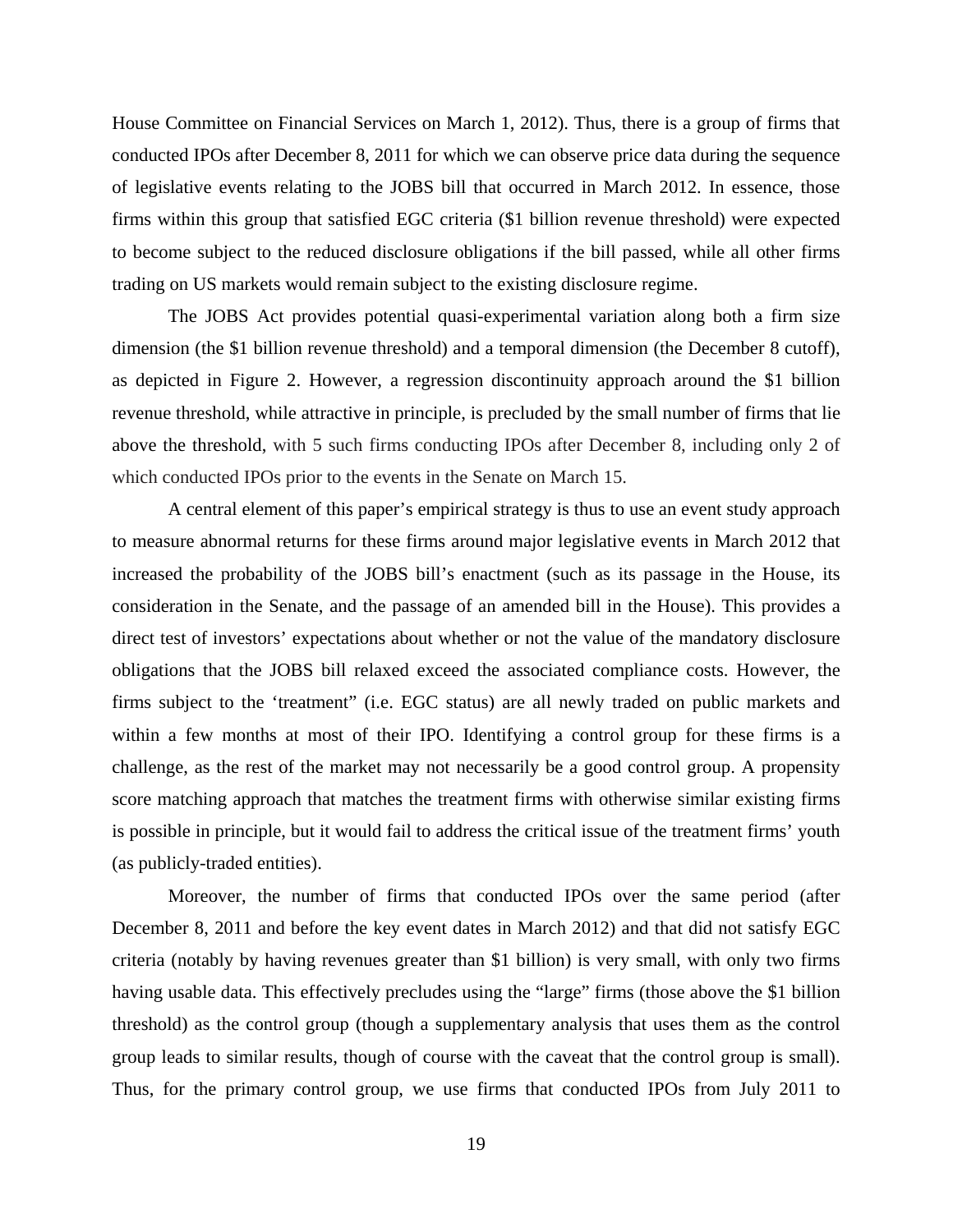December 8, 2011 and that satisfied the EGC criteria (apart from the IPO date). This yields a control group that is of comparable size to the treatment group, and that has very similar observable characteristics

Our primary empirical tests compare abnormal returns for the treatment firms with abnormal returns for the control firms over various relevant event windows, essentially using a difference-in-difference approach. The basic identifying assumption is that, conditional on a firm conducting an IPO over the July, 2011 to April, 2012 period, whether it did so before or after the December 8 can be considered to be quasi-random with respect to the factors that generate abnormal returns on the key event dates for the JOBS Act. This assumption appears reasonable, given the significant lead time involved in preparing and implementing an IPO (which is often considered to be at least 6 months). $^{42}$ 

A critical empirical challenge is that this sample, especially the treatment firms, consists of firms that are close to their IPO date. This may raise concerns, given the large literature in finance on IPO underpricing (e.g. Loughran and Ritter, 2004; Ljungqvist, 2008). We address these concerns in a number of ways. In the regression analysis, we find robust results when we control for the number of trading days since a firm's IPO and exclude firms that are one month or less from their IPO date. It should also be borne in mind that IPO underpricing in the US market appears to be primarily a phenomenon that affects the first trading day. Indeed, a standard practice in the IPO underpricing literature is to measure underpricing using first-day returns; using first-week returns leads to very similar underpricing measures (e.g. Ljungqvist, 2008). Indeed, studies using intraday data suggest that the first-day abnormal returns may be mostly reflected in the first trade of the day. In any event, we exclude firms' first trading day from all of our tests. Firms may also experience greater volatility during the earlier phases of public trading, but this would tend to create a bias against any significant findings.

#### **4.3) The Market Model and the Computation of Abnormal Returns**

<u>.</u>

Event studies in the scholarly literature use a variety of approaches to estimate firms' normal or predicted returns. We use the market model and the Fama-French model (described in Section 4.4 below), both of which are widely used in the literature. Unlike economic models

 $42$  For instance, one guide prepared by a financial consulting firm specifies the timeframe as 6-9 months - see http://www.publicfinancial.com/articles/timeframe-to-go-public.html. Pwc's guide for 2011 "Roadmap for an IPO: A Guide to Going Public" (available at: http://www.pwc.com/us/en/transaction-services/publications/roadmap-foran-ipo-a-guide-to-going-public.jhtml) envisages a timeframe of 6-12 months (p. 35).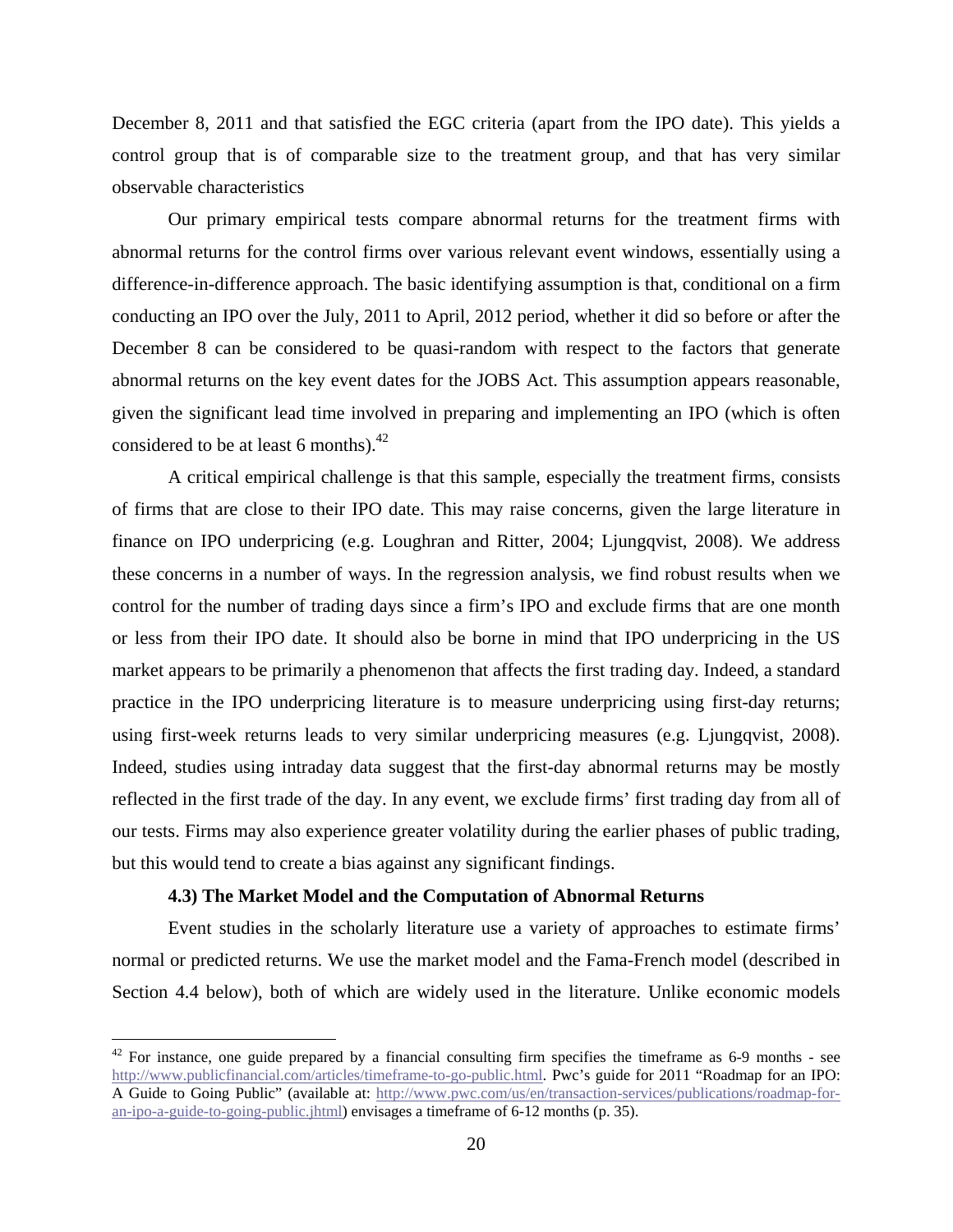such as the Capital Asset Pricing Model (CAPM), the market model does not rely on a specific set of economic assumptions, and is thus in most respects less restrictive. We use a market model to compute abnormal returns for the firms in our sample over  $a(-1, +1)$  event window that spans the period from the release of the House Financial Services Committee report on March 1, 2012 to the Presidential signature. This event window spans the period from February 29 to April 9, 2012; we refer to this as the "full event window" in the discussion below. A  $(-1, +1)$  window, which starts one trading day before the event and ends one trading day afterwards, is frequently used in the event study literature, as it accommodates some degree of anticipation or leakage of information immediately prior to the event, and allows some scope for delayed reaction. However, it does not dilute the impact of the event by extending the window beyond a day on either side of the event.

The market model for firm *i* uses daily returns for firm *i* and for the market, and can be represented as follows (see e.g. Bhagat and Romano, 2002, p. 146):

$$
R_{it} = a_i + b_i M_t + e_{it} \tag{4}
$$

where  $R_{it}$  is firm *i*'s return on day *t*, *M* is the market return on day *t*, and *e* is the error term. We run this regression separately for each firm over an estimation window that begins on the first day that returns data is reported for that firm in CRSP (as long as that date is prior to February 29) and ends on December 31, 2012, excluding the full event window defined above (February 29 to April 9, 2012). For example, for a firm that first appears in CRSP on August 15, 2011, we use as the estimation window the period from August 15, 2011 to February 28, 2012 and the period from April 10, 2012 to December 31, 2012. For a firm that first appears in CRSP in March 2012, we use the period from April 10, 2012 to December 31, 2012 as the estimation window. Using a post-event period as part of the estimation window is fairly common in event studies, although the more standard practice is to use the pre-event period. In our situation, many of the firms in our sample have only a limited pre-event returns history (and some have no preevent return history), so the use of an estimation window that includes the post-event period through December 31, 2012 is indispensable to our analysis.

We use the results of running Equation (4) separately for each firm to compute (for each firm) a predicted return on each day of the full event window (February 29 to April 9, 2012). We then subtract this predicted return from the actual return on each day of the full event window to obtain the abnormal return  $(AR_{it})$  for each firm *i* on each of these days: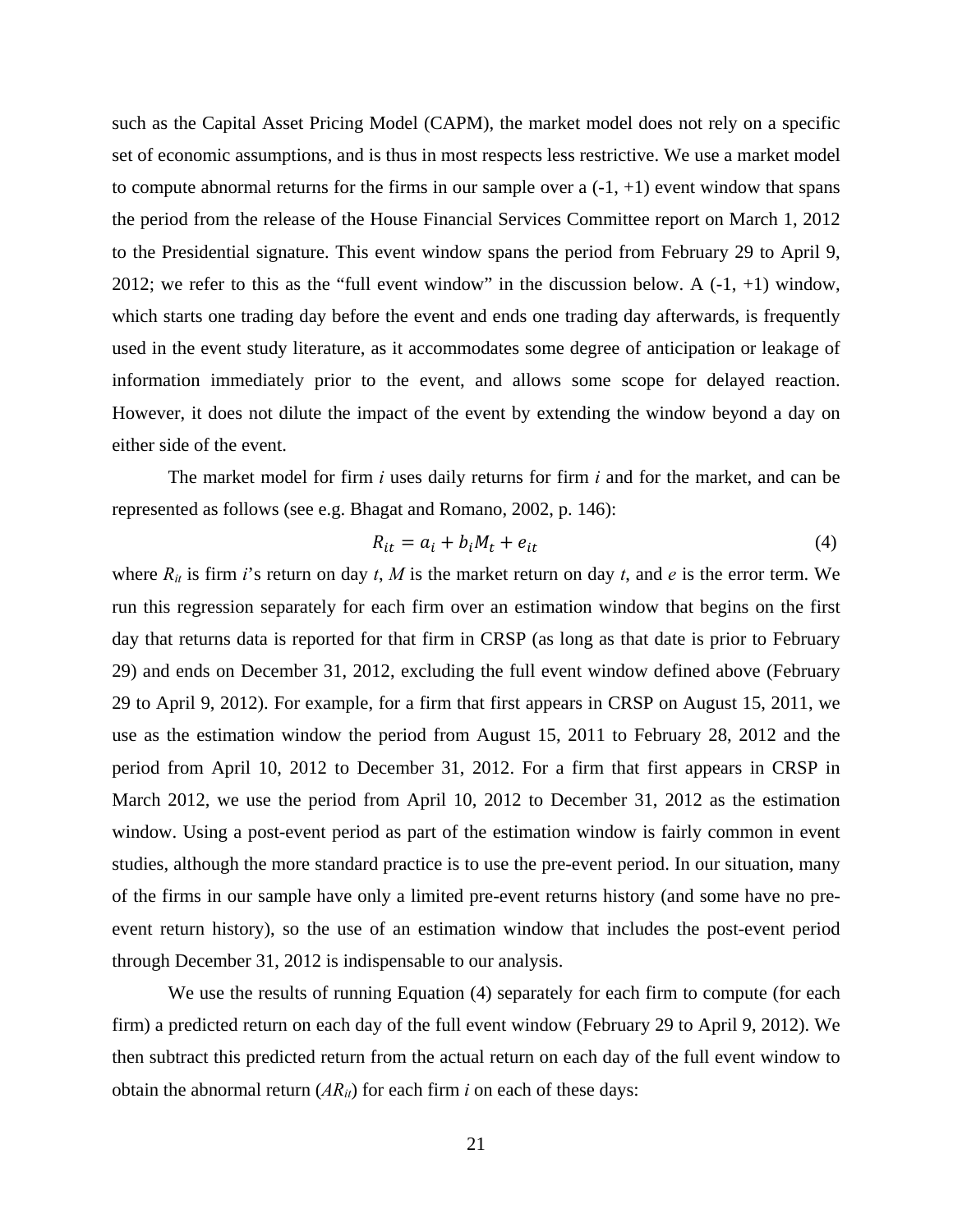$$
AR_{it} = R_{it} - \widehat{R_{it}}
$$
 (5)

where  $\widehat{R}_{tt}$  is the predicted return for firm *i* (i.e.  $\widehat{R}_t = \widehat{a} + \widehat{b}M_t$ , where  $\widehat{a}$  and  $\widehat{b}$  are the estimated coefficients from the regression in Equation (4) for firm *i*). These abnormal returns are then used to compute cumulative abnormal returns (CARs) for each firm for the full event window and for various relevant shorter windows. For firm *i*:

$$
CAR_i = \sum_t AR_{it} \tag{6}
$$

where the abnormal returns  $(AR_{ii})$  for firm *i* are summed over each of the relevant intervals.

#### **4.4) The Fama-French and Carhart Four-Factor Model**

A widely used set of alternatives to the market model is based on the CAPM, which posits that  $R_{it}$  depends on the difference between the market return  $(M_t)$  and the risk-free rate of return (denoted  $F_t$ ) on day *t*. To improve the ability of the model to predict returns, Fama and French (1993) added two factors to the CAPM – a "small minus big" factor  $(SMB_t)$  that represents the difference between returns on day *t* of "small" stocks and those of big stocks, and a "high minus low" (*HMLt*) factor that represents the difference between returns on day *t* of stocks with a high book-to-market ratio and those of stocks with a low book-to-market ratio. Carhart (1997) further augmented the model by introducing an "up minus down" factor (*UMDt*) that represents the difference between returns on day *t* of stocks that have increased in value over the past year and those of stocks that have decreased in value over the past year and those of big stocks.

This four-factor model, which is now widely used in the literature, can be represented as follows (see e.g. Kothari and Warner (2007, p. 25)), using the notation introduced above:

$$
R_{it} = a_i + b_{1i}(M_t - F_t) + b_{2i}SMB_t + b_{3i}HML_t + b_{4i}UMD_t + e_{it}
$$
(7)

We use the results of running Equation (7) separately for each firm to compute (for each firm) a predicted return on each day of the full event window. We then subtract this predicted return from the actual return to obtain Fama-French abnormal returns and CARs, in a manner analogous to that shown in Equations (5) and (6) above.

## **4.5) Regression Analysis**

The central empirical hypothesis of this paper concerns whether the CARs for the treatment firms differ from those for the control firms during the windows defined by crucial legislative events in the history of the JOBS Act. To formally test this hypothesis, we use a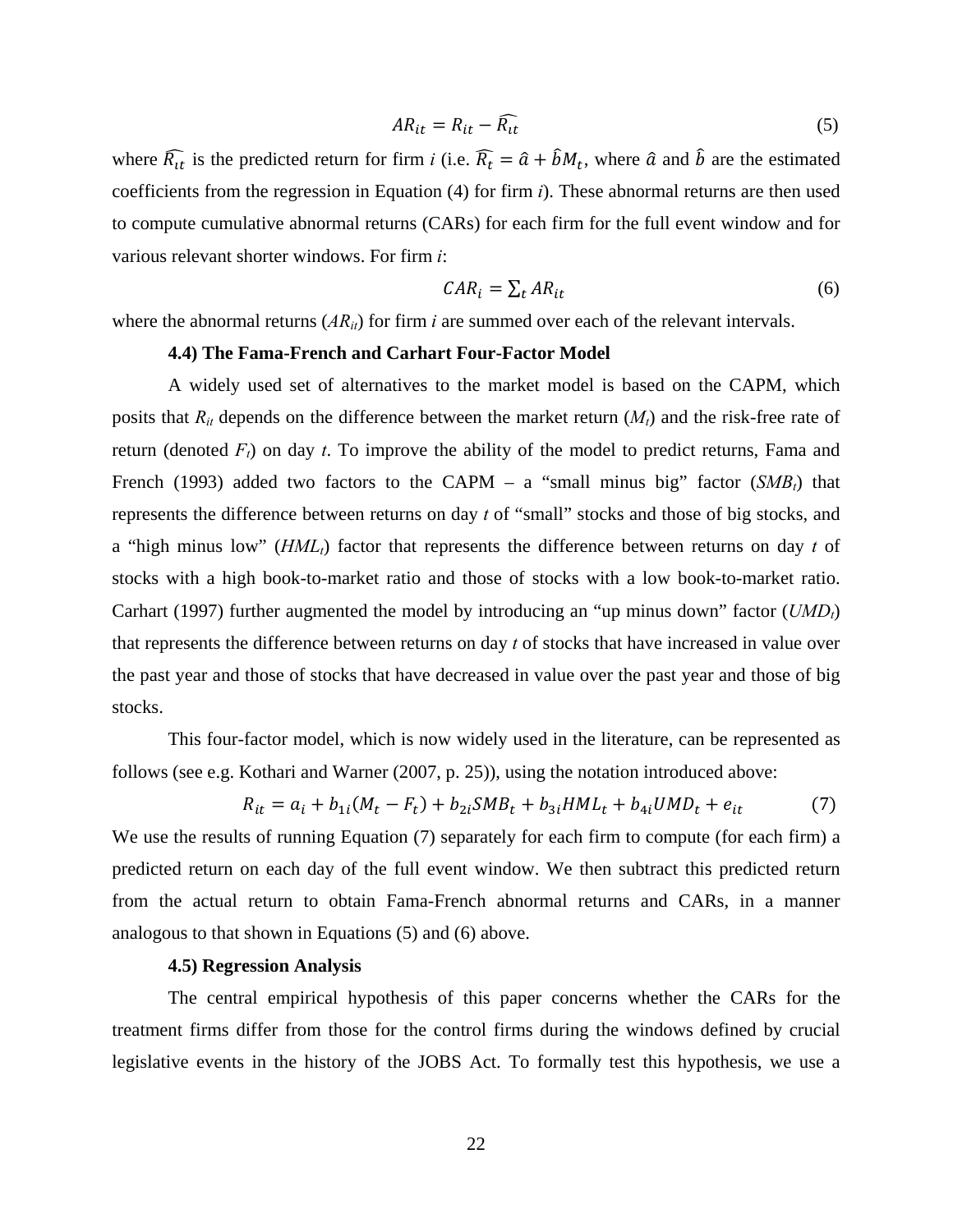regression framework to test whether the CARs for the treatment firms are significantly different from those for the control group of firms. The basic regression model is:

$$
CAR_i = \alpha + \beta EGC_i + \epsilon_i \tag{8}
$$

where  $EGC_i$  is an indicator variable that is equal to 1 if firm *i* conducted its IPO after December 8, 2011, and had less than \$1 billion of revenue in its most recently completed fiscal year (the primary criteria for EGC status), and is equal to zero otherwise. While this appears to be a simple cross-sectional regression, it should be borne in mind that the dependent variable is a measure of *abnormal* returns, and so various firm-specific factors that may be expected to affect returns are already implicitly controlled for. In this sense, the empirical strategy can be interpreted as a difference-in-difference approach.

Augmented with various control variables, the regression model is:

$$
CAR_i = \alpha + \beta EGC_i + \zeta REV_i + \vartheta DAYS_i + \mathbf{X}_i \xi + \epsilon_i \tag{9}
$$

where:

 $\overline{a}$ 

*REV<sub>i</sub>* is firm *i*'s revenue in its most recently completed fiscal year (typically fiscal year 2011, but defined taking into account firm *i*'s own fiscal year end-date, as described above)

*DAYSi* is the number of trading days since firm *i*'s IPO, calculated at the beginning of the event window to which  $CAR_i$  pertains.<sup>43</sup>

 $\mathbf{X}_i$  is a vector of additional control variables from Compustat. These include total assets (Compustat variable AT), long-term debt (Compustat variable DLTT), earnings before interest, taxes, depreciation and amortization (Compustat variable EBITDA), and research and development (R&D) expenditures (Compustat variable XRD) for fiscal year

2011. R&D expenditures are defined such that missing values are set to zero.

As all EGCs in our sample experience a given event (such as the March 15 developments in the Senate) on the same day, a potential problem with inference using regression specifications such as Equations (8) and (9) is that the standard errors may be contemporaneously correlated across firms (e.g. Salinger, 1992). We address this issue in a robustness check by clustering standard errors at the 2-digit industry level (as described in Section 5 below). Another robustness check

<sup>43</sup> For example, for the full event window, this would be the number of trading days from firm *i*'s IPO date to February 29; for the March 14-16 event window, this would be the number of trading days from firm *i*'s IPO date to March 14). The IPO date is based on the date the firm first appears in the CRSP data, but the results are robust to using the IPODATE variable from Compustat and hand-collected IPO dates from the SEC website.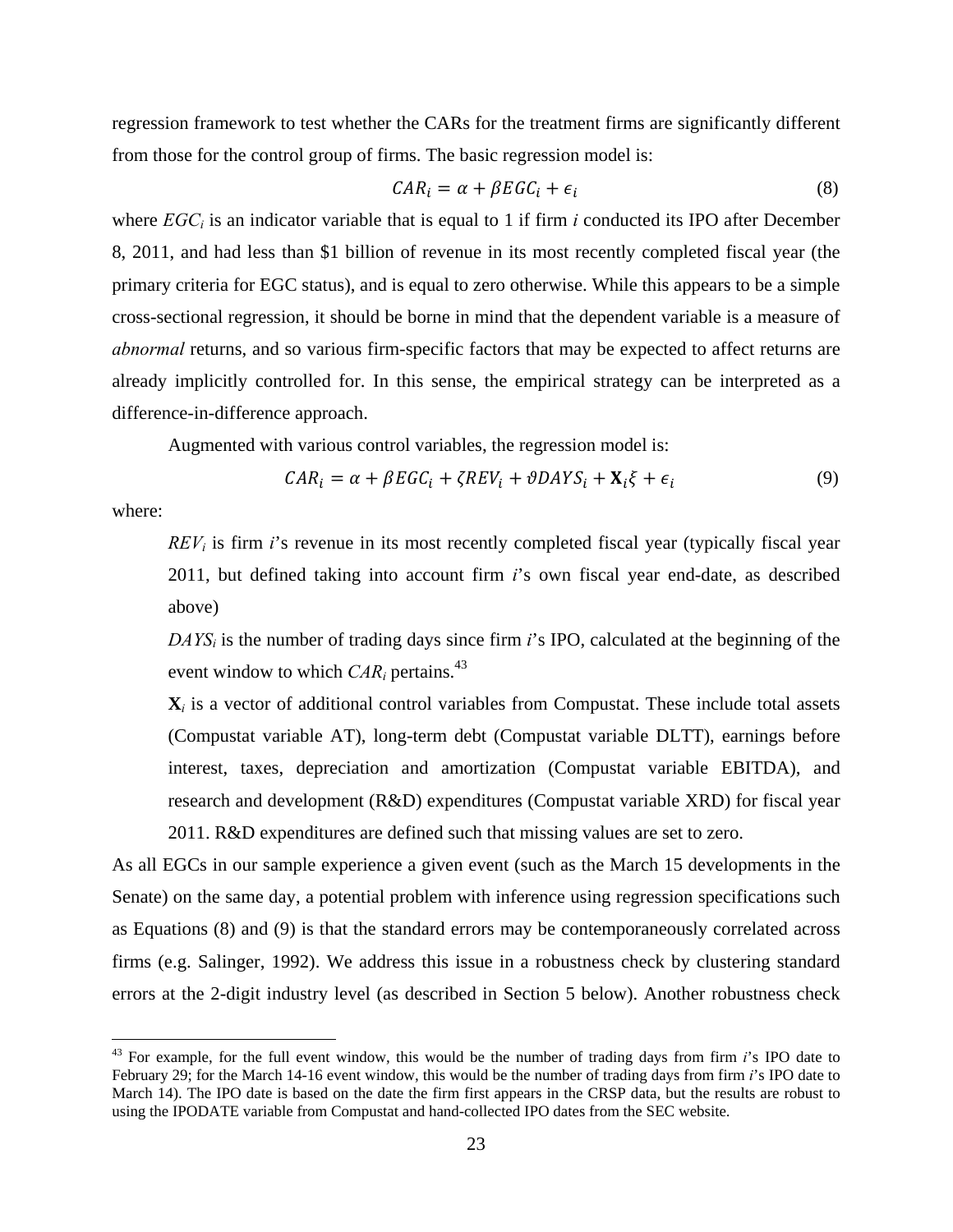uses industry fixed effects (defined at the 2-digit level) to account for the possibility that abnormal returns differ across industries.

We also use a number of other variables for additional robustness checks that are not reported in the regression tables below. These include the Compustat variables listed above for fiscal year 2012 (although there is a significant number of missing values for these), and the Compustat variable reporting market value (MKVALT) for fiscal year 2012. We also use a similar set of Compustat quarterly variables for the first quarter of 2012. Firms' public float (which is important in defining accelerated filers) is hand-collected from SEC filings for fiscal year 2012.<sup>44</sup>

 Before proceeding with the analysis, it is important to check whether the treatment and control groups appear to be comparable in terms of the various firm characteristics represented by the control variables. Table 3 reports descriptive statistics for the control variables used in the regression analysis and in robustness checks, separately for the treatment firms and the control firms. The set of treatment firms here consists of those that had completed IPOs before March 14, 2012, to correspond to the sample used in the regression analysis. On the whole, the two groups look very similar along these dimensions. In particular, the crucial variable for determining EGC status (revenues in the most recently completed fiscal year) is very similar across the two groups. Many of the variables, such as earnings, are remarkably similar across treatment and control firms. While there are some differences, there is nothing to indicate that the treatment and control firms are of substantially different size, or have other substantially divergent characteristics. The exception, of course, is the number of trading days from a firm's IPO to March 14: this is approximately 31 days on average for the treatment firms and approximately 122 days on average for the control firms. This difference, however, is unavoidable given the construction of these groups, and the limitations of the quasi-experiment that Congress has provided.

# **5) Results**

1

# **5.1) Comparing Abnormal Returns for Treatment and Control Firms**

<sup>&</sup>lt;sup>44</sup> Market value and public float are not meaningful for many of the treatment firms in 2011, as they were not publicly traded for most or all of that year.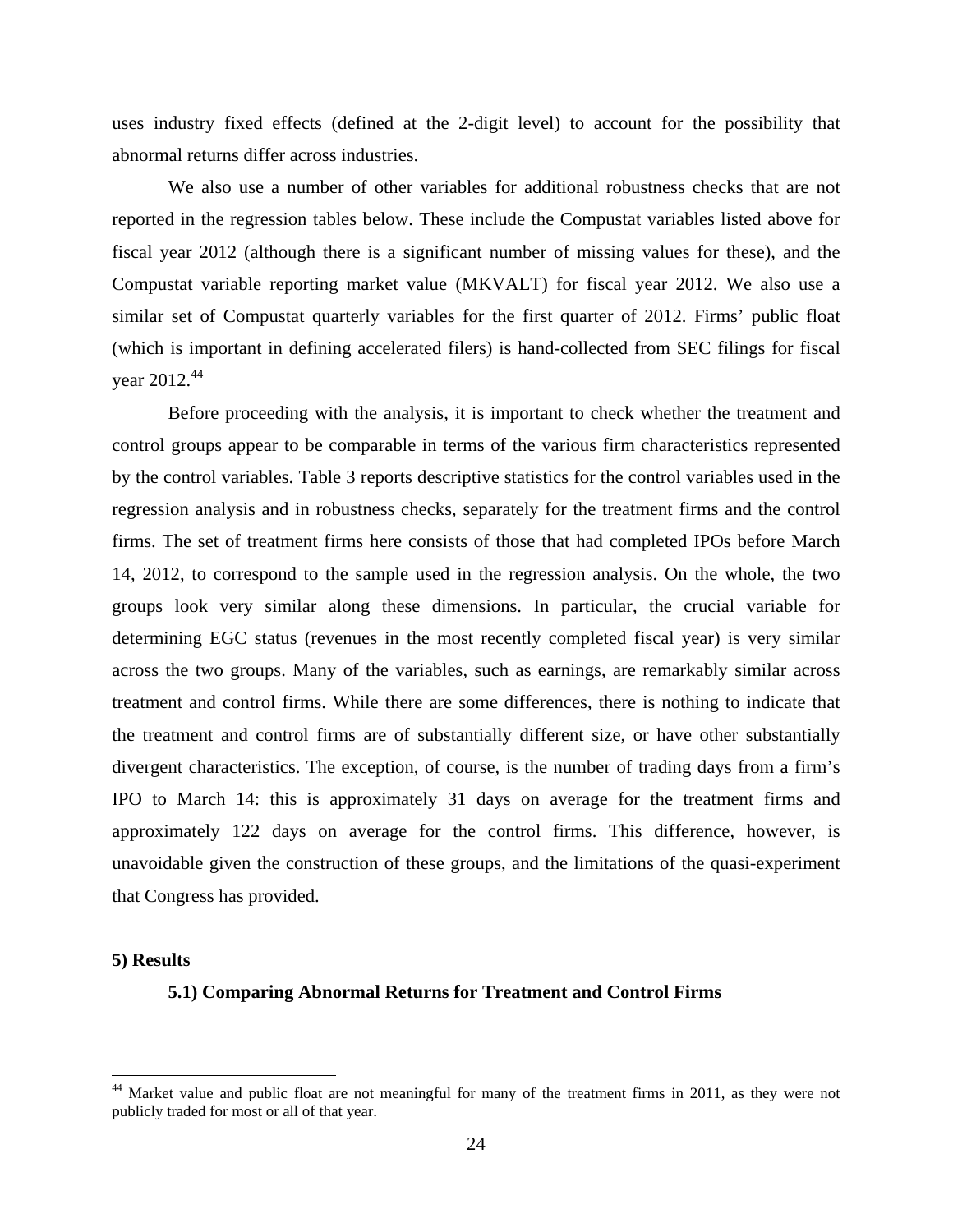Having obtained the daily abnormal returns for each firm over the full event window, a first step in the analysis is to compare the ARs over this period for the treatment and control firms. Figure 3 shows the daily market model abnormal return, averaged within the treatment group of firms and the control group of firms, for the first phase of the full event window. This covers the period from February 29 to March 9, encompassing the release of the House Financial Services Committee draft legislation that included the December 8 cutoff, and the subsequent progress of H.R. 3606 in the House, culminating in its passage by an overwhelming vote on March 8. It is evident from Figure 3 that there is no discernible pattern of substantially higher abnormal returns for the treatment firms over this period. This is not entirely surprising – despite the overwhelmingly bipartisan nature of the vote for H.R. 3606, at this stage in the legislative history there was no public information indicating that this measure would be a priority for the Senate.

 Figure 4 shows the daily market model abnormal return, averaged within the treatment group of firms and the control group of firms, for a later phase of the full event window. This begins on March 14, immediately prior to the beginning of Senate consideration on March 15. As described above, on March 15 the Senate Majority Leader signaled the importance of the bill by scheduling a vote, and by describing it as "a measure the Senate should consider expeditiously and pass in short order." As may be expected *a priori*, there is a substantially higher abnormal return for treatment firms (EGCs) around March 15. During the subsequent Senate deliberations and the Senate vote on March 22, however, there is little discernible difference between the abnormal returns for the two groups of firms. The Senate vote was followed by the House vote on March 27 on the amended Senate bill; there appears to be another higher average abnormal return for the treatment firms around that event (albeit a smaller one than around March 15).

 Table 3 reports the average CARs for the treatment and control firms for the full event window and for five relevant shorter windows. The first of these shorter windows is around the House deliberation and March 8 vote (February 29 to March 9). The second is around the March 15 event that signaled prioritization of the bill in the Senate (Marc 14-16). The third incorporates this event and extends it to the March 22 Senate vote (March 14-23). The fourth window is around the March 27 House vote on the amended Senate bill (March 26-28). The final window is around the President's signature (April 4-9).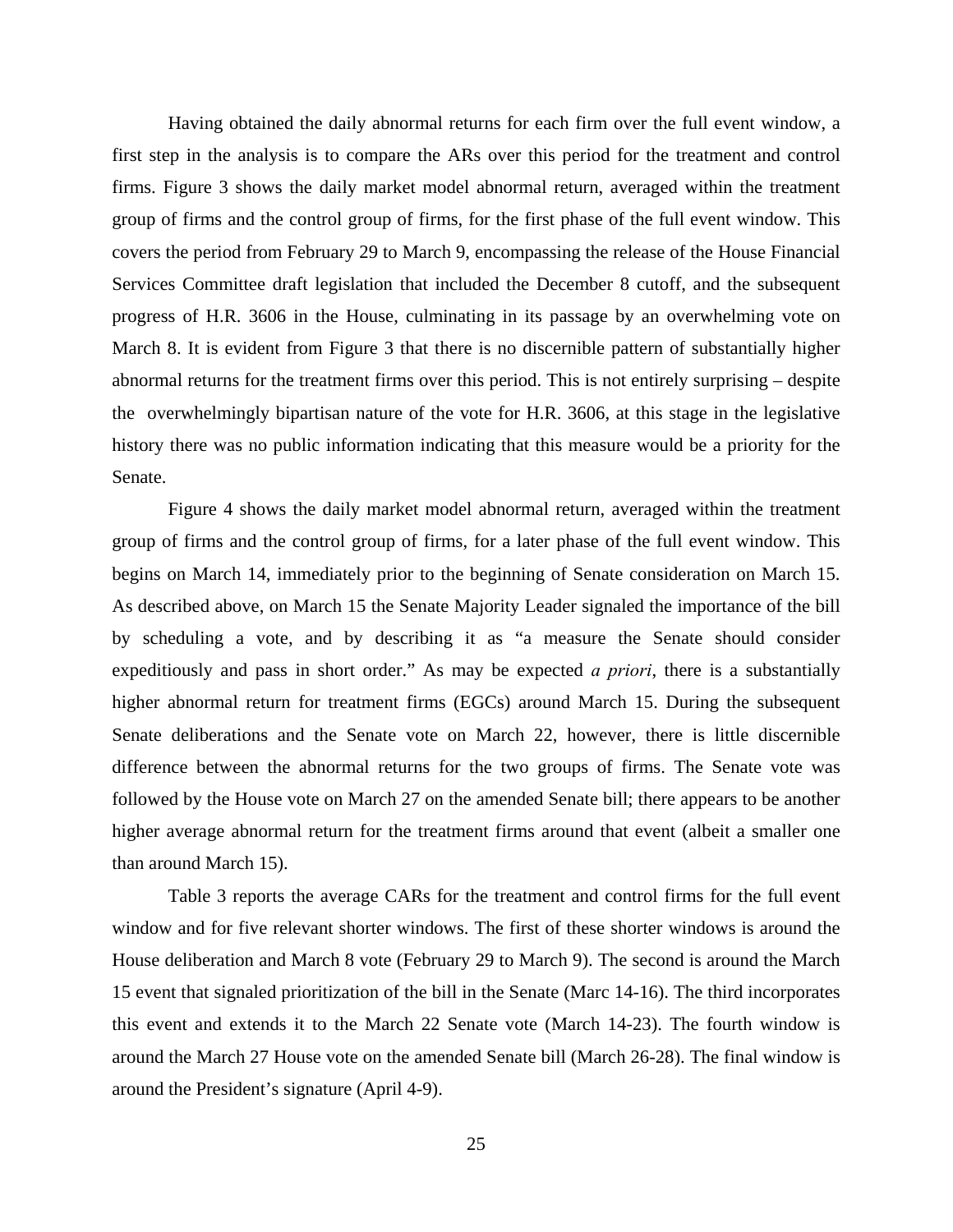The third column of Table 3 reports the mean CAR among treatment firms, the standard error, and the number of firms in the group for each of these windows. The CARs reported in Table 3 are obtained using the market model, but the patterns are very similar for the Fama-French CARs. Mechanically, the mean CAR and standard error are obtained by regressing the CARs for the treatment firms on a constant. Conventional standard errors are reported in the table, but the inferences are very similar using bootstrapped standard errors. The fourth column of Table 3 reports corresponding values for the control firms. The final column reports whether the differences between the CARs for the treatment and control firms are statistically significant. This is determined using a regression similar to that in Equation (8), in which the CARs for both groups of firms are regressed on an indicator variable for EGC status. However, a series of t-tests with unequal variances gives qualitatively similar results.

 If we were to take the event study results over the full event window at face value, it would appear that there was a large, positive, and highly statistically significant CAR for the treatment firms. However, the control firms also experienced a large CAR over this period (albeit one that is not statistically significant). The difference between the CARs for the treatment and control groups is not statistically significant. This may be due to the length of the window (especially given the relatively small number of affected firms), and because (as suggested by Figures 3 and 4) the full event window potentially dilutes the effect by including many events that appear not to have conveyed any information to market participants. Thus, we consider in turn each of the shorter windows defined above.

 The period of House deliberation (February 29 to March 9) gave rise to a higher CAR for the treatment firms, but this CAR is not statistically significantly different from zero, and is not statistically significantly different from the CAR experienced by the control firms over that period. The important Senate event of March 15, when the Senate Majority Leader signaled the importance of the bill and its high priority, was associated with a substantial abnormal return for the treatment firms (of over 3%). This is statistically significant, and is also significantly higher than the abnormal return experienced by control firms. When extending this window to encompass the Senate deliberations and vote (March 14-23), the CAR for the treatment firms remains significant. However, it is no longer significantly different from the CAR for the control firms. This suggests that the impact of the Senate deliberations was concentrated immediately around the March 15 event.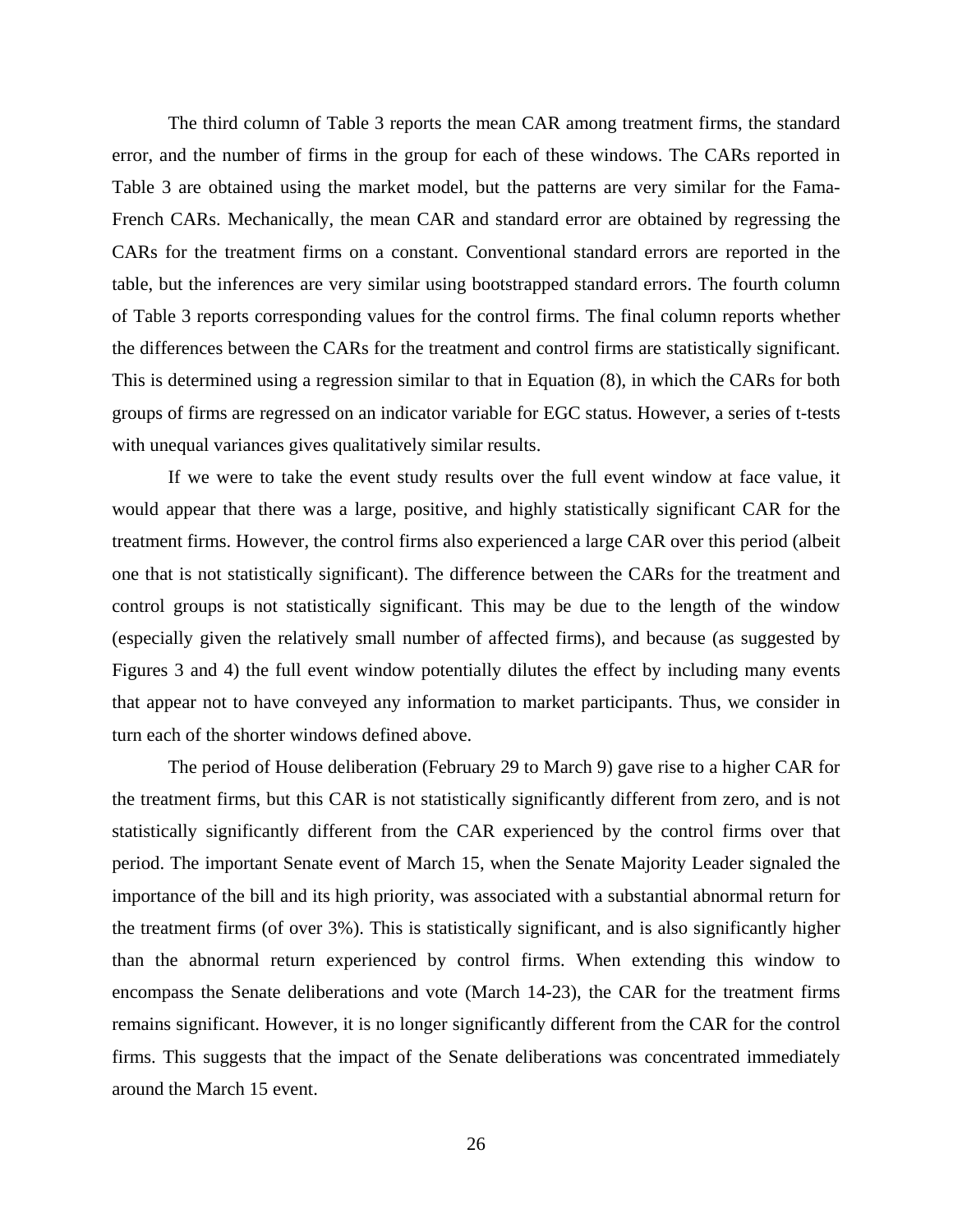The House vote on the amended Senate bill (March 26-28) gave rise (as suggested by Figure 4) to a higher CAR for the treatment firms. However, this CAR is not statistically significantly different from zero, and is not statistically significantly different from the CAR experienced by the control firms over that period. Finally, the President was widely viewed as being favorable to the bill, and so it is unlikely that the Presidential signature on April 5 created any surprise. Indeed, the abnormal returns for the treatment firms around the Presidential signature are essentially zero, and statistically insignificant. Overall, the results in Table 3 confirm the *a priori* expectation of the importance of the March 15 event, and reflect the comparative lack of importance of the various other events. Thus, the regression analysis focuses on the CARs over the March 14-16 window, as described in the next subsection.

# **5.2) Basic Regression Results**

The results from the regression in Equation (8), for the market model CAR over the March 14-16 window, are reported in Column 1 of Table 4. The indicator for EGC status is positive and significant, confirming that the treatment firms experienced a significantly higher CAR (of between 3% and 4%) over this window than did the control firms. The results are very similar when using the Fama-French CARs, as reported in Column 2 of Table 4 (where the use of CARs based on Equation (7) implicitly controls for differential returns over the event window by size, book-to-market ratio and momentum).

 It is possible that the shorter period since the IPO date for the treatment firms may bias the results, in addition to abnormal returns over March 14-16 being related to firm size. Column 3 of Table 4 reports the results when two control variables – revenue in the most recently completed fiscal year and trading days since the firm's IPO – are added to the regression model. Moreover, to further eliminate any bias that may be due to differential post-IPO returns behavior, Column 3 of Table 4 excludes firms with an IPO date one month or less prior to the event window (the event window begins on March 14, so all firms with IPOs on February 15 or later are excluded). This entails omitting 6 firms, but the results shown in Column 3 are very similar to the baseline results.

 Column 4 of Table 4 reports the results of a regression corresponding to Equation (9). This includes a wider set of controls, including the Compustat variables total assets, long-term debt, earnings (EBITDA) and R&D expenditures (as well as revenues and trading days since IPO). These Compustat variables are for fiscal year 2011. Once again, the results are very similar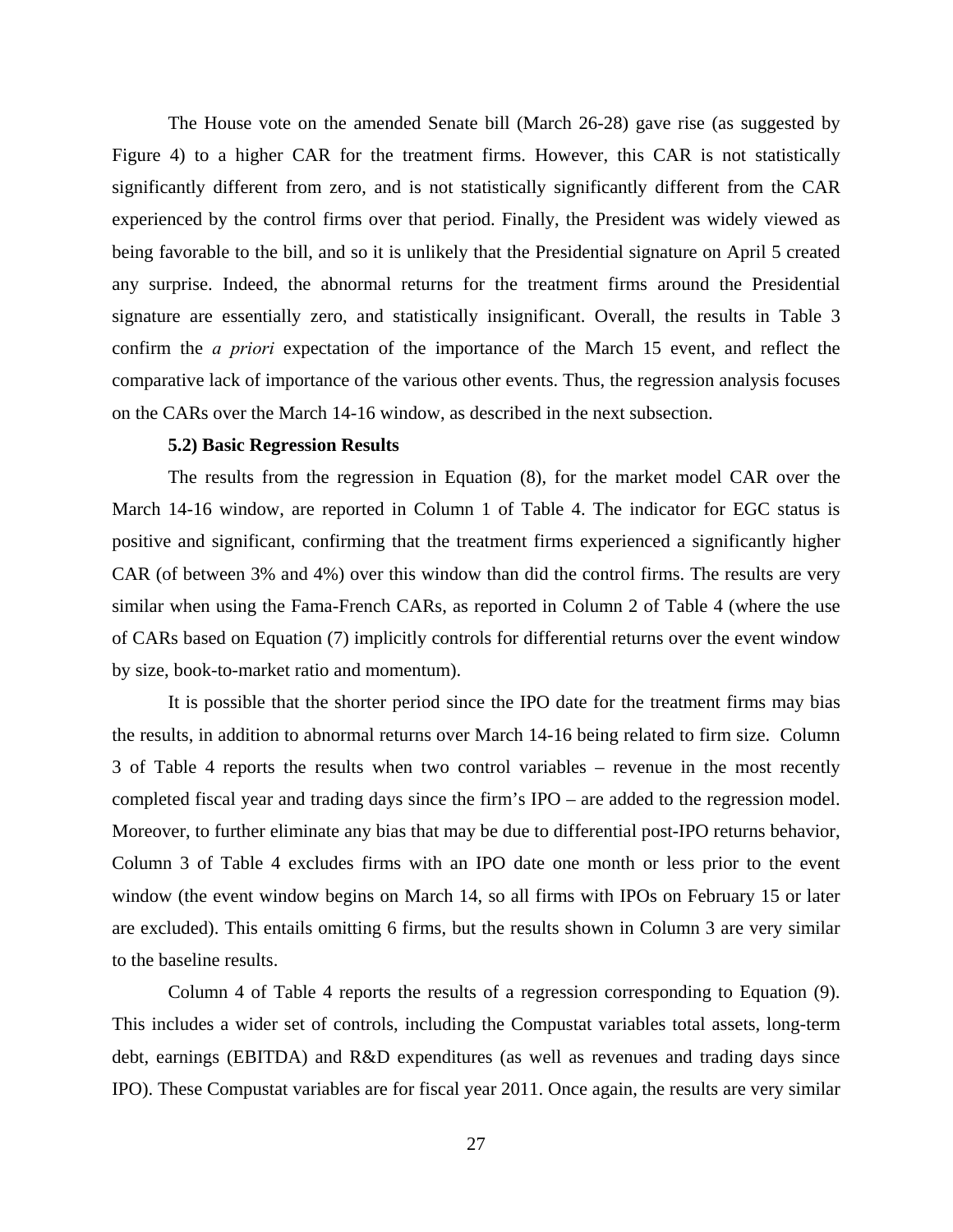to the baseline results. They are also very similar when similar variables from the Compustat quarterly data for the first quarter of 2012 are used instead (these results are not reported for reasons of space). Another specification involves adding the Compustat variables total assets, long-term debt, earnings (EBITDA) and R&D expenditures for fiscal year 2012, in addition to the same variables for fiscal year 2011 (and revenues and trading days since IPO). Of course, the fiscal year 2012 variables would not have been known to market participants at the time of the legislative events we examine. However, including both the 2011 and 2012 variables provides a flexible specification of changes in these variables that may have been anticipated by market participants and thus could potentially affect the abnormal returns. Missing values in Compustat for the 2012 variables leads to a substantial reduction in sample size, but the EGC variable remains significant (these results are also not reported for reasons of space).

 As was previously noted, it is possible that the standard errors in Equations (8) and (9) are contemporaneously correlated across firms. Assuming that such correlation is stronger within industries, one possible approach to addressing this issue is to cluster the standard errors at the industry level. We use 2-digit Standard Industrial Classification (SIC) industries, obtained from Compustat and augmented with hand-collected SIC codes from the SEC's EDGAR website. However, The results in Table 4 are robust to clustering standard errors at the 2-digit level (these results are also not reported for reasons of space). Unfortunately, due to the small sample size, it is not possible to use a finer degree of disaggregation of industries than the 2-digit level.

 Quite separately from the discussion above, it is possible that abnormal returns over the event window differ across industries for various reasons. Thus, we use these 2-digit SIC codes to create industry fixed effects to take account of this possibility. Column (1) of Table 5 reports the results of a regression corresponding to Equation (8), augmented with industry effects at the 2-digit level. As this specification restricts the estimation to within-industry variation, the effective sample size is substantially reduced (there are 23 industry clusters among the 60 firms). Nonetheless, the basic result is robust to the inclusion of industry effects. When industry effects are combined with an extensive set of control variables, however, the EGC coefficient's significance drops away (using either market model or Fama-French CARs). We attribute this not to the absence of an effect, but to the very limited effective sample size in specifications of this type.

#### **5.3) An Alternative Test**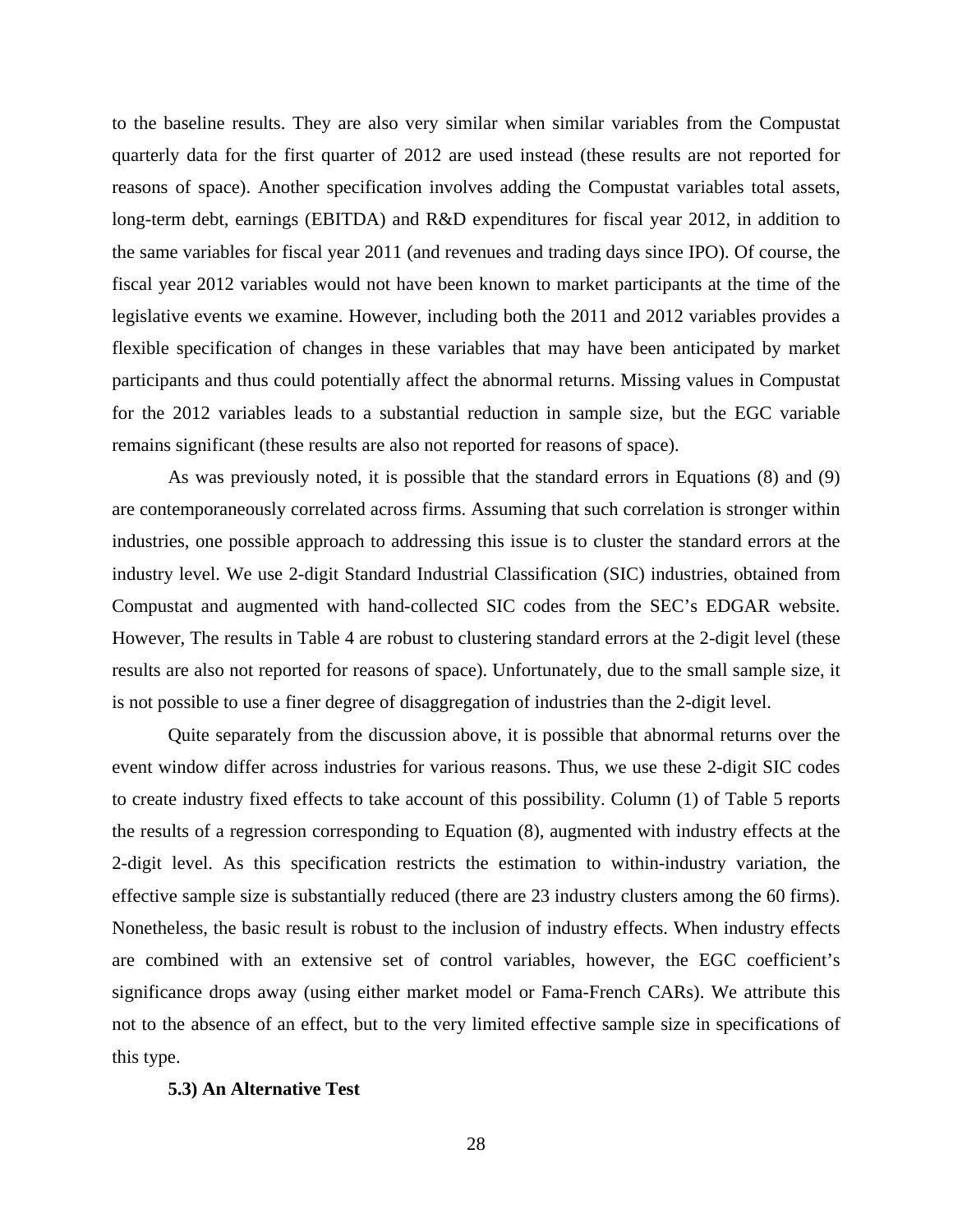The main analysis uses firms with pre-December 8 IPOs as the control group. An alternative control group consists of the large firms that conducted IPOs after December 8. Using this control group potentially controls better for immediate post-IPO effects, since the control firms have very similar IPO dates to the treatment firms. However, it may control less well for size and associated characteristics, if the returns experienced by firms depend on size. As foreshadowed earlier, the problem with this control group is the small number of non-EGCs that conducted IPOs over the relevant period. Five such firms conducted IPOs after December 8, only 2 of which conducted IPOs prior to the events in the Senate on March 15.

Nonetheless, if we use these 2 large firms as the control group, the basic result is robust. Column 2 of Table 5 reports the results of a regression analogous to that in Equation (8), but with the sample consisting of treatment firms and the 2 large firms in the alternative control group (with the pre-December 8 control group omitted). The coefficient on the EGC variable is significant and very similar in magnitude to that in the baseline results. Of course, this result should be treated with great caution, given the small size of the control group. Nonetheless, it provides some evidence that the higher CARs for EGCs over March 14-16 are not due to confounding post-IPO returns behavior.

#### **5.4) Placebo Tests**

A central potential concern with the baseline results is that differences in abnormal returns across the treatment and control firms are driven by their (slightly) different IPO dates, rather than by investors' reactions to the JOBS Act. That is, newer firms (i.e. those that have been publicly-traded for less time) may simply experience higher returns because of their novelty or their initial underpricing. In response, it is worth pointing out that Figures 3 and 4 show, among other things, that the treatment firms do not generally underperform the control firms. For instance, in Figure 3, the control firms have higher abnormal returns on March 7-9. This is also true of many other days for which there is no JOBS Act-related event.

 A more general approach to addressing these types of concerns is to use placebo tests in particular, false experiments in which the ostensible treatment group conducted IPOs over the same (post-December 8) period as the EGCs, but were not subject to the JOBS Act provisions. If these firms also experience higher abnormal returns over March 14-16 than do the control firms, then the baseline results cannot be attributed to the JOBS Act. There are two such placebo groups in our data, but unfortunately both are quite small in size. The first is the set of large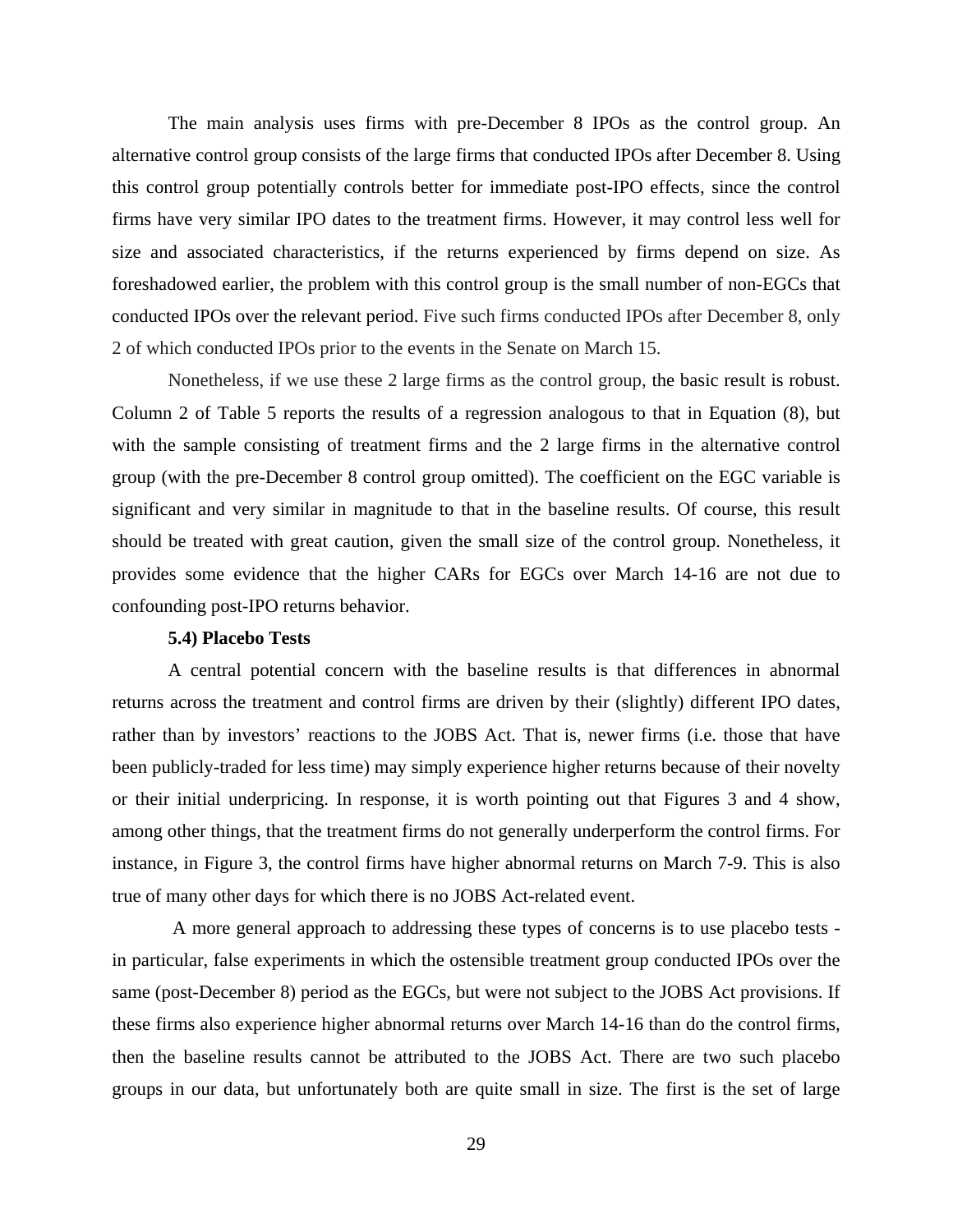firms (with revenues exceeding \$1 billion) that conducted IPOs after December 8. As discussed above, there are only two of these firms with usable data. Column 3 of Table 5 reports the results from a regression similar to Equation (8) in which the "treatment" group consists of the 2 large post-December 8 IPO firms and the control group is the standard one used in the baseline results (i.e. firms with pre-December 8 IPOs and less than \$1 billion in revenue). The coefficient on the indicator variable for the "treatment" firms is not only statistically insignificant (which may simply reflect the small sample size) and negative in sign, but also small in magnitude. The 95% confidence interval is [-0.0240, 0.01578], implying that we can rule out a positive CAR of more than about 1.5%. This is substantially smaller than the effect found in the baseline results. $^{46}$ 

A second potential placebo group consists of investment companies (typically, closedend funds) that conducted IPOs over the post-December 8 period. These funds are subject to the Investment Company Act of 1940, and this different regulatory regime implies that they were largely unaffected by the JOBS Act. However, they may be subject to some of the same factors associated with "newness" (such as investor sentiment) as the EGCs. Unfortunately, there are only 2 such funds that conducted IPOs over the relevant period. Column 4 of Table 5 reports the results of a regression similar to Equation (8) in which the "treatment" group consists of the 2 post-December 8 IPO funds and the control group is the standard one used in the baseline results (i.e. firms with pre-December 8 IPOs and less than \$1 billion in revenue). Again, the coefficient on the indicator variable for the "treatment" firms is not only statistically insignificant (which may simply reflect the small sample size) and negative in sign, but also small in magnitude. The 95% confidence interval is [-0.0259, 0.01521], implying that we can rule out a positive CAR of more than about 1.5%. This is substantially smaller than the effect found in the baseline results. Taken together, these placebo tests suggest that the baseline results are not driven simply by differences in IPO dates.

#### **5.5) Interpreting the Magnitude and the Role of SOX Compliance Costs**

 $\overline{a}$ 

In combination with the CAR for treatment firms reported in Table 3, the coefficient on the EGC indicators in Columns 1 and 2 of Table 4 entails that the treatment firms experienced a

 $46$  It is possible that the small firms in our control group form a poor control for these large post-December 8 firms, for instance, if abnormal returns are driven by firm size or associated characteristics. An alternative placebo test is thus to use as the control group the large firms (with revenue above \$1 billion) that conducted IPOs prior to December 8. There are only 2 such firms in our dataset, however, so regression analysis would not be meaningful. Instead, we examine the mean CARs for these two groups of firms. The large post-December 8 firms (the placebo "treatment" group) experienced negative and statistically insignificant abnormal returns. There is no indication that this placebo group experienced CARs comparable to those of the true treatment group (EGCs).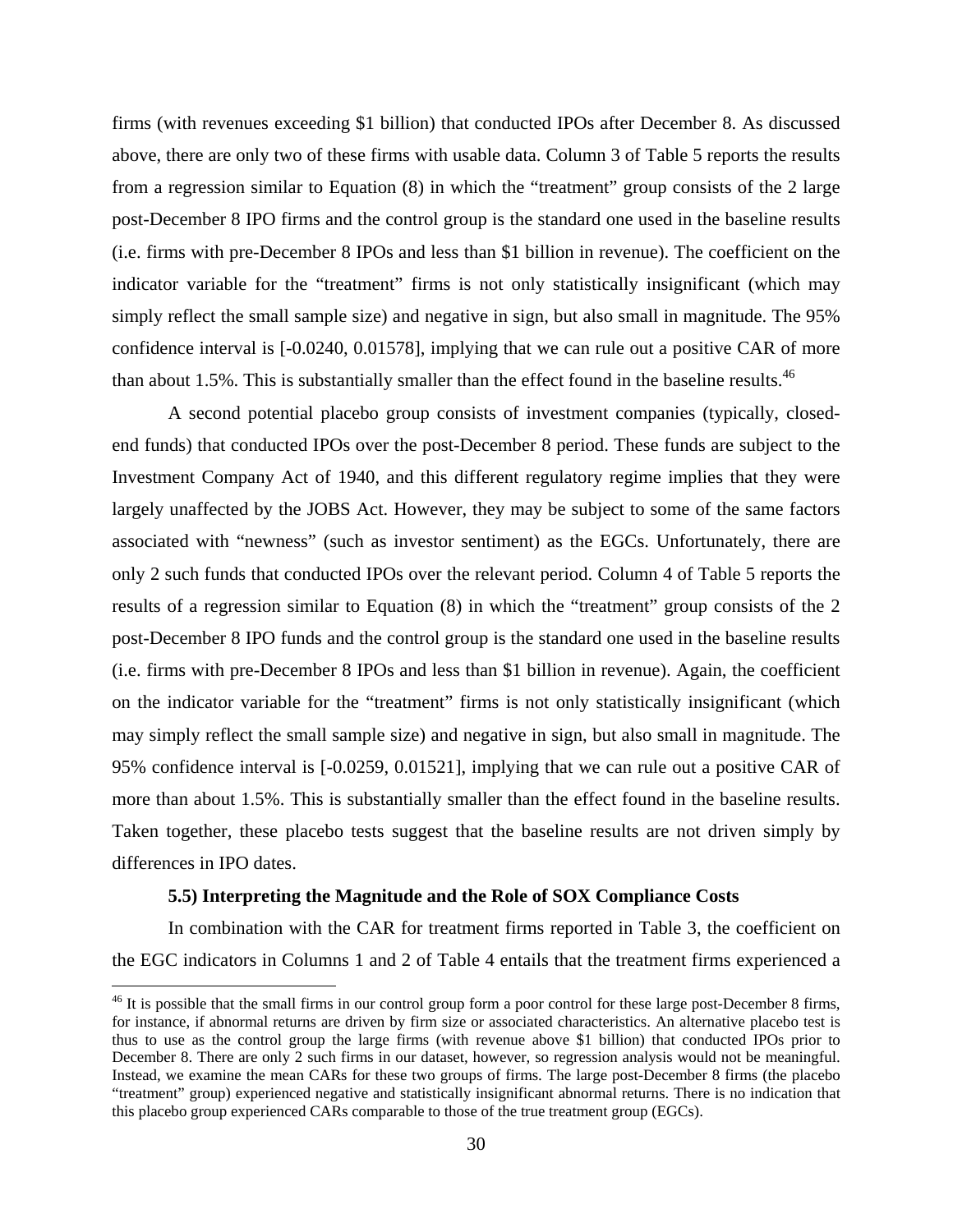positive abnormal return of between 3% and 4% as a result of the March 15 event that increased the likelihood of the enactment of the JOBS Act. The mean market value for EGCs in our sample is \$760 million (as reported in Table 2), while the median market value is about \$600 million. Thus, for the median firm, this result implies an increase in market value of over \$20 million.

Unfortunately, however, it is difficult to quantify the total change in value as a consequence of the relaxed disclosure and compliance obligations of the JOBS Act. As argued in Section 3, it appears that there was substantial uncertainty prior to March 15 about whether the Senate would take up the JOBS bill. The March 15 events resolved this uncertainty, but it is difficult to measure the change in the probability of enactment that occurred on that date. If the probability changed from about zero to about one, then the overall impact of the provisions of the JOBS Act could be inferred to be the change in the relative value of EGCs on March 15 (i.e. over \$20 million for the median EGC). However, it is not necessarily the case that the perceived probability of enactment was zero before March 15. Thus, the overall magnitude of the impact of the JOBS Act on firm value is difficult to determine with precision, although our results indicate quite robustly that this impact was positive.

 One of the potentially most important provisions of the JOBS Act involves the relaxation of SOX 404(b) compliance obligations. There is a large accounting literature that analyzes the compliance costs associated with SOX 404. This literature has found the compliance costs to be substantial, especially (in relative terms) for smaller firms. Alexander *et al*. (2013) use survey responses of firms to estimate compliance costs (including additional audit fees and the cost of employees' time). They find that on average the cost of compliance is \$2.3 million per year. This would amount to about \$12 million over the 5-year horizon of JOBS Act exemption. Of course, the JOBS Act does not exempt firms from all SOX Section 404 requirements, but the internal control requirements and auditor attestation are often thought to be particularly burdensome.

Thus, it would be reasonable to conclude that the size of the effect we find on March 15 is comparable to or at least of the same order of magnitude as the compliance cost savings from SOX 404(b) exemption. However, it is important to bear in mind the caveat discussed above, namely that the change in the probability of enactment on March 15 is difficult to quantify. Moreover, SOX compliance is likely to involve both fixed costs (for instance, of establishing internal control mechanisms) and variable costs (that are incurred each year that the firm is in compliance, such as auditor fees). The EGCs in our sample went public prior to the enactment of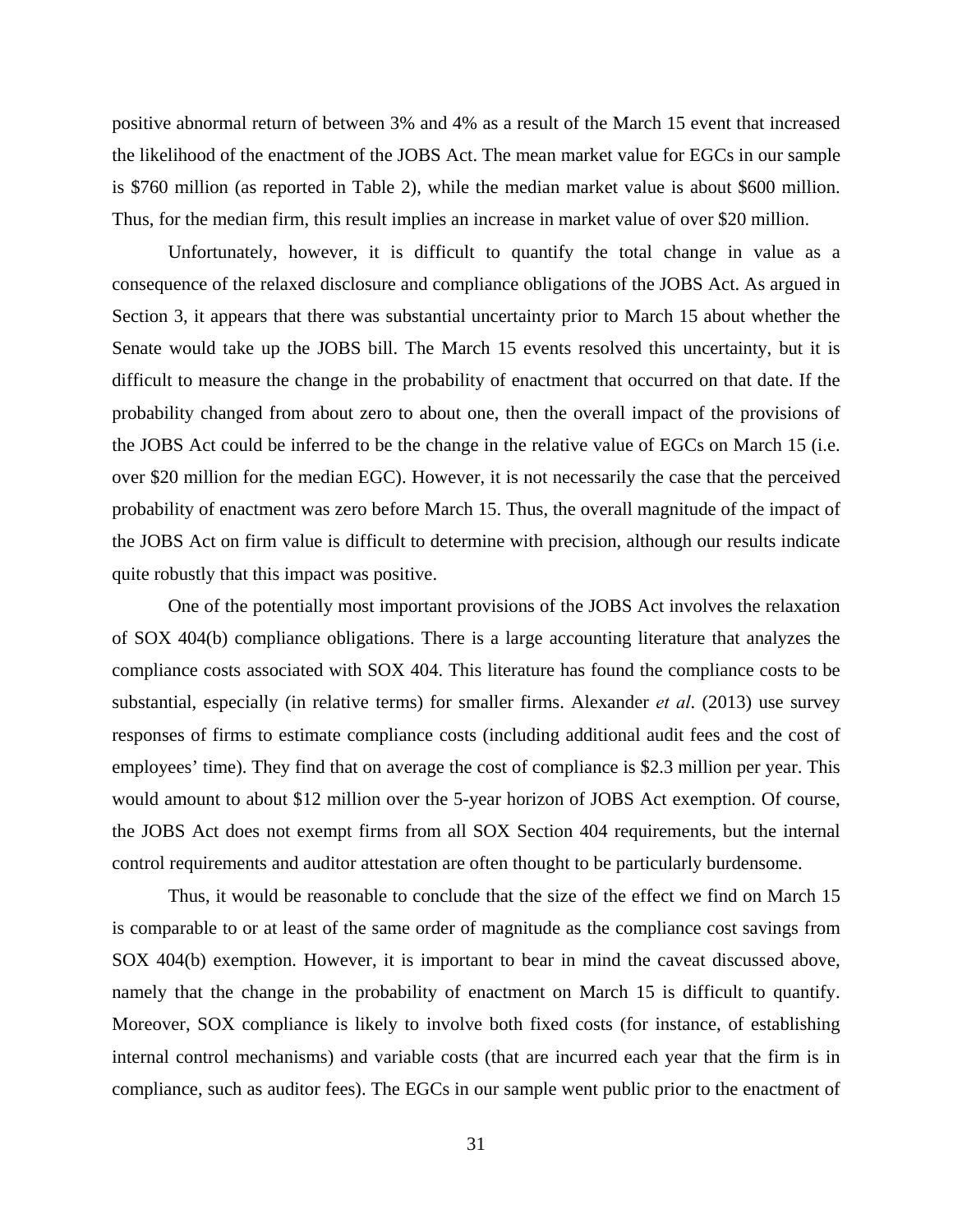the JOBS Act, and so would have expected to have to comply with SOX immediately. Thus, they are likely to have incurred the fixed costs of SOX at the time they went public. Once the JOBS Act was enacted, they could potentially save the variable costs for a five-year period. Thus, it is the variable rather than fixed costs of SOX compliance that are of greatest relevance to the effect we find.

To test empirically whether SOX compliance costs play a role in the effect we find, we use the fact that firms that are classified by the SEC as "nonaccelerated filers" (with a public float of less than \$75 million) were exempt from compliance with the Sarbanes-Oxley internal control disclosures prior to the JOBS Act. These firms would thus be expected to derive smaller benefits from EGC status. We use the public float variable (hand-collected from SEC filings) to classify EGCs as nonaccelerated filers; 4 of the EGCs in our sample have a public float of less than \$75 million. Column 5 of Table 5 reports the results of a regression of the form:

$$
CAR_i = \alpha + \beta EGC_i + \gamma (EGCNAF_i) + \epsilon_i \tag{10}
$$

where  $EGCNAF_i$  is an indicator variable that is equal to 1 if EGC *i* has a public float of less than \$75 million. Note that we do not include a separate term for nonaccelerated filers, as an indicator variable for EGCs that are nonaccelerated filers is perfectly collinear with *EGCNAFi* (recall that we only classify EGCs and not the control firms by nonaccelerated filer status). The effect for EGCs in our sample that are nonaccelerated filers is indeed smaller than that for other EGCs; the magnitude of the coefficient indicates that most of the positive effect of the JOBS Act does not apply to nonaccelerated filers. Moreover, the difference is of borderline statistical significance, despite the small number of nonaccelerated filers in the sample.

 Running the basic specification (Equation 8) on a sample that consists only of the control firms and EGCs that are nonaccelerated filers yields a coefficient on the EGC variable that is very close to zero and statistically insignificant (this is not reported for reasons of space). This reinforces the notion that the JOBS Act effect exists only for those EGCs that are subject to SOX internal control disclosures. Moreover, the difference between the effects for EGCs that are accelerated filers and for those that are not is apparent close to the \$75 million threshold. While the sample size is far too small for a formal regression discontinuity analysis, the mean CAR for the 4 EGCs that are nonaccelerated filers is 0.1%, while the mean CAR for the 5 EGCs that have public float above \$75 million but below \$150 million is substantially higher, at 2.4%.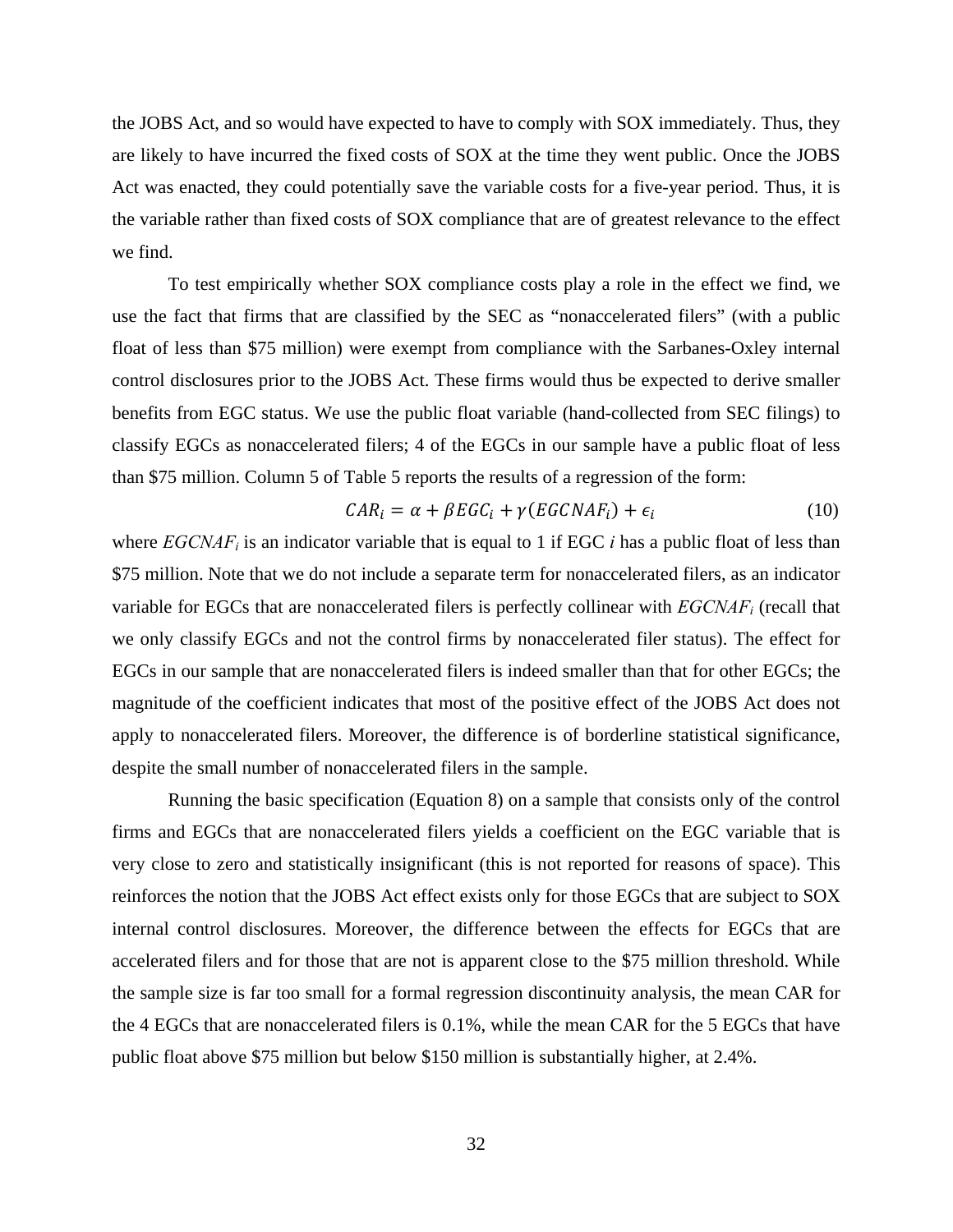These results provide some evidence that part of the JOBS Act effect that we observe is attributable to savings of SOX 404(b) compliance costs. The overall findings here are also consistent with those of Iliev (2010), who exploits the discontinuity in the application of SOX Section 404 at the threshold of a \$75 million public float to analyze the impact of this SOX provision on market value when implementation began in 2004. Using a regression discontinuity design that compares firms around the \$75 million threshold, Iliev (2010) finds that SOX Section 404 reduced firm value. This suggests that the compliance costs exceed the benefits of this provision, at least for small firms. This result is very much in line with our findings regarding the broader set of disclosure and compliance provisions in the JOBS Act (including the relaxation of SOX Section 404(b)).

# **5.6) Tests for Potential Alternative Explanations**

#### *5.6.1) Lobbying for the JOBS Act*

 $\overline{a}$ 

If the retroactivity provision of the JOBS Act was the result of lobbying by specific firms that had already conducted their IPOs after December 8 (or were about to do so), then it is possible that EGC status is correlated with firms' valuation of the JOBS Act. In particular, under the lobbying assumption, firms in the control group (those that conducted IPOs from July 2011 to December 8, 2011) failed to obtain retroactivity to July 2011, and so might be presumed to value the JOBS Act less than do the treatment firms (which were successful in obtaining retroactivity back to December 8). While a positive market reaction for the treatment firms indicates that their shareholders benefited on balance from the easing of regulation, caution would be required in extrapolating the results to other groups of firms. Technically, the estimated treatment effect would then have to be interpreted as an "average treatment effect on the treated" rather than on firms in general.

Thus, it is important to test for the possibility that the retroactivity provision was the result of lobbying. To do so, we collect data on lobbying activity by EGCs and on political contributions by political action committees (PACs) associated with EGCs.<sup>47</sup> Only one EGC reported lobbying for the JOBS Act. A broader group of 6 EGCs were "politically active" at any time for which data exists – i.e. they either lobbied Congress on any issue (not necessarily the JOBS Act specifically), or campaign contributions were reported from associated PACs. Column 1 of Table 6 reports the results of a regression that excludes these 6 EGCs from the sample. This

 $47$  This information is from the Federal Election Commission website and the website opensecrets.org.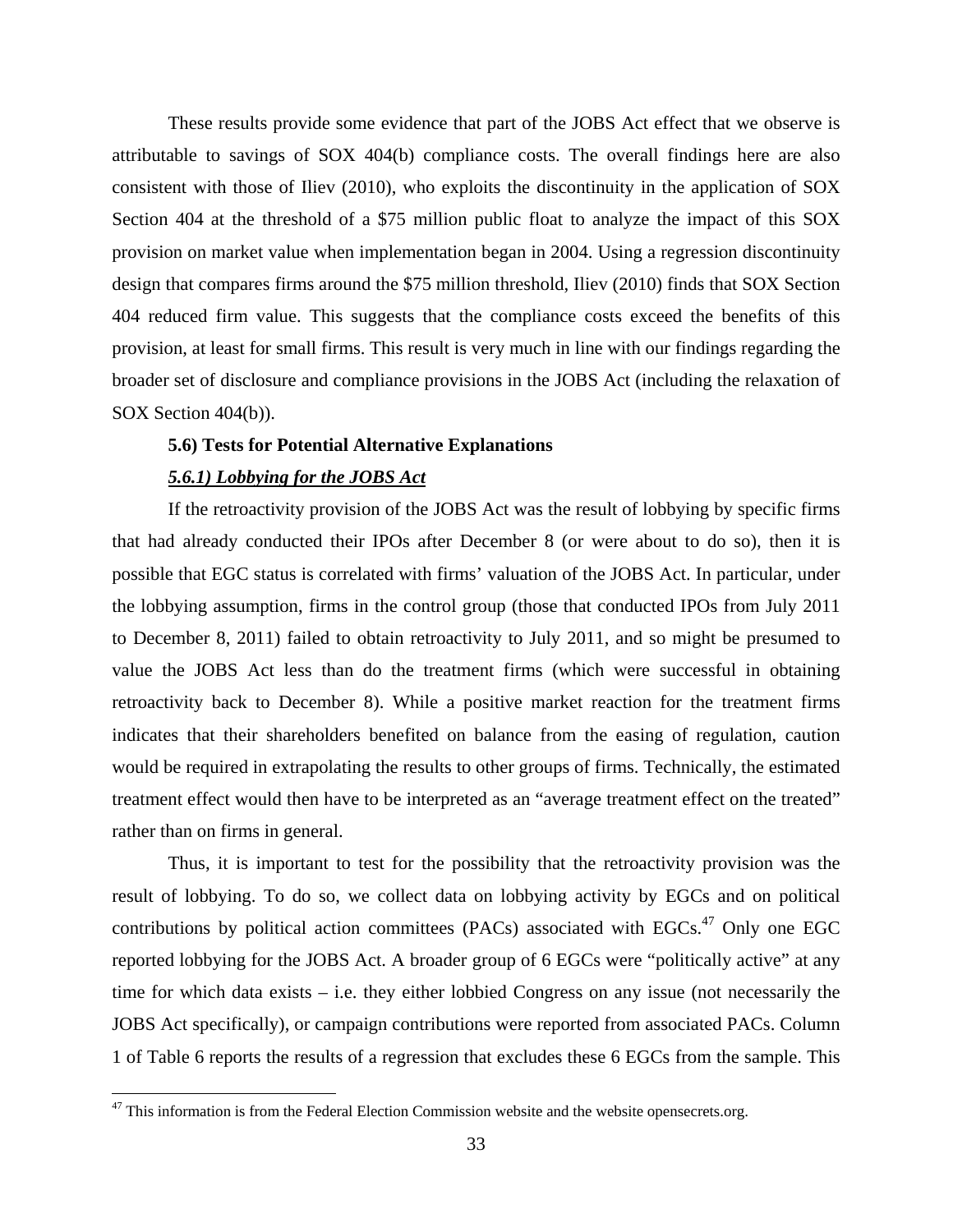specification is similar to that in Equation (9), and includes the set of controls from Column 4 of Table 4. The basic result is robust, suggesting that the findings are not confounded by lobbying or other political activity by EGCs.

# *5.6.2) Other Confounding Events Involving EGCs*

While the EGCs in our sample are chosen on the based on the retroactive application of the JOBS Act, it is possible that the firms within this treatment group experienced other events during the window around March 15. To ensure that the results are not due to other, potentially confounding, events, we search for news stories mentioning any of the EGCs in our sample over the March 14-16 period that could potentially affect their share price. These include, for instance, stories about earnings announcements, press releases about firms' plans or operations, and the release of analyst forecasts. In all, we find 12 EGCs that were mentioned in news stories in the relevant period. Column 2 of Table 6 reports the results of a regression that excludes these 12 EGCs. The basic result is robust, suggesting that the findings are not confounded by news stories reporting information about the EGCs unrelated to the JOBS Act.

# *5.6.3) An Alternative Interpretation Involving Future Mispricing*

The basic framework we use to interpret our results is developed in Section 2, and emphasizes the tradeoff between the compliance costs associated with securities regulation and the value to outside investors of compliance (in particular, of the information that is disclosed). While this is a very standard conceptual framework, an alternative approach from the behavioral finance tradition emphasizes instead the possibility of mispricing. In particular, in a framework such as that of Bolton, Scheinkman and Xiong (2006), incumbent (sophisticated) shareholders value the opportunity to sell in the future to uninformed noise traders who overvalue the stock. In theory, it is possible that a legal reform that relaxes mandatory disclosure obligations may increase the likelihood of future mispricing (including overvaluation) – essentially, it would become easier to generate positive investor sentiment through selective or misleading disclosures. This would increase incumbent shareholders' option value of selling to noise traders in the future.

Observationally, the mispricing theory sketched above is substantially equivalent to our basic result, in that it would predict an increase in value for EGCs relative to control firms (which did not experience any change in disclosure obligations). To test whether the evidence is more consistent with our interpretation or with the mispricing interpretation, we collect data on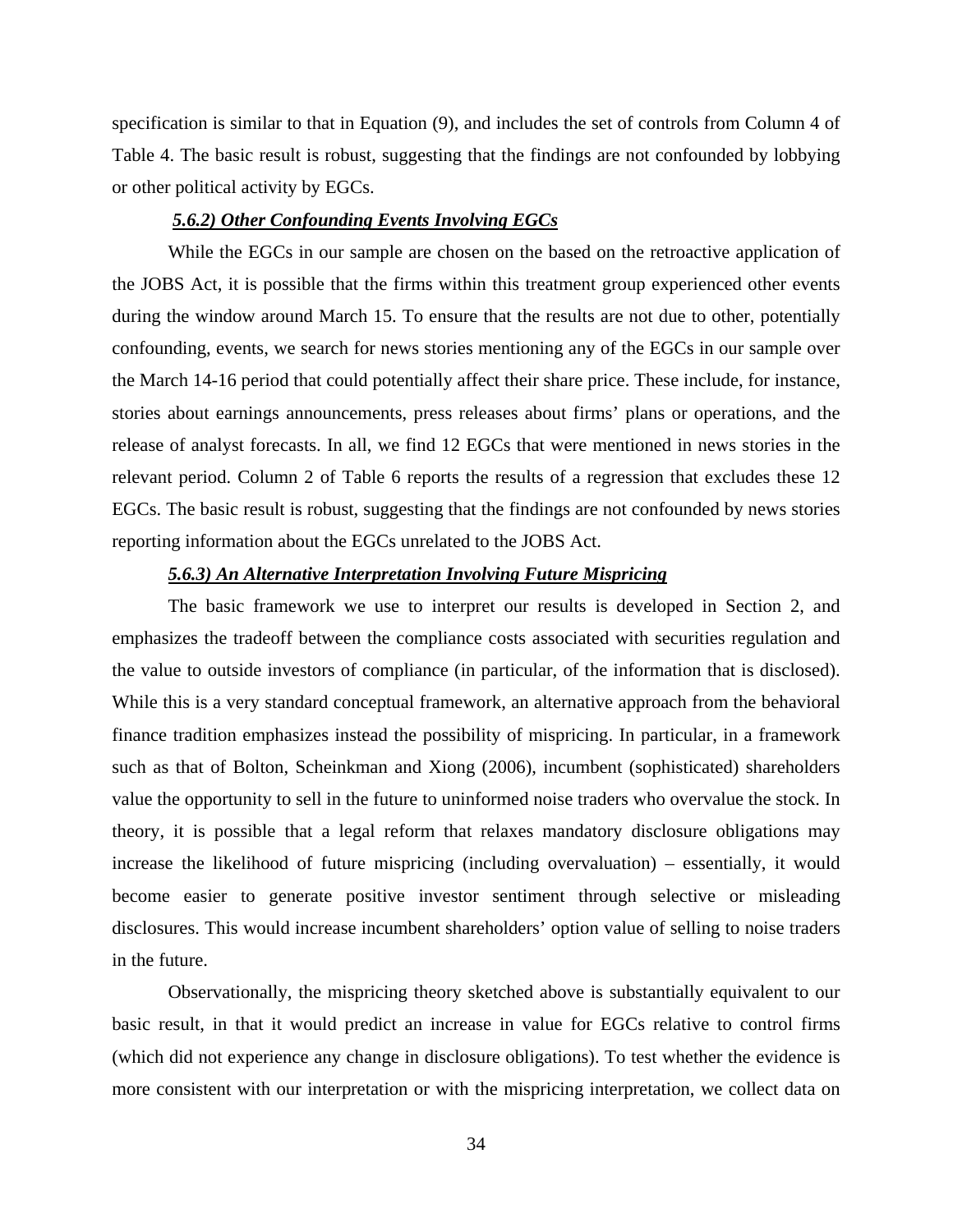analyst coverage from the International Brokers Estimate System (I/B/E/S) database. This database provides extensive information about analyst estimates. We focus in particular on the number of analysts following a given firm, and assume that there is no analyst coverage of firms that do not appear in the I/B/E/S data. The basic idea underlying this test is that mispricing is more likely to occur among firms with more limited (or no) analyst coverage. Thus, the mispricing story should imply that the EGC effect would be concentrated among firms with less analyst coverage. This approach is consistent with a substantial literature in finance premised on the notion that greater analyst coverage is associated with less information asymmetry and mispricing (e.g. Chang, Dasgupta and Hilary, 2006).

Of the 27 EGCs, we classify 11 as having analyst coverage and 16 as having no analyst coverage. Column 3 of Table 6 reports the results of a regression where the treatment group consists only of EGCs without analyst coverage, while Column 4 of Table 6 reports the results of a regression where the treatment group consists only of EGCs with analyst coverage. The EGC coefficient is positive and statistically significant for both treatment groups, and moreover is virtually identical in magnitude. Using the full sample of EGCs and including an interaction between EGC status and analyst coverage results in the interaction term being statistically insignificant (this is not reported for reasons of space). Thus, this evidence does not suggest that the JOBS Act effect is concentrated among EGCs for which mispricing is more likely (for instance, because they lack analyst coverage). Thus, it appears more consistent with the interpretation we have adopted (based on the framework in Section 2) rather than with the alternative mispricing interpretation.

# *5.6.4) Other Robustness Checks*

As part of the IPO process, firm insiders generally agree not to sell more than a specified number of their shares for a specified period of time (typically, 180 days) following the IPO. These agreements are known as "lockups." The empirical literature has found that the end of the lockup period is associated with an increase in the supply of shares and with a significant decrease in the share price (e.g. Field and Hanka, 2001). It is possible that our results may be confounded by the expiration of lockups for the control firms (which may depress their price and make it appear that the treatment firms' relative value increases). We thus identify those control firms with IPO dates approximately 180 days prior to the March 15 window (i.e. an IPO date in September, 2011). Only one control firm has a September 2011 IPO date; excluding this firm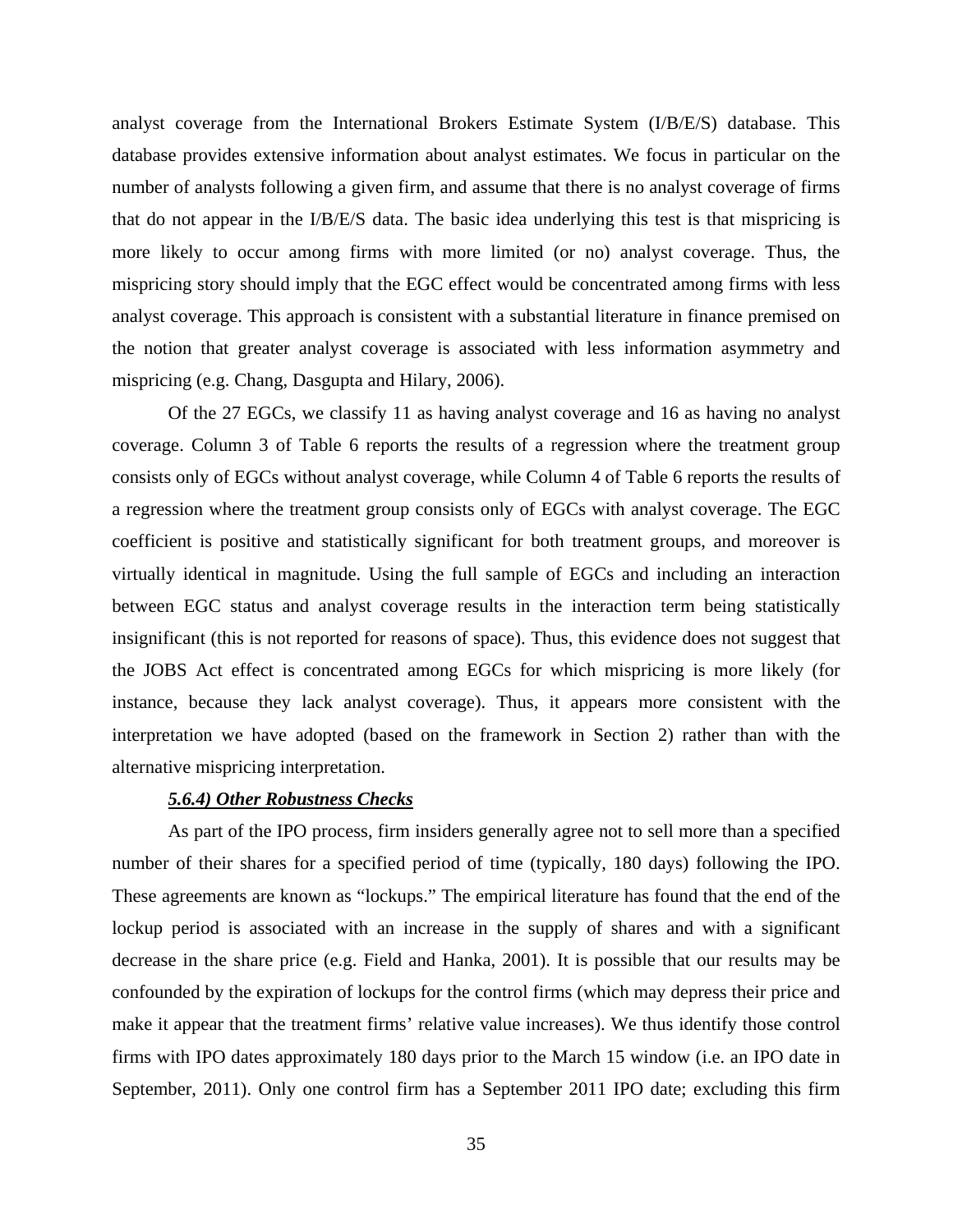from the analysis does not affect the results. Thus, it does not appear that our results are confounded by the expiration of lockups.

The definition of EGCs in the JOBS Act excludes firms that are classified by the SEC as "large accelerated filers" (with a public float of over \$700 million), and also excludes firms that issue more than \$1 billion of nonconvertible debt over a three-year period. One of the EGCs in our sample has a public float that exceeds \$700 million (though it should be borne in mind that such a firm may still derive benefits from EGC status for a year or so, as large accelerated filer status is not attained until the firm files reports with the SEC for a year). Omitting the small number of firms in our sample that are large accelerated filers, or that have high debt levels, does not affect the results. Foreign private issuers are eligible for EGC status, but may benefit less from it than other firms. However, excluding the small number of foreign private issuers in our sample does not affect the basic results.

# **6) Discussion & Conclusion**

1

In this paper, we use a unique quasi-experimental setting created by the JOBS Act of 2012 to find what is, to the best of our knowledge, the first empirical evidence that "ratcheting" down securities regulation is associated with a positive market response. However, we hasten to add that great care must be exercised in interpreting these results. First, although market responses may be treated as indicative of the value that investors place on the reforms, it is not clear that the reforms only have value to investors of the particular firms subject to the regulatory changes. Reforms could have effects on other parties who are not accounted for in our tests.<sup>48</sup> A related point is that our empirical strategy requires measuring these market responses for firms that went public prior to the enactment of the JOBS Act (and which presumably originally expected to be subject to the old legal regime). It is possible, for example, that the relaxation of disclosure and compliance obligations may encourage fraudulent issuers to issue securities in the period after enactment. Such an effect, if it exists, would not be captured in our empirical analysis.

Second, even if we use the market response as the best first approximation of the value of the reforms, we caution that this should not be interpreted as evidence that mandatory disclosure

 $48$  For instance, Langevoort and Thompson (2013) argue that a persistent theme in the history of securities regulation is a desire to hold large business enterprises accountable to the general public, in a way that is only tenuously related to standard notions of investor protection.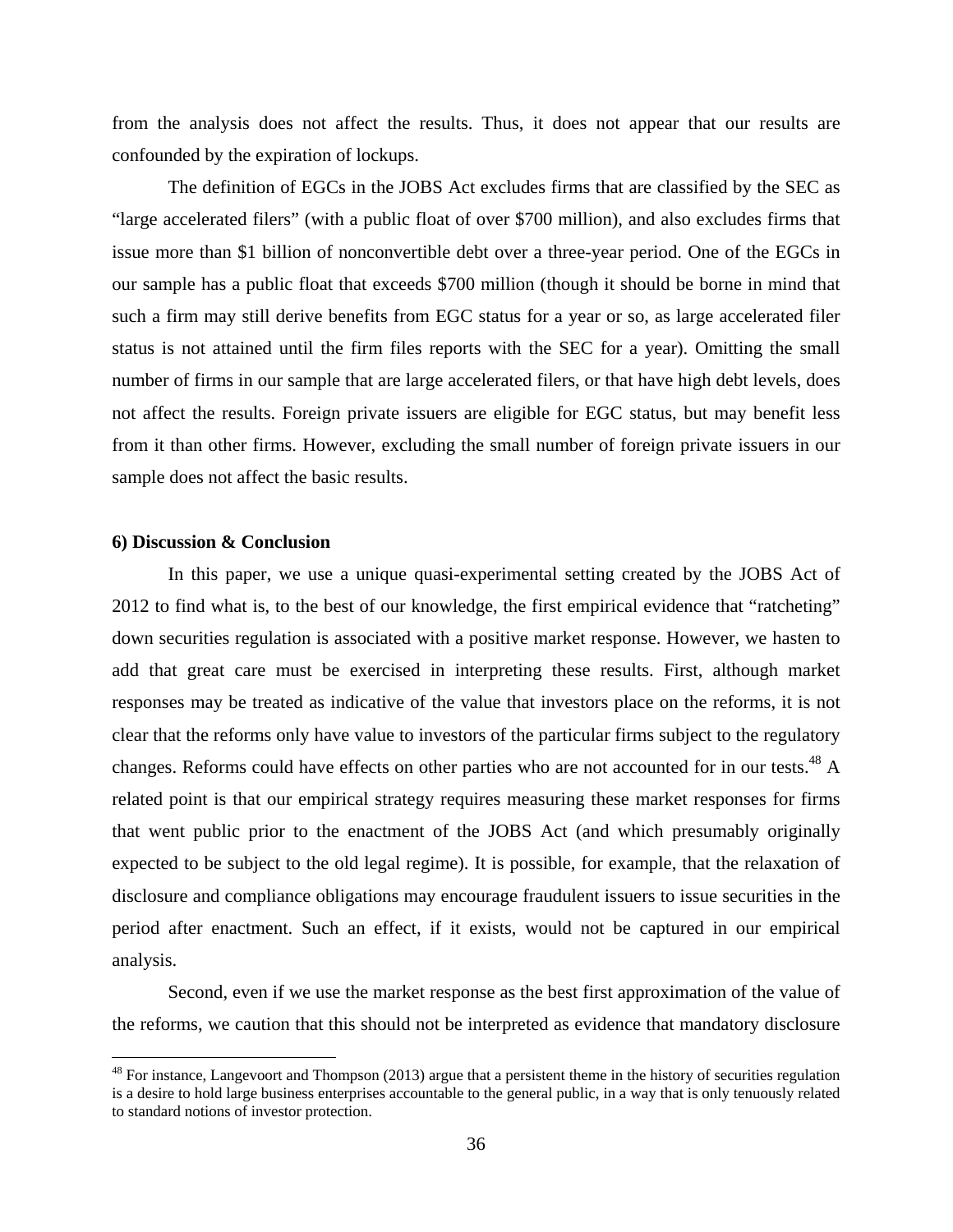is value reducing for investors as a general matter. Moreover, our findings, properly construed, should not be viewed as being in tension with prior studies finding large, significant and positive market responses to increases in regulation. These prior studies examine different types of reforms and have very different baselines. For example, Greenstone *et al.* (2006) find large positive effects when looking at the extensive reforms enacted in the OTC market in 1964. The OTC market was fairly lightly regulated prior to the reforms. The 1964 Amendments involved almost the entire corpus of the SEA being applied to many OTC firms.<sup>49</sup> Thus, their study addressed a situation where a lightly regulated market became much more heavily regulated. Our study, in contrast, looks at a situation where there is a particularly heavily regulated market that becomes somewhat less heavily regulated for a subset of firms.

Consequently, we do not view our results as contradicting the Greenstone *et al.* (2006) findings, given the very different baseline situations and the differences in the nature of the reforms. For similar reasons, our results do not call into question the extensive body of crosscountry evidence (e.g. La Porta *et al*., 2006) finding that stronger securities laws foster stock market development, nor the single-country studies (including our own prior work – see Dharmapala and Khanna (2013)) finding positive effects of corporate governance reforms on firm value.

Assuming that regulation (like most other things) is subject to diminishing returns, it is entirely consistent to find that large increases in regulation (relative to a low baseline) generate large increases in market value, while small reductions in regulation (relative to a high baseline) also generate an increase. This simple idea is depicted in Figure 1 (which represents the simple conceptual framework developed in Section 2). Note also that, while Figure 1 assumes a single dimension of the "strength of regulation," in reality regulation is multidimensional. It is entirely possible that different dimensions of regulation (for instance, financial statement disclosure versus internal control requirements) may have differing impacts on shareholder value, and this may also help reconcile our findings with those of the previous literature. Within this context, we interpret our findings as providing quasi-experimental empirical evidence of the impact of regulation being reduced when it may have gone beyond the optimal point for a specific set of firms (EGCs). Against the backdrop of the existing literature, this is an important and novel

1

<sup>&</sup>lt;sup>49</sup> Not all OTC firms were at the same level of regulation prior to the reforms and not all OTC firms were disclosing the same level of information after the reforms - see Greenstone *et al*. (2006).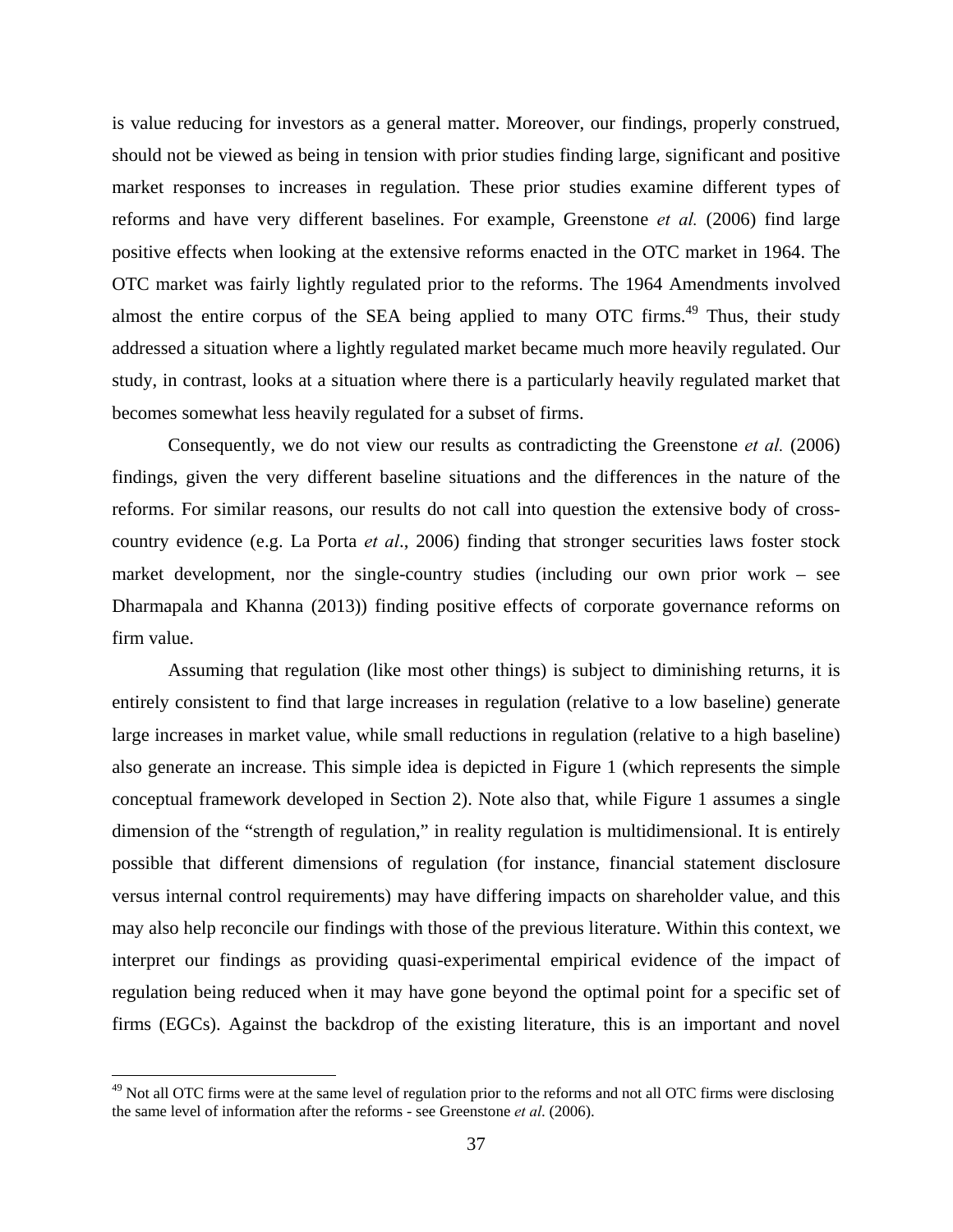result regarding securities regulation in general, as well as being an important finding about the specific effects of the JOBS Act.

 However, there are a number of important limitations to this analysis that should be emphasized. In general, these stem from the nature of the (presumably unintended) quasiexperiment that Congress has provided. First, the number of firms affected by the JOBS act's partial retroactivity is small. In itself, this primarily creates a bias against finding any significant results. However, while we find a fairly robust positive effect notwithstanding this, the small sample makes it difficult to analyze how the effect varies across firm characteristics. The events that transpired during the legislative process, while providing some variation in the apparent probability of enactment, are also less than ideal in that there is no event that moves this probability from zero to one. There are also no clear negative events that reduce the probability of enactment (such as votes against the bill in committee or on the floor).

As a result of these limitations, we do not have conclusive evidence on which aspect of the reforms applicable to EGCs might have the greatest impact in generating the positive market response. On an *a priori* basis, one might suspect that much of the positive response comes from the easing of the obligations imposed under SOX. The treatment firms in our study do not benefit from the provisions reducing IPO costs (because their IPOs occurred prior to April 5, 2012), but do benefit from the post-IPO provisions, including the SOX and accounting-related changes and a few changes in disclosure on executive compensation. Given that EGC firms that have just completed an IPO often have managers and owners whose interests are closely aligned, we would not expect that the disclosure costs of executive compensation would be very great (especially as they would have borne some of them in the IPO process). As the interests of managers and owners begin to separate over time we might expect to see these costs increase, but the JOBS Act at most can benefit EGCs only for 5 years after their IPOs. This suggests that most of the post-IPO benefits are likely to center on the SOX and accounting-related changes.

 One piece of evidence regarding the importance of the SOX-related provisions comes from the response of nonaccelerated filers (small firms that were not subject to the relevant SOX provisions even prior to the JOBS Act). As discussed in Section 5.5, the magnitude of the market response for nonaccelerated filers is essentially zero, suggesting that they derived little benefit from the JOBS Act. However, caution must be exercised in interpreting this result, as theer are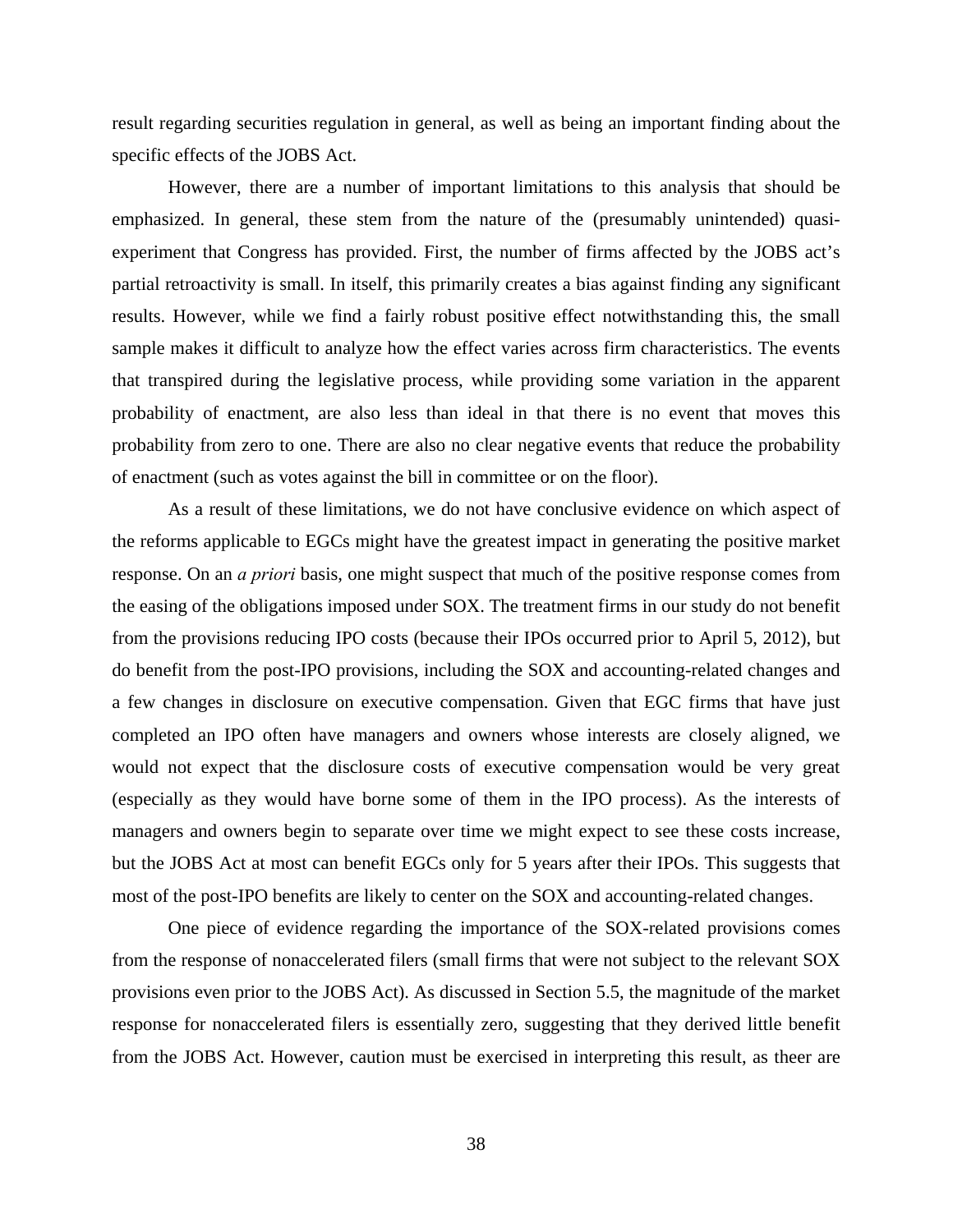few nonaccelerated filers in the EGC sample, and the difference between nonaccelerated filers and other EGCs is only of borderline statistical significance.

The magnitude of the positive reaction that we find for EGCs around the March 15 event is of the same order of magnitude, albeit somewhat larger than, the estimated savings in Section 404 SOX compliance costs (attributable to the internal control requirements). As the change in the probability of enactment on March 15 cannot be readily quantified, the overall magnitude of the effect we find is difficult to interpret. Nonetheless, it is not necessarily surprising that the magnitude would be larger than can be directly attributable to Section 404, as EGCs also benefited from other accounting-related changes, such as not being subject to audit firm rotation or auditor discussion and analysis requirements,<sup>50</sup> not being subject to any future rules of the PCAOB (unless the SEC explicitly subjects EGCs to them),<sup>51</sup> and receiving a longer transition period to comply with new audit standards.<sup>52</sup> There are also many aspects of the internal control requirements, such as their effects on risk-taking, employee time and effort, and litigation risk, that are difficult to quantify and may not be fully captured in existing estimates of compliance costs.

This paper represents a first attempt at the empirical analysis of the JOBS Act. There are many potential avenues for further research that may clarify some of these unresolved issues. For example, EGC status is elective for firms meeting the revenue and other criteria. It may be possible to analyze the market reactions to firms electing to be treated as EGCs to shed more light on the impact of the relaxation of disclosure and compliance obligations, as more data becomes available over time.

The effect of mandatory securities regulation on firm value has been a longstanding concern across law, economics and finance. However, it has proved challenging to find quasiexperimental variation in the application of securities regulation, for example because securities law typically applies to all firms listed in a given jurisdiction. The JOBS Act of 2012 involved a limited degree of retroactivity that provides a rare quasi-experimental setting in which to address this question. Although this limited retroactivity applies to a relatively small number of firms, it provides an important source of evidence on the impact of the JOBS Act not just for these firms,

<sup>50</sup> See §104, JOBS Act 2012.

<sup>51</sup> See §102, JOBS Act 2012.

<sup>52</sup> See §104, JOBS Act 2012.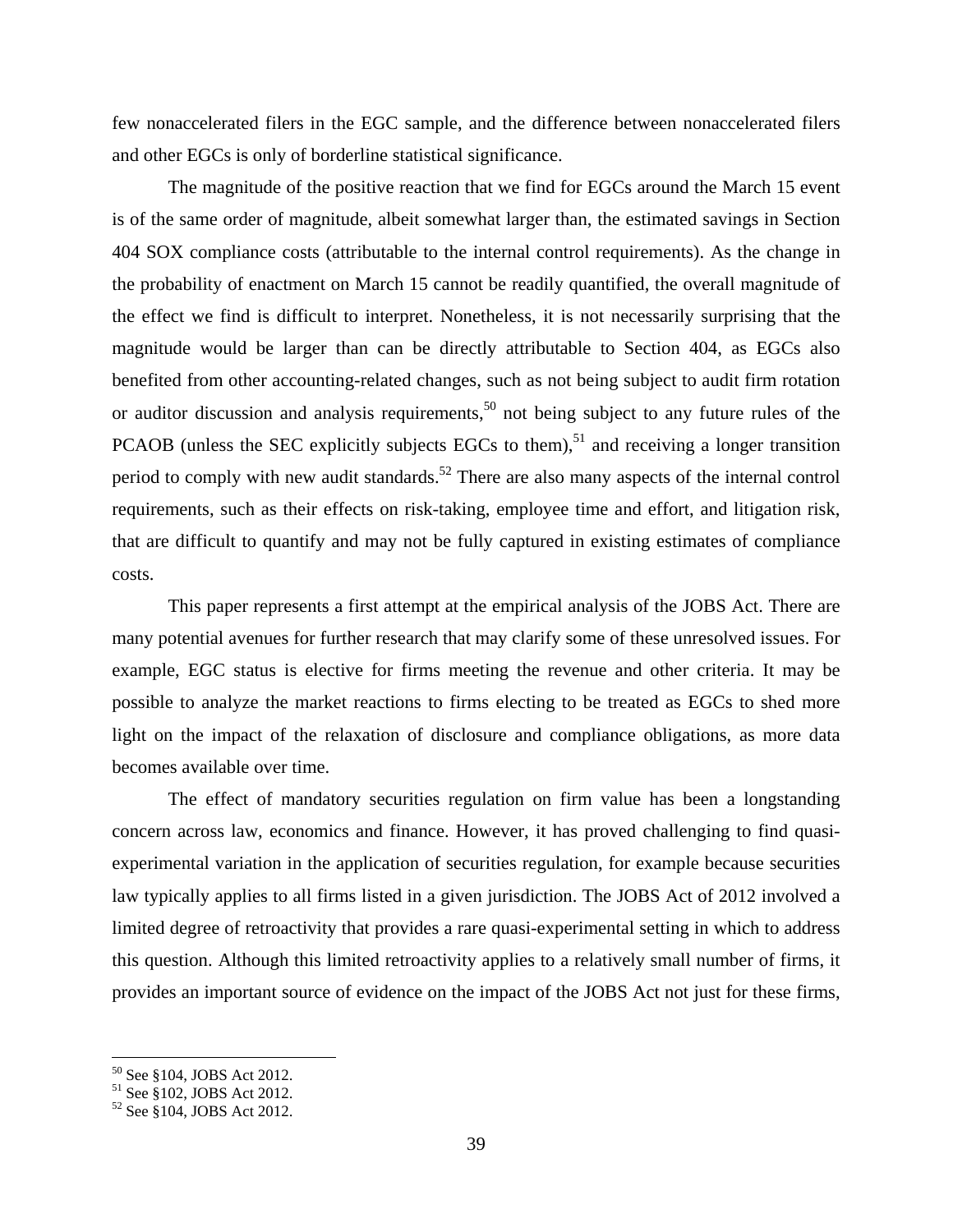but for all those firms that will be subject to the new regime in the future. Our results also shed light on the costs and benefits of mandatory securities regulation more generally.

# **References**

- Alexander, Cindy R., Scott W. Bauguess, Gennaro Bernile, Yoon-Ho Alex Lee, and Jennifer Marietta-Westberg (2013) "The Economic Effects of SOX Section 404 Compliance: A Corporate Insider Perspective" *Journal of Accounting and Economics*, 56, 267-290.
- Benston, George J. (1973) "Required Disclosure and the Stock Market: An Evaluation of the Securities Exchange Act of 1934" *American Economic Review*, 63, 132–155.
- Bhagat, Sanjai and Roberta Romano (2002) "Event Studies and the Law: Part I: Technique and Corporate Litigation" *American Law and Economics Review*, 4, 141-167.
- Black, B. S., H. Jang and W. Kim (2006) "Does Corporate Governance Affect Firms' Market Values? Evidence from Korea" *Journal of Law, Economics, & Organization*, 22, 366-413.
- Bolton, P., Scheinkman, J., and W. Xiong (2006) "Executive Compensation and Short-termist Behaviour in Speculative Markets" *Review of Economic Studies*, 73, 577-610.
- Bushee, Brian J., and Christian Leuz (2005) "Economic Consequences of SEC Disclosure Regulation: Evidence from the OTC Bulletin Board," *Journal of Accounting and Economics,* 39, 233–264.
- Carhart, M. M. (1997) "On Persistence in Mutual Fund Performance" *Journal of Finance*, 52, 57-82.
- Chang, X., Dasgupta, S., and G. Hilary (2006) "Analyst Coverage and Financing Decisions" *Journal of Finance*, 61, 3009-3048.
- Chhaochharia, V. and Y. Grinstein (2007) "Corporate Governance and Firm Value: The Impact of the 2002 Governance Rules" *Journal of Finance*, 62, 1789-1825.
- Choi, Stephen J. and Adam C. Pritchard (2012) *Securities Regulation: Cases and Analysis* 3rd ed., Foundation Press.
- Coates, J. C. and S. Srinivasan (2013) "SOX After Ten Years: A Multidisciplinary Review" Working Paper.
- Coffee, John C. (1984) "Market Failure and the Economic Case for a Mandatory Disclosure System," *Virginia Law Review,* 70, 717–753.

Cox, James D., Robert W. Hillman and Donald C. Langevoort (2013) *Securities Regulation:*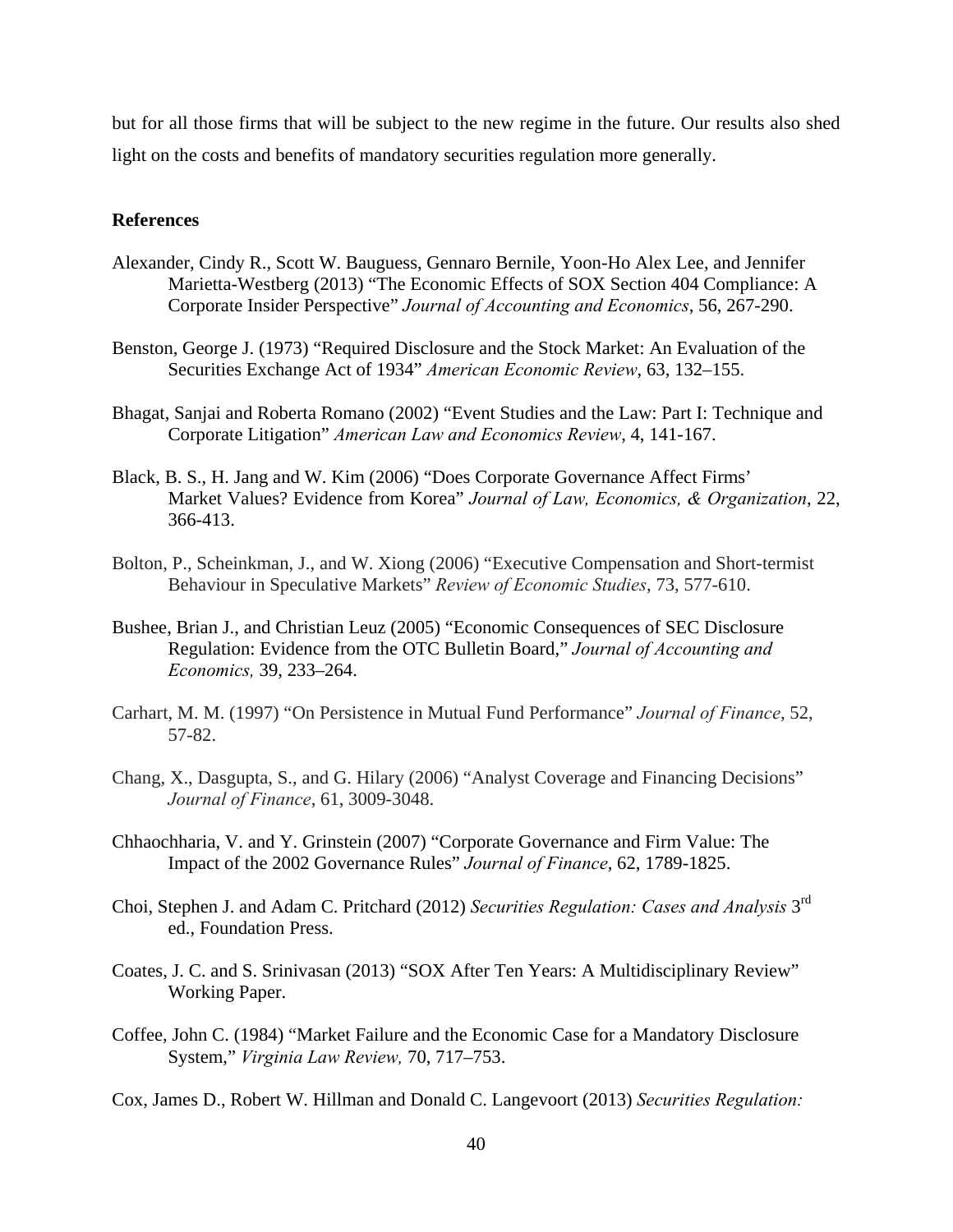*Cases and Materials* 7<sup>th</sup> ed., Aspen.

- Dharmapala, Dhammika and Vikramaditya S. Khanna (2013) "Corporate Governance, Enforcement and Firm Value: Evidence from India" *Journal of Law, Economics, & Organization*, forthcoming.
- Easterbrook, Frank H., and Daniel R. Fischel (1984) "Mandatory Disclosure and the Protection of Investors," *Virginia Law Review,* 70, 669–715.
- Fama, E. F., and K. R. French (1993) "Common Risk Factors in the Returns on Stocks and Bonds" *Journal of Financial Economics*, 33, 3-56.
- Ferrell, Allen (2007) "Mandatory Disclosure and Stock Returns: Evidence from the Over-the-Counter Market" *Journal of Legal Studies*, 36, 215-251.
- Field, L. C. and G. Hanka (2001) "The Expiration of IPO Share Lockups" *Journal of Finance*, 56, 471-500.
- Friend, Irwin, and Edward S. Herman (1964) "The SEC through a Glass Darkly," *Journal of Business,* 37, 382–405.
- Greenstone, Michael, Paul Oyer and Annette Vissing-Jorgensen (2006) "Mandated Disclosure, Stock Returns, and the 1964 Securities Acts Amendments" *Quarterly Journal of Economics*, 121, 399-460.
- Guttentag, M. D. (2013) "Patching a Hole in the JOBS Act: How and Why to Rewrite the Rules that Require Firms to Make Periodic Disclosures" *Indiana Law Journal*, 88, 151-212.
- Healy, Paul M. and Krishna G. Palepu (2001) "Information Asymmetry, Corporate Disclosure, and the Capital Markets: A Review of the Empirical Disclosure Literature" *Journal of Accounting and Economics*, 31, 405-440.
- Iliev, P. (2010) "The Effect of SOX Section 404: Costs, Earnings Quality, and Stock Prices" *Journal of Finance*, 65, 1163-1196.
- Kamar, Ehud, Eric Talley and Pinar Karaca-Mandic (2009) "Going-Private Decisions and the Sarbanes-Oxley Act of 2002: A Cross-Country Analysis" *Journal of Law, Economics, & Organization*, 25, 107-133.

Kothari, S. P. and J. B. Warner (2007) "Econometrics of Event Studies" in B. Espen Eckbo (ed.) *Handbook of Corporate Finance*, Vol. 1, Elsevier, 3-36.

Langevoort, Donald C. and Robert B. Thompson (2013) ""Publicness" in Contemporary Securities Regulation After the JOBS Act" *Georgetown Law Journal*, 101, 337-386.

La Porta, Rafael, Florencio Lopez de Silanes and Andrei Shleifer (2006) "What Works in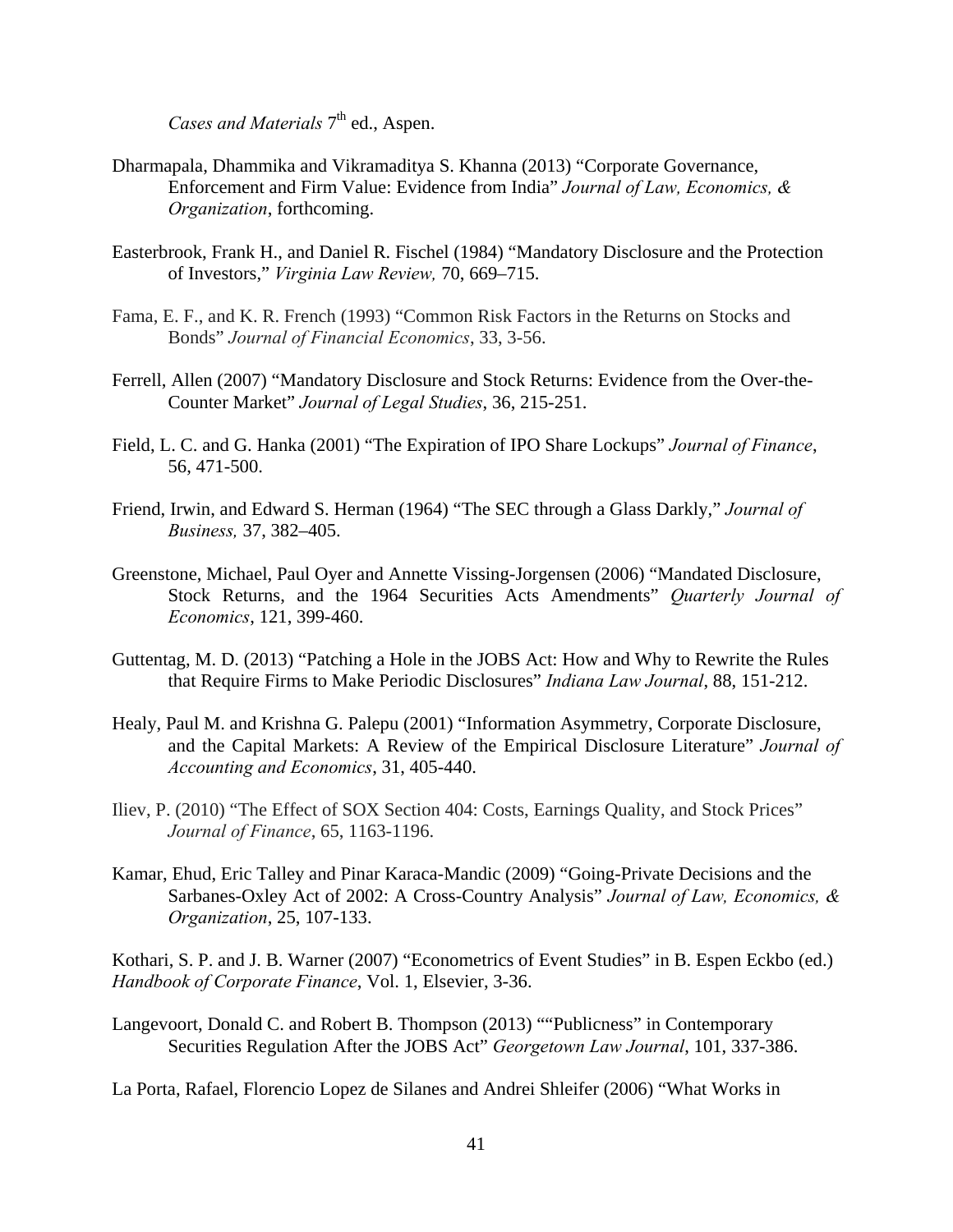Securities Laws?" *Journal of Finance*, 61, 1-32.

- Litvak, Kate (2007) "The Effect of the Sarbanes-Oxley Act on non-US Companies Cross-Listed in the US" *Journal of Corporate Finance*, 13, 195-228.
- Loughran, Tim and Jay Ritter (2004) "Why has IPO Underpricing Changed Over Time?" *Financial Management*, 33, 5-37.
- Ljungqvist, Alexander (2008) "IPO Underpricing" in B. Espen Eckbo (ed.) *Handbook of Empirical Corporate Finance*, Vol. 1, Elsevier, 375-422.
- Mahoney, Paul G. (1995) "Mandatory Disclosure as a Solution to Agency Problems," *University of Chicago Law Review,* 62, 1047–1112.
- Mahoney, Paul G. (1997) "The Exchange as Regulator" *Virginia Law Review*, 83, 1453-1500.
- Romano, Roberta (1998) "Empowering Investors: A Market Approach to Securities Regulation" *Yale Law Journal*, 108, 2359-2430.
- Salinger, M. D. (1992) "Standard Errors in Event Studies" *Journal of Financial and Quantitative Analysis*, 27, 39-53.
- Shleifer, Andrei, and Daniel Wolfenzon (2002) "Investor Protection and Equity Markets," *Journal of Financial Economics,* 62, 3–27.
- Stigler, George (1964) "Public Regulation of the Securities Markets," *Journal of Business,* 37, 117–142.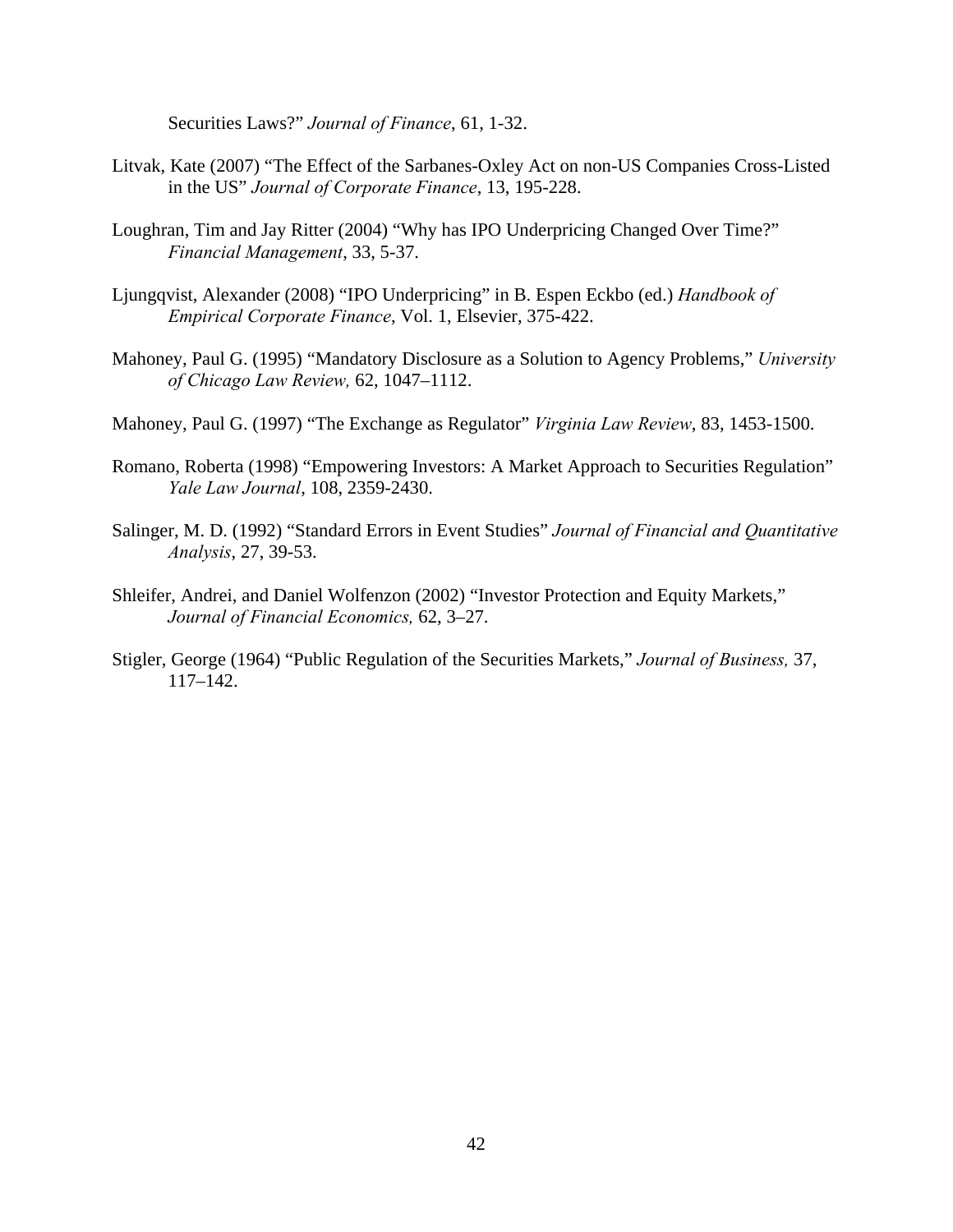





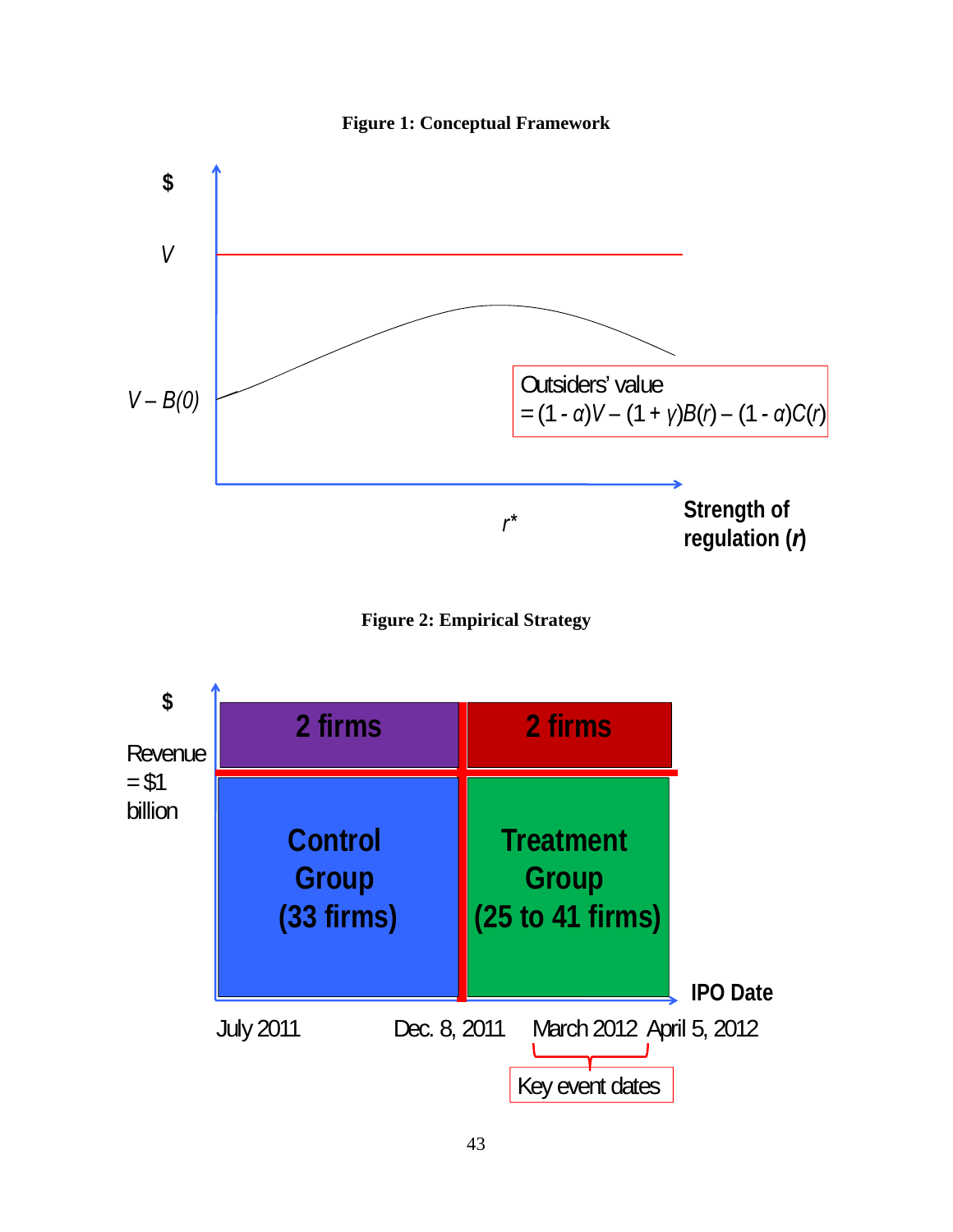

**Figure 3: Average Abnormal Returns for Treatment and Control Firms (February 29 to March 9, 2012)** 

Note: Abnormal returns are derived from the market model (see Equation 5).



**Figure 4: Average Abnormal Returns for Treatment and Control Firms (March 14 to March 28, 2012)** 

Note: Abnormal returns are derived from the market model (see Equation 5).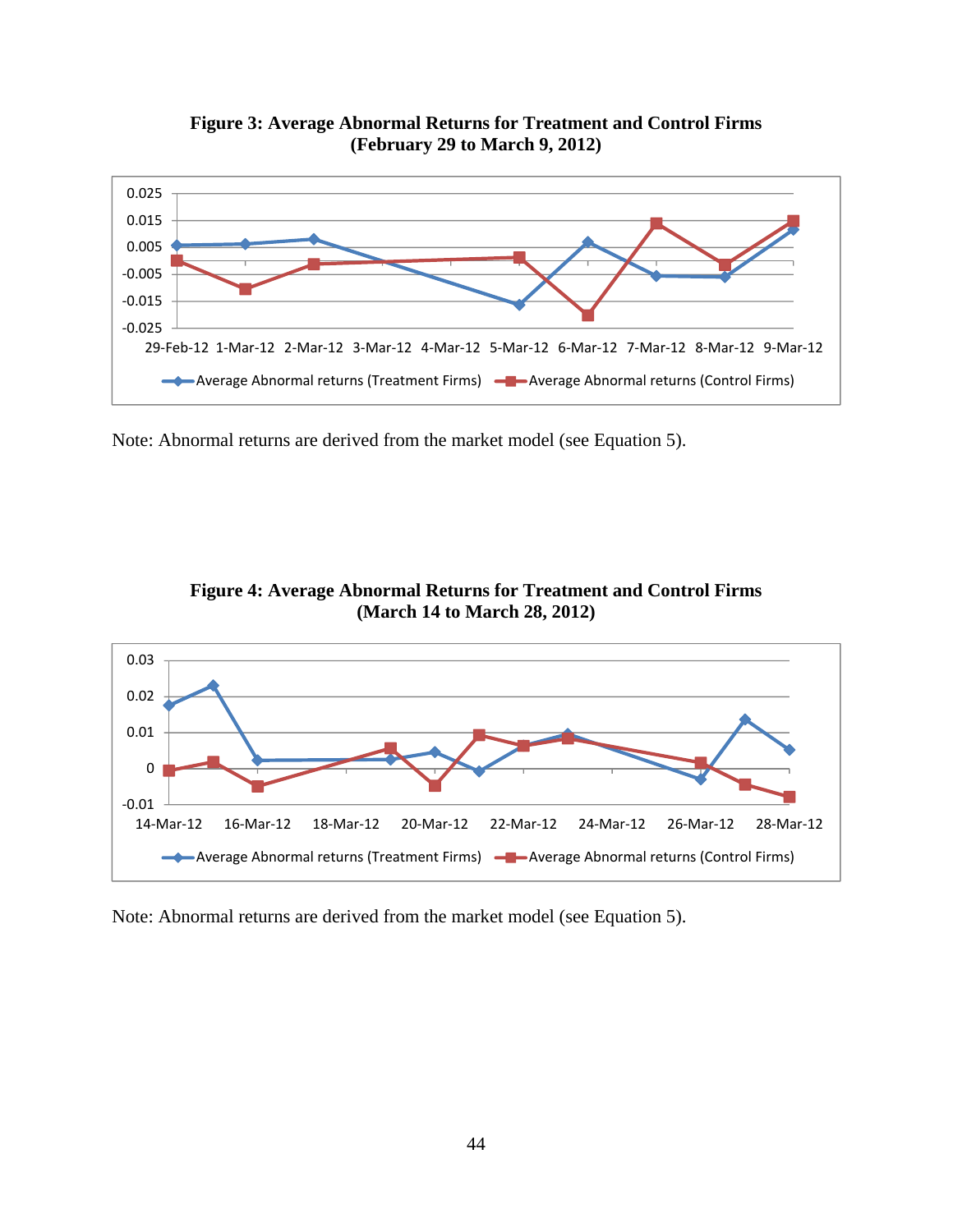| Table 1: Important Event Dates for the JOBS Act |
|-------------------------------------------------|
|-------------------------------------------------|

| <b>Date</b>       | <b>Event</b>                                                                                                                                                                                                                                                                               |
|-------------------|--------------------------------------------------------------------------------------------------------------------------------------------------------------------------------------------------------------------------------------------------------------------------------------------|
| December 8, 2011  | The bill (H.R. 3606) is introduced in the House, and referred to the<br>House Financial Services Committee.                                                                                                                                                                                |
| February 16, 2012 | The bill is ordered to be reported by the House Financial Services<br>Committee (by a vote of 54-1).                                                                                                                                                                                       |
| March 1, 2012     | The bill is reported (amended) by the House Committee on Financial<br>Services (H. Rept. 112-406). This report includes the December 8,<br>2011 cutoff date for eligibility for EGC status (this appears to be the<br>first public appearance of this cutoff date).                        |
| March 8, 2012     | The bill is passed by the House by a vote of 390-23.                                                                                                                                                                                                                                       |
| March 15, 2012    | The measure is laid before the Senate by unanimous consent, and<br>committed to the Senate Committee on Banking, Housing and Urban<br>Affairs. Speech by Senate Majority Leader describing the bill as "a<br>measure the Senate should consider expeditiously and pass in short<br>order." |
| March 21, 2012    | Cloture on the bill is invoked in the Senate (by a $76 - 22$ vote).                                                                                                                                                                                                                        |
| March 22, 2012    | The (amended) bill is passed by the Senate (by a 73-26 vote). The<br>Senate amendment relates to the "crowdfunding" provisions of the<br>bill, not to the EGC provisions.                                                                                                                  |
| March 27, 2012    | The amended Senate bill is passed by the House (by a 380-41 vote).                                                                                                                                                                                                                         |
| April 5, 2012     | Presidential signature; the JOBS Act becomes law.                                                                                                                                                                                                                                          |

Note: These legislative events are based on information reported on the Library of Congress THOMAS system, available at http://thomas.loc.gov, supplemented by various media reports.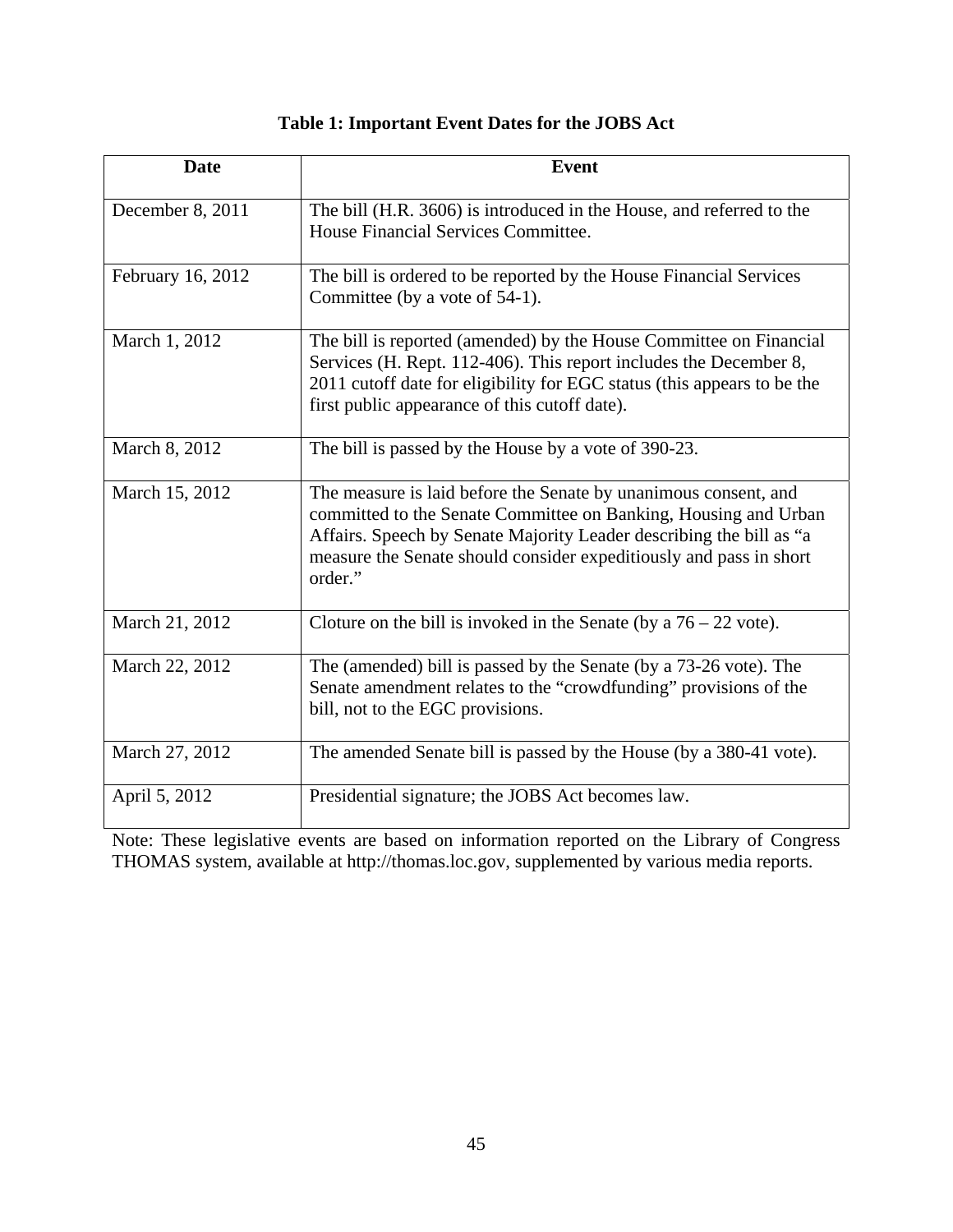| <b>Variable</b>                        | <b>Treatment Firms</b> | <b>Control Firms</b> |
|----------------------------------------|------------------------|----------------------|
|                                        | Mean                   | Mean                 |
|                                        | (Standard deviation)   | (Standard deviation) |
|                                        | (Number of firms)      | (Number of firms)    |
|                                        |                        |                      |
| Revenue in the most recently completed | 194.13                 | 182.96               |
| fiscal year (typically 2011)           | (231.72)               | (217.19)             |
|                                        | (27)                   | (33)                 |
| Revenue (fiscal year 2012)             | 278.72                 | 299.89               |
|                                        | (296.55)               | (326.31)             |
|                                        | (22)                   | (21)                 |
| Trading days since IPO                 | 30.59                  | 121.52               |
|                                        | (17.10)                | (36.32)              |
|                                        | (27)                   | (33)                 |
| Total assets (fiscal year 2011)        | 413.33                 | 364.80               |
|                                        | (575.67)               | (605.00)             |
|                                        | (27)                   | (30)                 |
| Total assets (fiscal year 2012)        | 946.90                 | 512.65               |
|                                        | (1630.24)              | (723.58)             |
|                                        | (23)                   | (21)                 |
| Long-term debt (fiscal year 2011)      | 107.88                 | 98.75                |
|                                        | (275.55)               | (278.80)             |
|                                        | (27)                   | (30)                 |
| Long-term debt (fiscal year 2012)      | 364.48                 | 179.74               |
|                                        | (1180.00)              | (405.80)             |
|                                        | (23)                   | (21)                 |
| Earnings (fiscal year 2011)            | 45.51                  | 41.91                |
|                                        | (93.94)                | (86.86)              |
|                                        | (27)                   | (30)                 |
| Earnings (fiscal year 2012)            | 74.52                  | 72.42                |
|                                        | (134.86)               | (102.70)             |
|                                        | (22)                   | (20)                 |
| R&D (fiscal year 2011)                 | 9.53                   | 5.90                 |
|                                        | (12.19)                | (10.31)              |
|                                        | (27)                   | (33)                 |
| R&D (fiscal year 2012)                 | 10.83                  | 4.49                 |
|                                        | (16.26)                | (8.20)               |
|                                        | (27)                   | (33)                 |
| Market value (fiscal year 2012)        | 760.14                 | 832.09               |
|                                        | (701.91)               | (776.09)             |
|                                        | (23)                   | (21)                 |
| Public float (fiscal year 2012)        | 541.03                 | 381.59               |
|                                        | (1526.79)              | (534.09)             |
|                                        | (27)                   | (31)                 |

# **Table 2: Descriptive Statistics for Control Variables**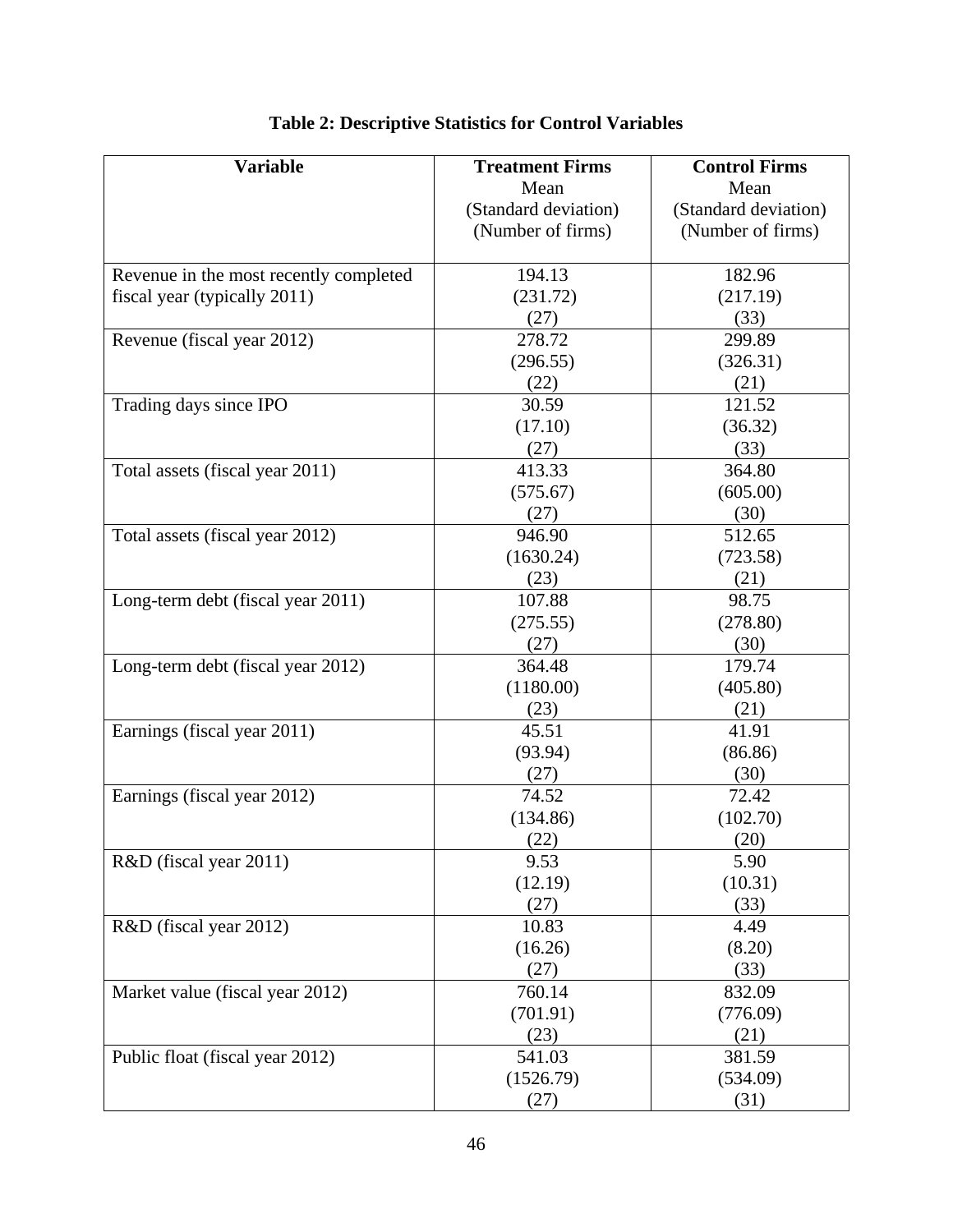Note: This table reports descriptive statistics for the control variables used in the regression analysis and in various robustness checks. Revenue in the most recently completed fiscal year is hand-collected from the SEC's EDGAR database, taking account of each firm's fiscal year. The number of trading days from each firm's IPO date to March 14, 2012 is calculated using CRSP data. "Public float" is the aggregate worldwide market value of the voting and non-voting common equity held by its non-affiliates), which is hand-collected from 10-K filings in the SEC's EDGAR database. Note that this is shown only for 2012, as the public float is not defined for 2011 for firms that went public in 2012. All other variables are from Compustat. Earnings represents EBITDA; R&D is defined such that missing values are set to zero. All variables (apart from the number of trading days) are reported in millions of dollars.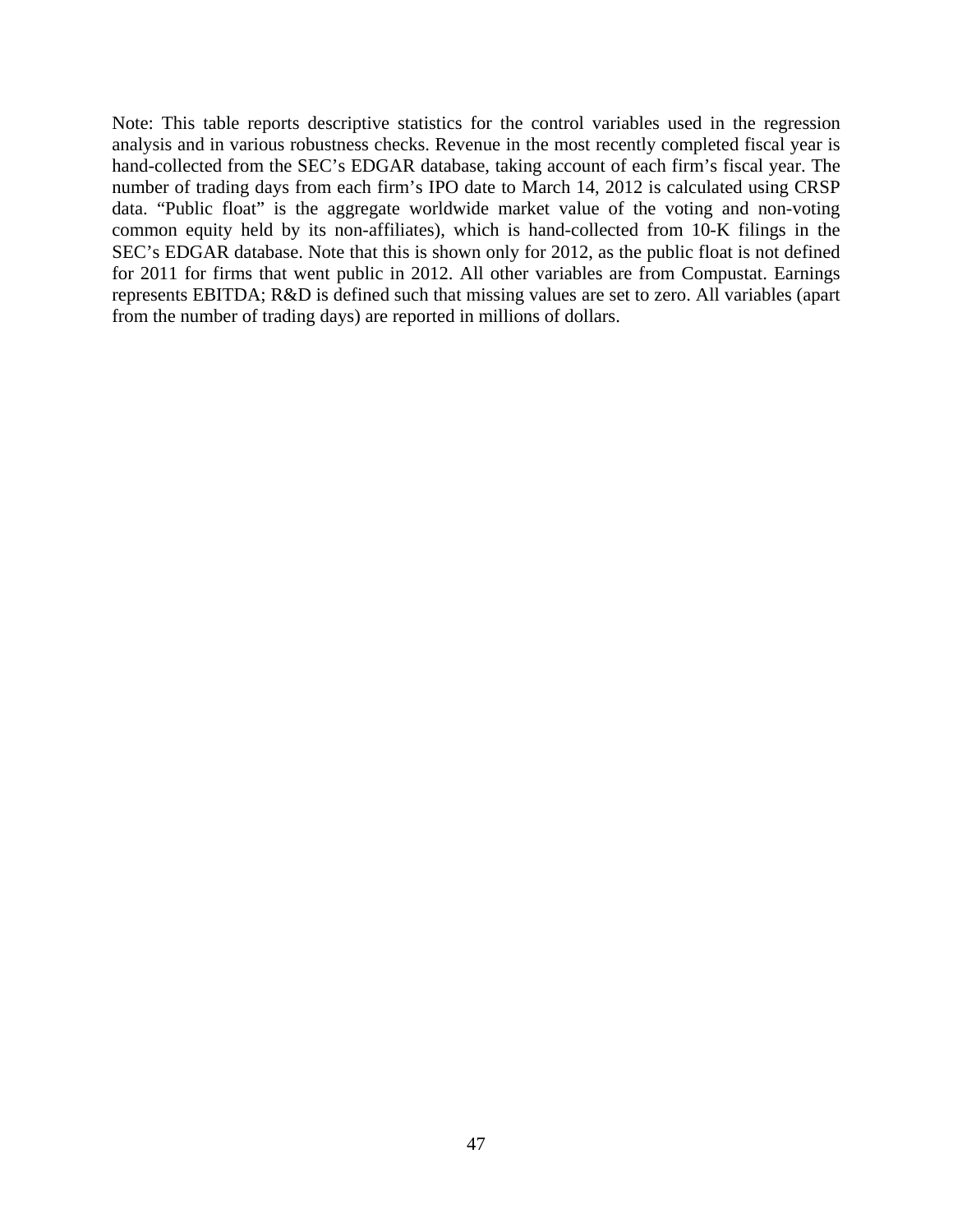| <b>Event</b>                                | Window<br>$(-1, +1)$             | <b>Treatment Firms</b><br>Mean CAR<br>(Standard error)<br>(Number of firms) | <b>Control Firms</b><br>Mean CAR<br>(Standard error)<br>(Number of firms) | <b>Statistically</b><br>significant<br>difference? |
|---------------------------------------------|----------------------------------|-----------------------------------------------------------------------------|---------------------------------------------------------------------------|----------------------------------------------------|
| Entire window                               | February 29-<br>April 9, 2012    | $0.1211***$<br>(0.0354)<br>(25)                                             | 0.0646<br>(0.0495)<br>(33)                                                | N <sub>0</sub>                                     |
| House deliberation<br>and vote              | February 29-<br>March 9,<br>2012 | 0.0181<br>(0.0138)<br>(25)                                                  | $-0.0027$<br>(0.0162)<br>(33)                                             | N <sub>o</sub>                                     |
| <b>Beginning of Senate</b><br>consideration | March 14-<br>March 16,<br>2012   | $0.0358**$<br>(0.0167)<br>(27)                                              | $-0.0035$<br>(0.0084)<br>(33)                                             | Yes                                                |
| Senate deliberation<br>and vote             | March 14-<br>March 23,<br>2012   | $0.0629***$<br>(0.0223)<br>(27)                                             | 0.0215<br>(0.0178)<br>(33)                                                | N <sub>0</sub>                                     |
| House vote on<br>amended Senate bill        | March 26-<br>March 28,<br>2012   | 0.0216<br>(0.0154)<br>(33)                                                  | $-0.0092$<br>(0.0170)<br>(33)                                             | N <sub>0</sub>                                     |
| Presidential<br>signature                   | April 4-<br>April 9,<br>2012     | 0.0043<br>(0.0059)<br>(41)                                                  | $-0.0056$<br>(0.0087)<br>(33)                                             | N <sub>0</sub>                                     |

# **Table 3: Cumulative Abnormal Returns (CARs) for Key Event Windows**

Note: This table reports mean cumulative abnormal returns (CARs) for the various windows specified, separately for the treatment firms (which conducted IPOs after December 8, 2011, and meet the basic criterion for eligibility for emerging growth company (EGC) status of having less than \$1 billion of revenues in the most recently completed fiscal year) and the control firms (which conducted IPOs from July, 2011 to December 8, 2011, and had less than \$1 billion of revenues in the most recently completed fiscal year). Conventional standard errors are reported in the table, but the results are essentially identical using bootstrapped standard errors. The test of statistical significance in Column 4 uses a regression of the CAR on an indicator variable for the treatment firms.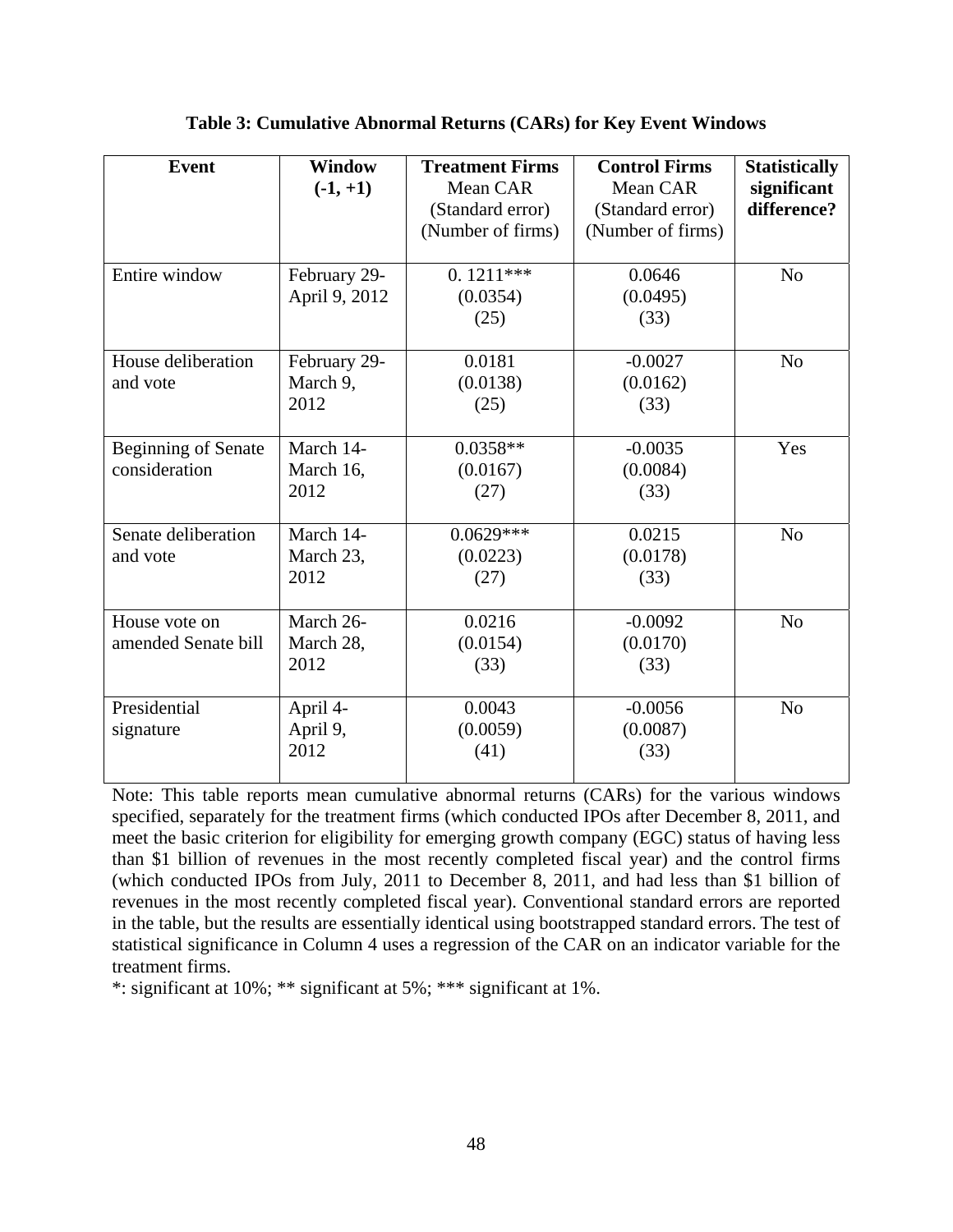# **Table 4: Basic Regression Results**

|                     | Dependent variable: Cumulative Abnormal Return (CAR), March 14-<br>16, 2012 |                                             |                                 |                |  |
|---------------------|-----------------------------------------------------------------------------|---------------------------------------------|---------------------------------|----------------|--|
|                     | Full sample                                                                 | Full sample<br>(using Fama-<br>French CARs) | Excluding<br><b>Recent IPOs</b> | Full sample    |  |
| <b>EGC</b>          | 0.03929                                                                     | 0.03813                                     | 0.04946                         | 0.06057        |  |
|                     | $(0.01865)*$                                                                | $(0.01841)$ **                              | $(0.02289)$ **                  | $(0.02497)$ ** |  |
|                     |                                                                             |                                             |                                 |                |  |
| Revenue in most     |                                                                             |                                             | $-0.00001$                      | 0.00003        |  |
| recent fiscal year  |                                                                             |                                             | (0.00003)                       | (0.00003)      |  |
|                     |                                                                             |                                             |                                 |                |  |
| Number of trading   |                                                                             |                                             | 0.00017                         | 0.00029        |  |
| days since IPO      |                                                                             |                                             | (0.00024)                       | (0.00025)      |  |
|                     |                                                                             |                                             |                                 |                |  |
| <b>Total assets</b> |                                                                             |                                             |                                 | $-0.00003$     |  |
|                     |                                                                             |                                             |                                 | (0.00002)      |  |
|                     |                                                                             |                                             |                                 |                |  |
| Long-term debt      |                                                                             |                                             |                                 | 0.00006        |  |
|                     |                                                                             |                                             |                                 | $(0.00003)*$   |  |
| Earnings            |                                                                             |                                             |                                 | $-0.00010$     |  |
|                     |                                                                             |                                             |                                 | (0.00014)      |  |
|                     |                                                                             |                                             |                                 |                |  |
| R&D expenditure     |                                                                             |                                             |                                 | 0.00127        |  |
|                     |                                                                             |                                             |                                 | (0.00104)      |  |
|                     |                                                                             |                                             |                                 |                |  |
| Constant            | $-0.00351$                                                                  | 0.00538                                     | $-0.02230$                      | $-0.04262$     |  |
|                     | (0.00841)                                                                   | (0.00846)                                   | (0.02416)                       | (0.03023)      |  |
| Number of           | 60                                                                          | 60                                          | 54                              | 57             |  |
| Observations        |                                                                             |                                             |                                 |                |  |
| $R^2$               | 0.08                                                                        | 0.08                                        | 0.08                            | 0.14           |  |

Note: This table reports the results of a series of regressions for the CAR for the March 14-16 interval (during which Senate consideration of the bill commenced). The primary variable of interest (EGC) is an indicator  $= 1$  for firms satisfying the JOBS Act's criteria for an "emerging growth company" (notably, having revenue of less than \$1 billion in the most recently completed fiscal year). Revenue in the most recently completed fiscal year is hand-collected from the SEC's EDGAR database, taking account of each firm's fiscal year. The number of trading days from each firm's IPO date to March 14, 2012 is calculated using CRSP data. All other variables are from Compustat (for 2011). Earnings represents EBITDA; R&D is defined such that missing values are set to zero. Robust standard errors are reported in parentheses.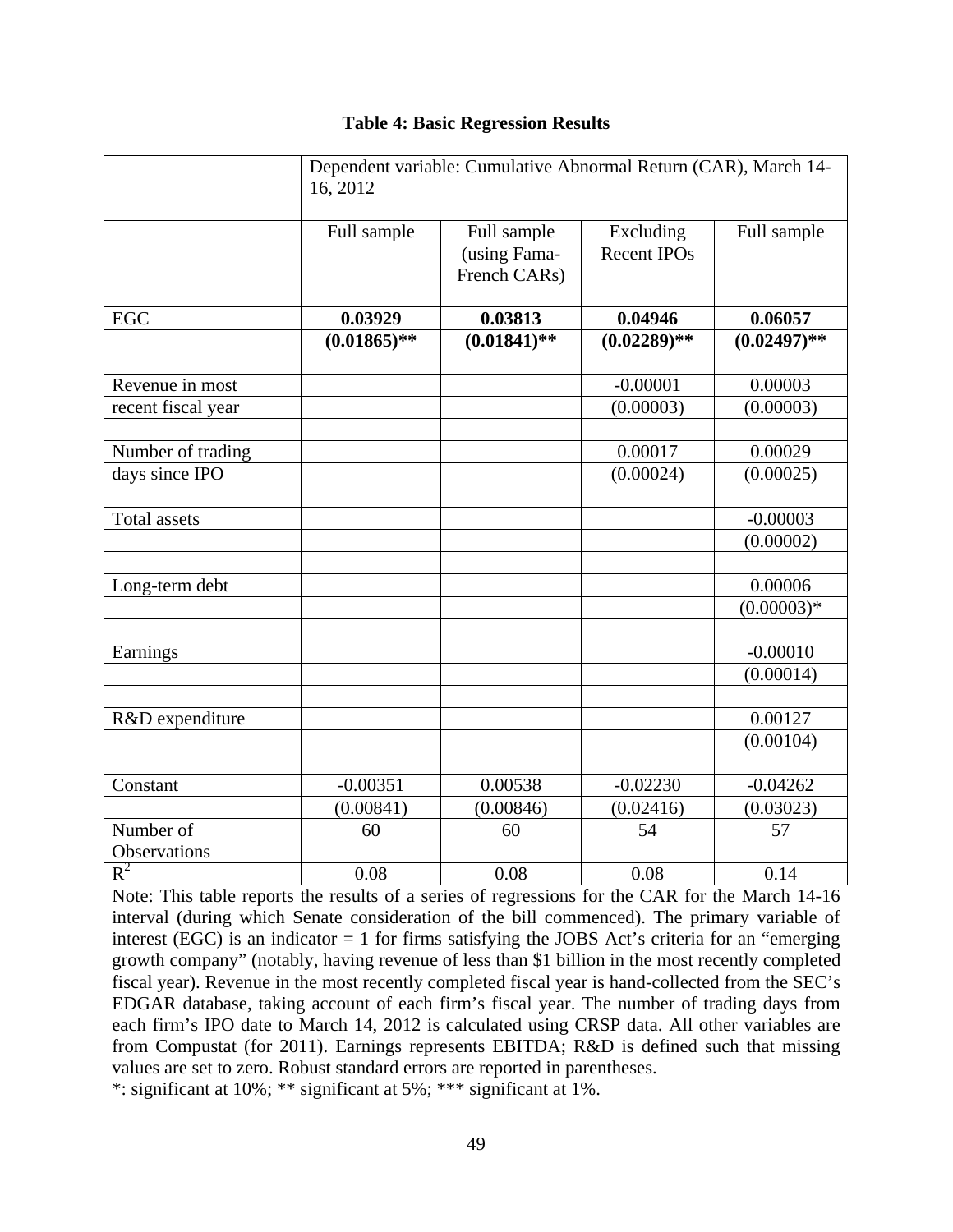|                   | Dependent variable: Cumulative Abnormal Return (CAR), March 14-16,<br>2012 |                         |                |                |                  |
|-------------------|----------------------------------------------------------------------------|-------------------------|----------------|----------------|------------------|
|                   | Including                                                                  | Alternative             | Placebo        | Placebo        | Test of          |
|                   | Industry                                                                   | Test                    | Test (using    | Test (using    | differential     |
|                   | Effects (using                                                             | (using                  | "large" non-   | investment     | effect for firms |
|                   | Fama-French                                                                | "large" non-            | EGCs as the    | companies      | not subject to   |
|                   | CARS                                                                       | <b>EGCs</b> with        | "treatment"    | as the         | <b>SOX 404</b>   |
|                   |                                                                            | post-Dec 8              | group)         | "treatment"    |                  |
|                   |                                                                            | IPO <sub>s</sub> as the |                | group)         |                  |
|                   |                                                                            | control                 |                |                |                  |
|                   |                                                                            | group)                  |                |                |                  |
| <b>EGC</b>        | 0.05412                                                                    | 0.04340                 |                |                | 0.04526          |
|                   | $(0.02540)$ **                                                             | $(0.01764)$ **          |                |                | $(0.02111)$ **   |
|                   |                                                                            |                         |                |                |                  |
| "Large" firm      |                                                                            |                         | $-0.00412$     |                |                  |
| with post-Dec 8   |                                                                            |                         | (0.00978)      |                |                  |
| <b>IPO</b>        |                                                                            |                         |                |                |                  |
| Investment co.    |                                                                            |                         |                | $-0.00533$     |                  |
| with post-Dec 8   |                                                                            |                         |                | (0.01009)      |                  |
| <b>IPO</b>        |                                                                            |                         |                |                |                  |
| <b>EGCNAF</b>     |                                                                            |                         |                |                | $-0.04035$       |
|                   |                                                                            |                         |                |                | $(0.02255)*$     |
|                   |                                                                            |                         |                |                |                  |
| Industry effects? | Yes                                                                        | N <sub>o</sub>          | N <sub>o</sub> | N <sub>o</sub> | N <sub>o</sub>   |
|                   |                                                                            |                         |                |                |                  |
|                   |                                                                            |                         |                |                |                  |
| Constant          | 0.00033                                                                    | $-0.00763$              | $-0.00351$     | $-0.00351$     | $-0.00351$       |
|                   | (0.00936)                                                                  | (0.00484)               | (0.00851)      | (0.00851)      | (0.00848)        |
| Number of         | 59                                                                         | 29                      | 35             | 35             | 60               |
| Observations      |                                                                            |                         |                |                |                  |
| $R^2$             | 0.45                                                                       | 0.02                    | 0.0004         | 0.0007         | 0.10             |

# **Table 5: Additional Regression Results**

Note: This table reports the results of a series of regressions for the CAR for the March 14-16 interval (during which Senate consideration of the bill commenced). In Columns 1, the primary variable of interest (EGC) is an indicator  $= 1$  for firms satisfying the JOBS Act's criteria for an "emerging growth company" (notably, having revenue of less than \$1 billion in the most recently completed fiscal year). "Large firm with post-December 8 IPO" is an indicator variable = 1 for firms with revenue exceeding the \$1 billion threshold that conducted IPOs after December 8, 2011. "Investment company with post-December 8 IPO" is an indicator variable = 1 for registered investment companies (typically closed-end funds) that conducted IPOs after December 8, 2011. EGCNAF is an indicator variable =1 for EGCs that are nonaccelerated filers. Robust standard errors are reported in parentheses.